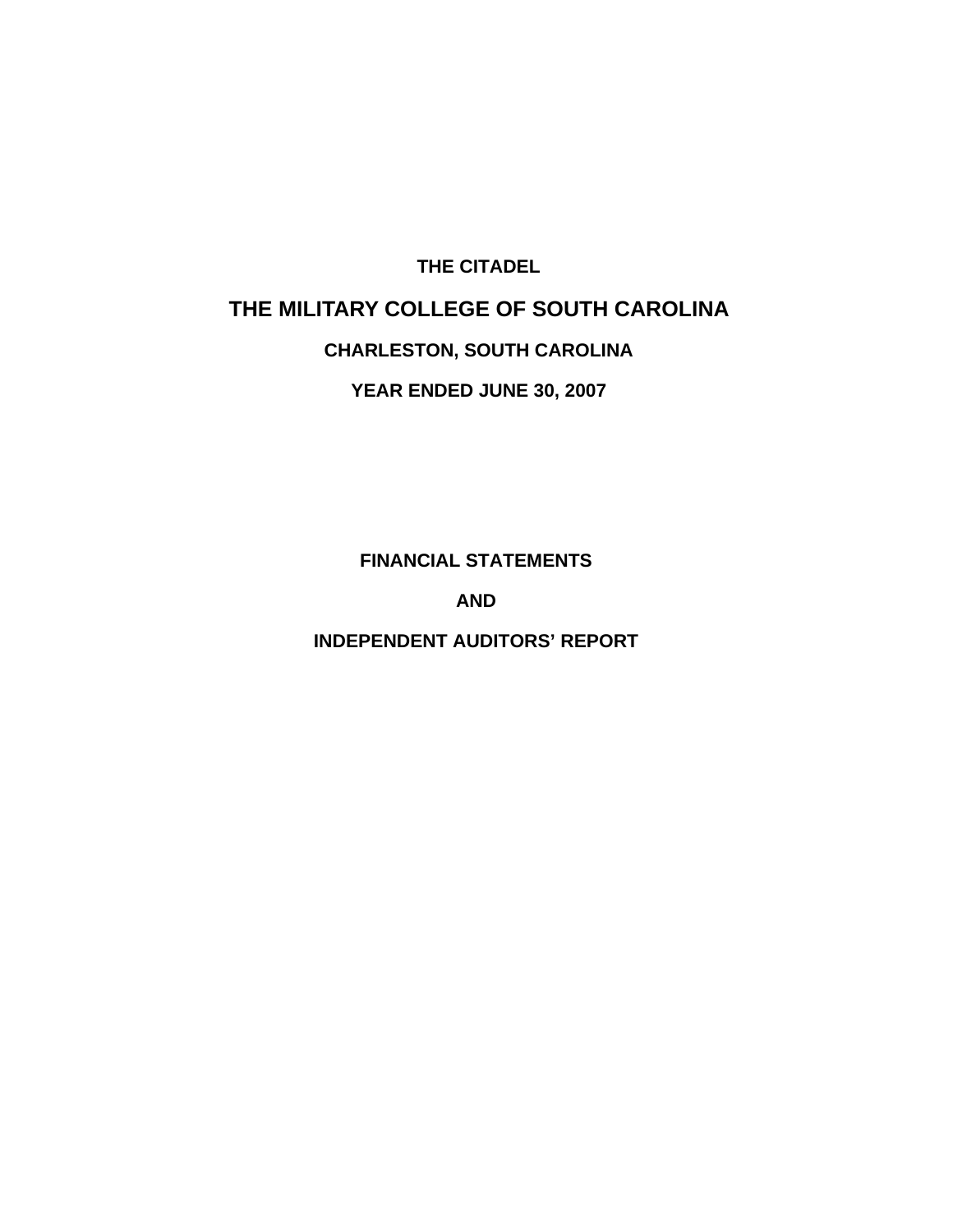# **TABLE OF CONTENTS**

| Page                                                                                                                                                            |
|-----------------------------------------------------------------------------------------------------------------------------------------------------------------|
|                                                                                                                                                                 |
|                                                                                                                                                                 |
| <b>BASIC FINANCIAL STATEMENTS</b>                                                                                                                               |
|                                                                                                                                                                 |
|                                                                                                                                                                 |
|                                                                                                                                                                 |
| Non-Governmental Discretely Presented Component Units                                                                                                           |
|                                                                                                                                                                 |
|                                                                                                                                                                 |
|                                                                                                                                                                 |
|                                                                                                                                                                 |
| NOTES TO THE SCHEDULE OF EXPENDITURES OF FEDERAL AWARDS 46                                                                                                      |
| REPORT ON INTERNAL CONTROL OVER FINANCIAL REPORTING<br>AND ON COMPLIANCE AND OTHER MATTERS BASED ON AN AUDIT<br>OF FINANCIAL STATEMENTS PERFORMED IN ACCORDANCE |
| REPORT ON COMPLIANCE WITH REQUIREMENTS<br>APPLICABLE TO ITS MAJOR PROGRAM AND INTERNAL<br>CONTROL OVER COMPLIANCE IN ACCORDANCE WITH                            |
|                                                                                                                                                                 |
|                                                                                                                                                                 |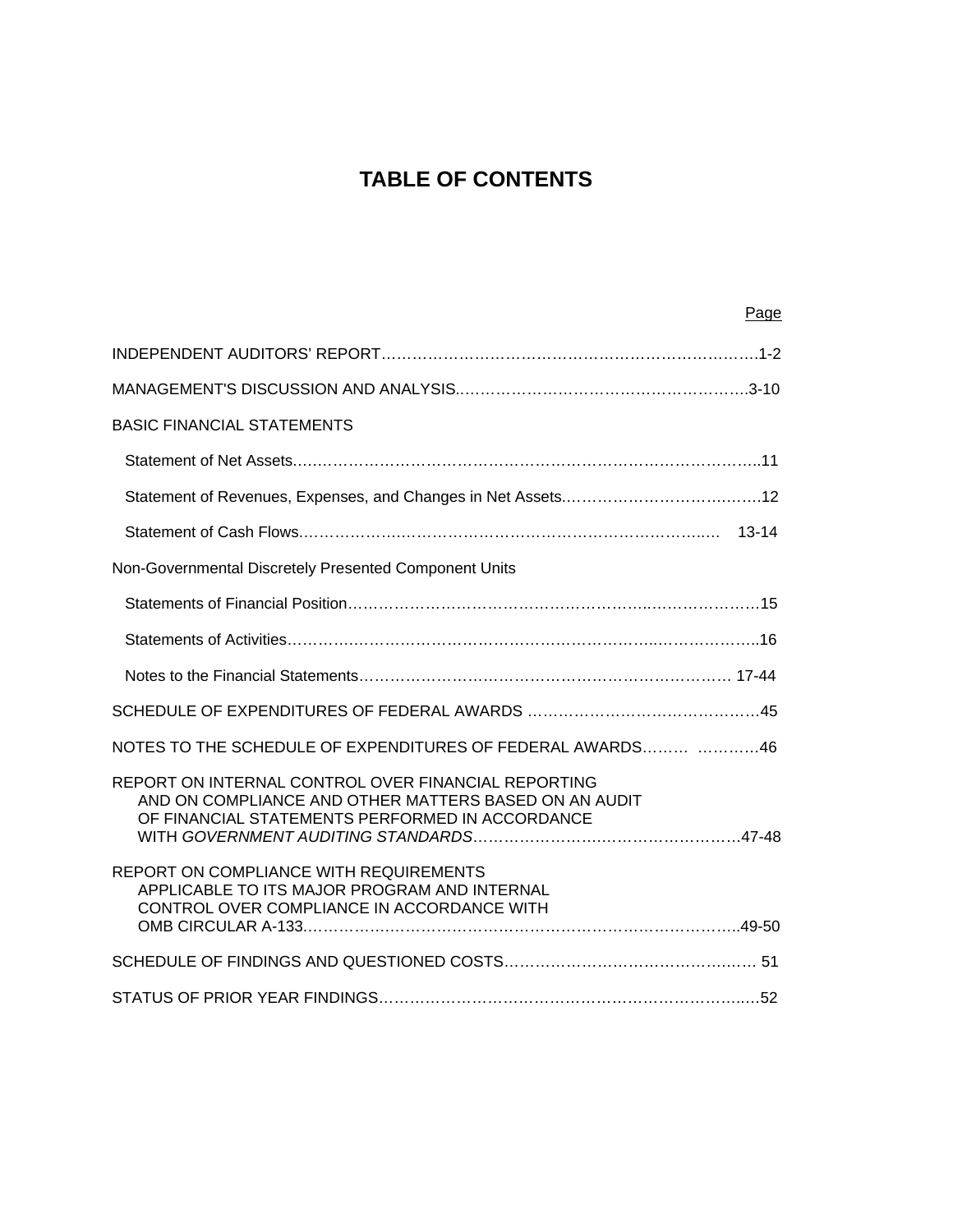

The Professional Building 340 Main Street, P. O. Box 429 Greenwood, SC 29648

Phone 864.229.4951 Fax 864.229.7822

#### **INDEPENDENT AUDITOR'S REPORT**

The Office of the State Auditor and Members of the Board of Visitors The Citadel, The Military College of South Carolina Charleston, South Carolina

We have audited the accompanying financial statements of the business-type activities and the aggregate discretely presented component units of The Citadel, The Military College of South Carolina (The Citadel), a department of the State of South Carolina, as of and for the year ended June 30, 2007, which collectively comprise The Citadel's basic financial statements as listed in the table of contents. These financial statements are the responsibility of The Citadel's management. Our responsibility is to express an opinion on these financial statements based on our audit. We did not audit the financial statements of The Citadel Trust (a blended component unit), The Citadel Foundation, or The Citadel Brigadier Foundation (both discretely presented component units). The Citadel Trust's financial statements represent 32% of total assets, 43% percent of net assets, and 14% of total revenues of the business-type activities. The Citadel Foundation's and The Citadel Brigadier Foundation's financial statements reflect 100% of total assets, 100% of net assets, and 100% of total revenues of the discretely presented component units. Those financial statements were audited by other auditors whose reports thereon have been furnished to us, and our opinions, insofar as they relate to the amounts included for these blended and discretely presented components units, are based solely on the reports of the other auditors.

We conducted our audit in accordance with auditing standards generally accepted in the United States of America and the standards applicable to financial audits contained in *Government Auditing Standards*, issued by the Comptroller General of the United States. Those standards require that we plan and perform the audit to obtain reasonable assurance about whether the financial statements are free of material misstatement. The financial statements of the discretely presented component units were not audited in accordance with *Government Auditing Standards*, issued by the Comptroller General of the United States. An audit includes examining, on a test basis, evidence supporting the amounts and disclosures in the basic financial statements. An audit also includes assessing the accounting principles used and significant estimates made by management, as well as evaluating the overall financial statement presentation. We believe that our audit and the report of other auditors provide a reasonable basis for our opinion.

As discussed in Note 1, the financial statements of The Citadel are intended to present the financial position, and the changes in financial position and cash flows, of only that portion of the business-type activities of the State of South Carolina that is attributable to the transactions of The Citadel. They do not purport to, and do not, present fairly the financial position of the State of South Carolina as of June 30, 2007, and the changes in its financial position and its cash flows, where applicable, for the year then ended in conformity with accounting principles generally accepted in the United States of America.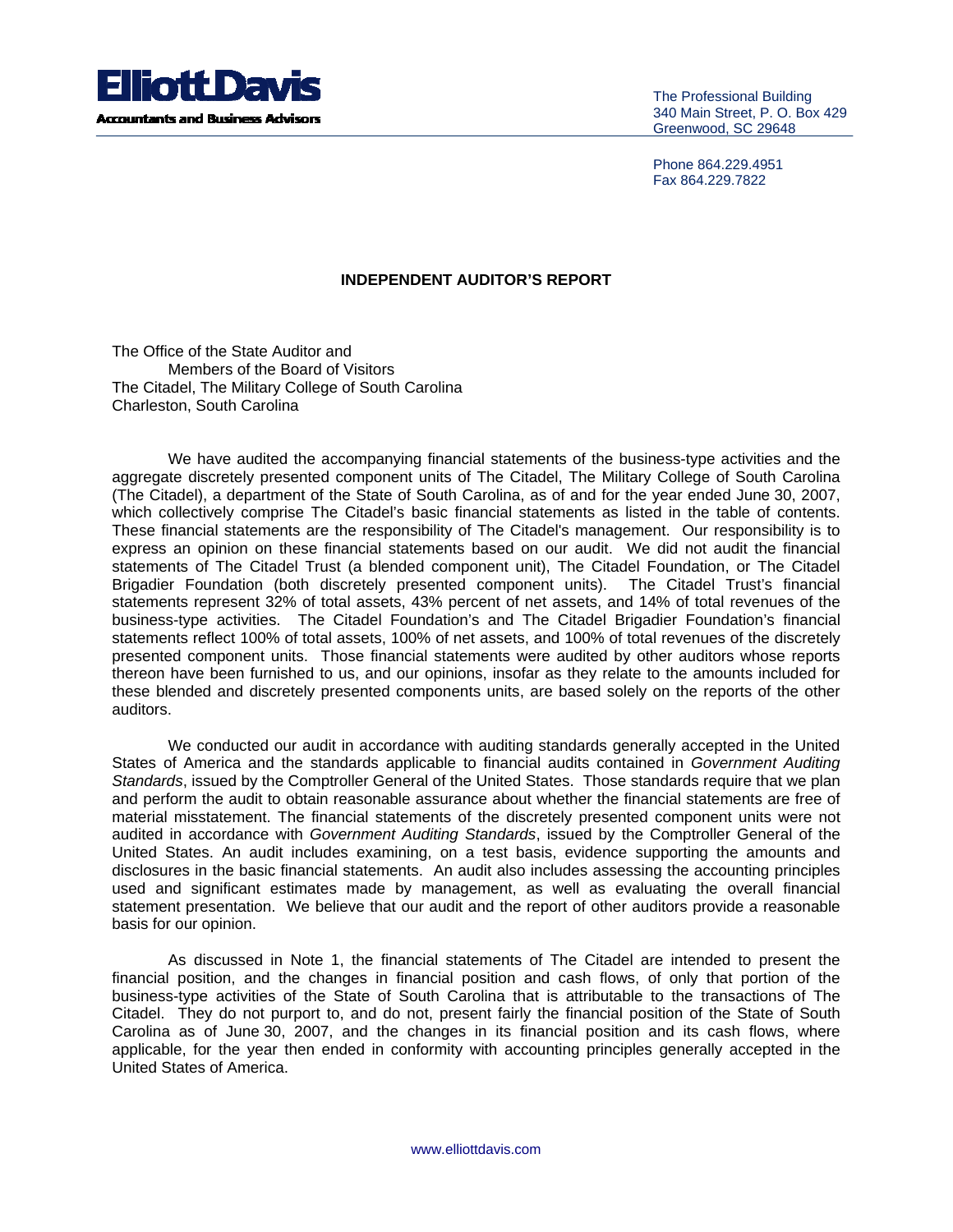In our opinion, based on our audit and the report of the other auditors, the financial statements referred to above present fairly, in all material respects, the financial position of the business-type activities and the discretely presented component units of The Citadel as of June 30, 2007, and the changes in financial position and cash flows thereof for the year then ended in conformity with accounting principles generally accepted in the United States of America.

In accordance with *Government Auditing Standards*, we have also issued our report dated September 21, 2007 on our consideration of The Citadel's internal control over financial reporting and our tests of its compliance with certain provisions of laws, regulations, contracts and grant agreements and other matters. The purpose of that report is to describe the scope of our testing of internal control over financial reporting and compliance and the results of that testing, and not to provide an opinion on internal control over financial reporting or on compliance. That report is an integral part of an audit performed in accordance with *Government Auditing Standards* and should be read in conjunction with this report in considering the results of our audit.

Management's discussion and analysis on pages 3 - 10 is not a required part of the basic financial statements, but is supplementary information required by accounting principles generally accepted in the United States of America. We and the other auditors have applied certain limited procedures, which consisted principally of inquiries of management regarding the methods of measurement and presentation of the supplementary information. However we did not audit the information and express no opinion on it.

Our audit was conducted for the purpose of forming opinions on the financial statements that collectively comprise the Citadel's basic financial statements. The accompanying schedule of expenditures of federal awards is presented for purposes of additional analysis as required by U.S. Office of Management and Budget Circular A-133, *Audits of States, Local Governments, and Non-Profit Organizations,* and is not a required part of the basic financial statements. Such information has been subjected to the auditing procedures applied in the audit of the basic financial statements and, in our opinion, is fairly stated in all material respects, in relation to the basic financial statements taken as a whole.

Greenwood, South Carolina September 21, 2007

Elliott Davis, LLC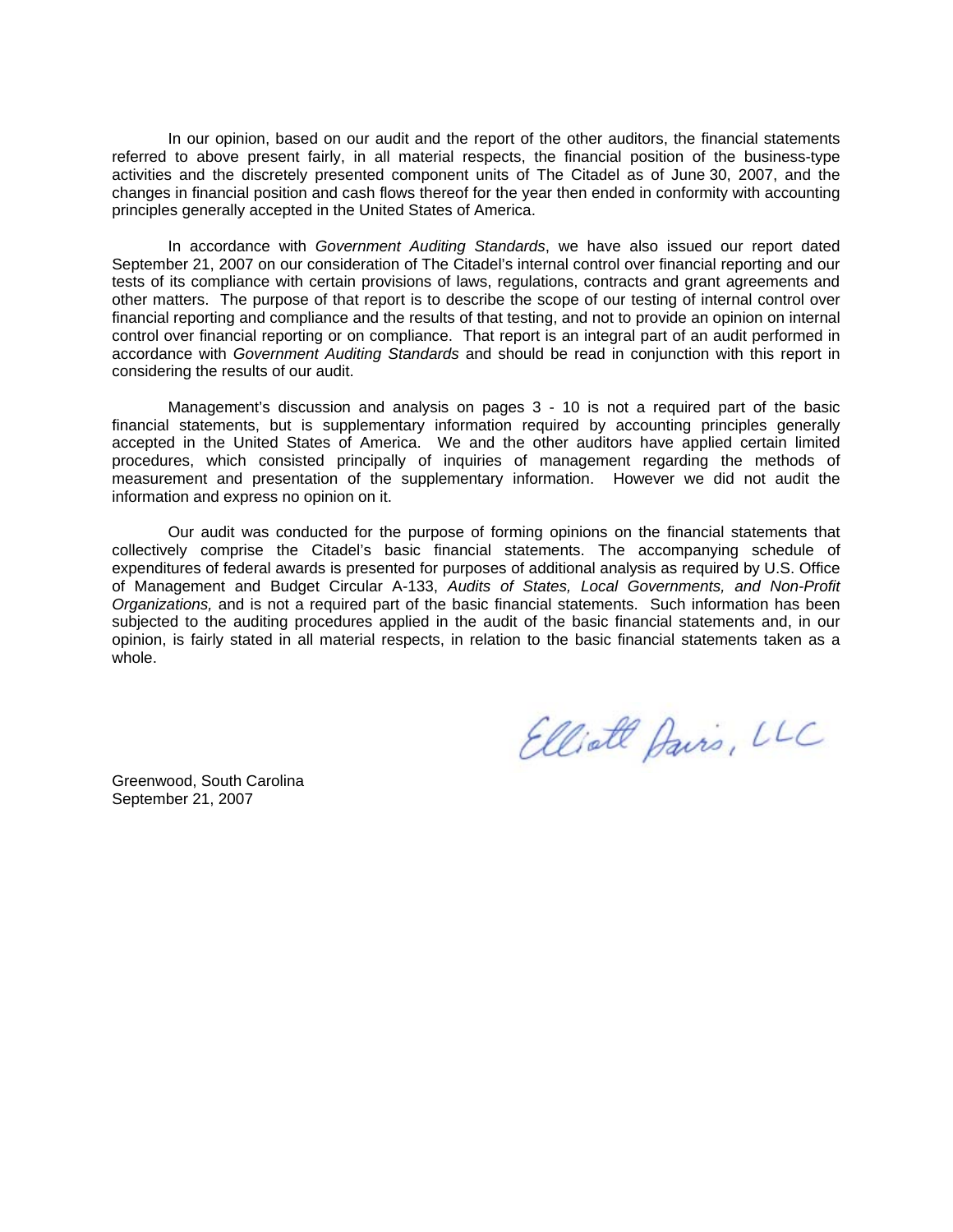### **Management's Discussion and Analysis June 30, 2007**

#### **Overview of the Financial Statements and Financial Analysis**

The Citadel is pleased to present its financial statements for fiscal year 2007. While audited financial statements for fiscal year 2006 are not presented with this report, condensed operations and financial position data will be presented in this section in order to illustrate certain increases and decreases. However, the emphasis of discussions about these statements will be on current year data. This discussion focuses on the combined operations and financial positions of the College, defined for purposes of this discussion as both the primary institution — The Citadel, and its blended component unit — The Citadel Trust. The discussion excludes the College's non-governmental component units – The Citadel Foundation and The Citadel Brigadier Foundation.

This report consists of a series of financial statements, prepared in accordance with the Governmental Accounting Standards Board (GASB) in Statement No. 34, *Basic Financial Statements and Management's Discussion and Analysis—for State and Local Governments,* and Statement No. 35, *Basic Financial Statements—and Management's Discussion and Analysis—for Colleges and Universities.*  These financial statements focus on the financial condition of the College, the results of operations and cash flows of the College as a whole.

There are three financial statements presented: the Statement of Net Assets; the Statement of Revenues, Expenses, and Changes in Net Assets; and, the Statement of Cash Flows. These statements present financial information in a format similar to that used by private corporations. The College's net assets (the difference between assets and liabilities) are one indicator of the improvement or erosion of the College's financial health when considered with non-financial facts such as enrollment levels and the condition of the facilities.

This discussion and analysis of the College's financial statements provides an overview of its financial activities for the year. The completion of Law Barracks, the College's fourth barracks in a decade, and the renovation of Johnson Hagood Football Stadium stand out throughout the College's statistics.

#### **Statement of Net Assets**

The Statement of Net Assets presents the assets, liabilities, and net assets of the College as of the end of the fiscal year. The Statement of Net Assets is a point of time financial statement. The purpose of the Statement of Net Assets is to present to the readers of the financial statements a fiscal snapshot of the College. The Statement of Net Assets presents end-of-year data concerning Assets (property that we own and what we are owed by others), Liabilities (what we owe to others and have collected from others before we have provided the service), and Net Assets (Assets minus Liabilities). It is prepared under the accrual basis of accounting, where revenues and assets are recognized when the service is provided and expenses and liabilities are recognized when others provide the service to us, regardless of when cash is exchanged.

From the data presented, readers of the Statement of Net Assets are able to determine the assets available to continue the operations of the College. They are also able to determine how much the College owes vendors, investors, and lending institutions. Finally, the Statement of Net Assets provides a picture of the net assets (assets minus liabilities) and their availability for expenditure by the institution.

Net assets are divided into three major categories. The first category, invested in capital assets, net of related debt, provides the institution's equity in property, plant, and equipment owned by the institution. The next asset category is restricted net assets, which is divided into two categories, nonexpendable and expendable. Restricted nonexpendable net assets consist solely of the College's permanent endowment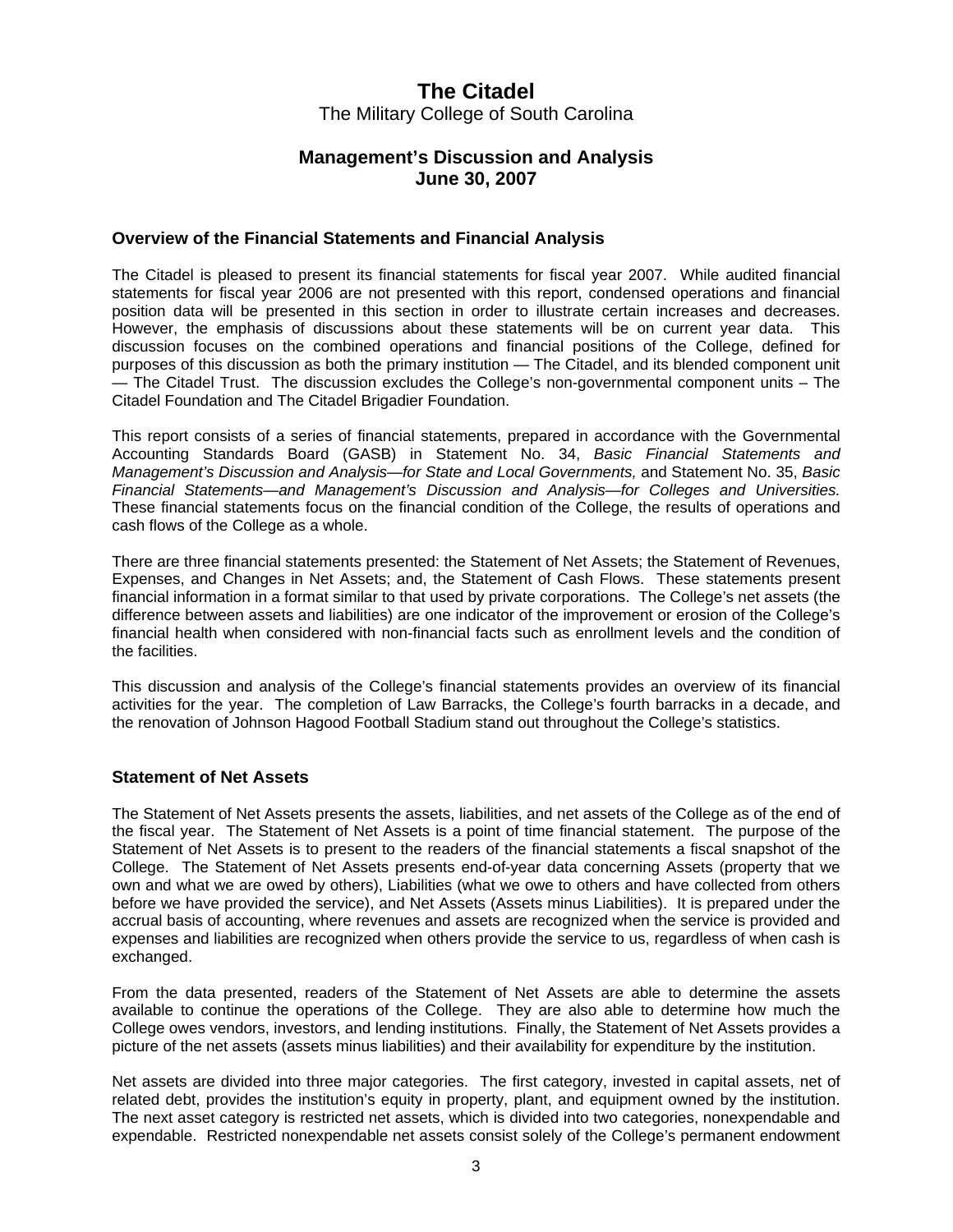### **Management's Discussion and Analysis June 30, 2007**

funds that are only available for investment purposes. Expendable restricted net assets are available for expenditure by the institution but must be spent for purposes as determined by donors and/or external entities that have placed time or purpose restrictions on the use of the assets. The final category is unrestricted net assets. Unrestricted assets are available to the institution for any lawful purpose of the institution. Although unrestricted net assets are not subject to externally imposed stipulations, substantially all of the College's unrestricted net assets have been designated for various academic and research programs and initiatives.

| <b>Condensed Summary of Net Assets (thousands of dollars)</b> |               |              |                         |                          |  |  |  |
|---------------------------------------------------------------|---------------|--------------|-------------------------|--------------------------|--|--|--|
| Assets:                                                       | 2007          | 2006         | Increase/<br>(Decrease) | <b>Percent</b><br>Change |  |  |  |
| Current assets                                                | \$.<br>41.389 | \$<br>33.283 | \$<br>8.106             | 24.35%                   |  |  |  |
| Capital assets, net                                           | 125,622       | 117,728      | 7,894                   | 6.71%                    |  |  |  |
| Other assets                                                  | 64,971        | 68,761       | (3,790)                 | $-5.51%$                 |  |  |  |
| <b>Total Assets</b>                                           | 231,982       | 219,772      | 12,210                  | 5.56%                    |  |  |  |
| Liabilities:                                                  |               |              |                         |                          |  |  |  |
| <b>Current Liabilities</b>                                    | 12.669        | 13.111       | (442)                   | $-3.37\%$                |  |  |  |
| <b>Noncurrent Liabilities</b>                                 | 49,958        | 49,397       | 561                     | 1.14%                    |  |  |  |
| <b>Total Liabilities</b>                                      | 62,627        | 62.508       | 119                     | 0.19%                    |  |  |  |
| <b>Net Assets:</b>                                            |               |              |                         |                          |  |  |  |
| Invested in capital assets, net of debt                       | 85.977        | 78,611       | 7.366                   | 9.37%                    |  |  |  |
| Restricted - nonexpendable                                    | 30,283        | 25,568       | 4.715                   | 18.44%                   |  |  |  |
| Restricted - expendable                                       | 39,491        | 39,984       | (493)                   | $-1.23%$                 |  |  |  |
| Unrestricted                                                  | 13,604        | 13,101       | 503                     | 3.84%                    |  |  |  |
| <b>Total Net Assets</b>                                       | 169.355       | 157.264      | \$<br>12.091            | 7.69%                    |  |  |  |

#### **Assets – increase of \$12.2 million**

- The \$8.1 million increase in current assets is composed of a \$3 million increase in The Citadel Trust and a \$5.1 million increase in Citadel current assets. Approximately \$2 million of the Trust increase is related to a contractual payment from ARAMARK received by The Trust on behalf of The Citadel and payable to The Citadel. The payment from ARAMARK was negotiated as part of a new 10 year food service contract. The remaining \$1 million increase in Trust current assets is attributable to improved investment returns for fiscal year 2007. The total return for Trust investments was 16.5% in fiscal year 2007, up from 9.55% in the prior year. The \$5.1 million increase in Citadel current assets relates to a \$3.1 million operating surplus in the general fund in addition to the \$2 million ARAMARK contract payment due to The Citadel from The Trust. The \$3.1 million operating surplus was created by an overall fee increase of 6.9% and tight control of operating expenses, plus the recognition of \$0.2 million of revenue associated with the Daktronics marketing/scoreboard contract and \$0.2 million related to the ARAMARK contractual payment.
	- Capital assets increased by approximately \$7.9 million. Additional construction costs totaling over \$12.4 million were capitalized for Law Barracks, the National Guard Readiness Center/ Sky Box facility at Johnson Hagood Stadium (Readiness Center), the west side grandstands, the scoreboard and work on artificial turf for the football practice field. The Trust used \$2.1 million of noncurrrent assets to purchase land at the corner of Hagood and Fishburne Avenues as a site for potential commercial development. These increases were offset by \$4.5 million of depreciation.
- Other assets decreased by \$3.8 million, as bond proceeds and maintenance reserve funds were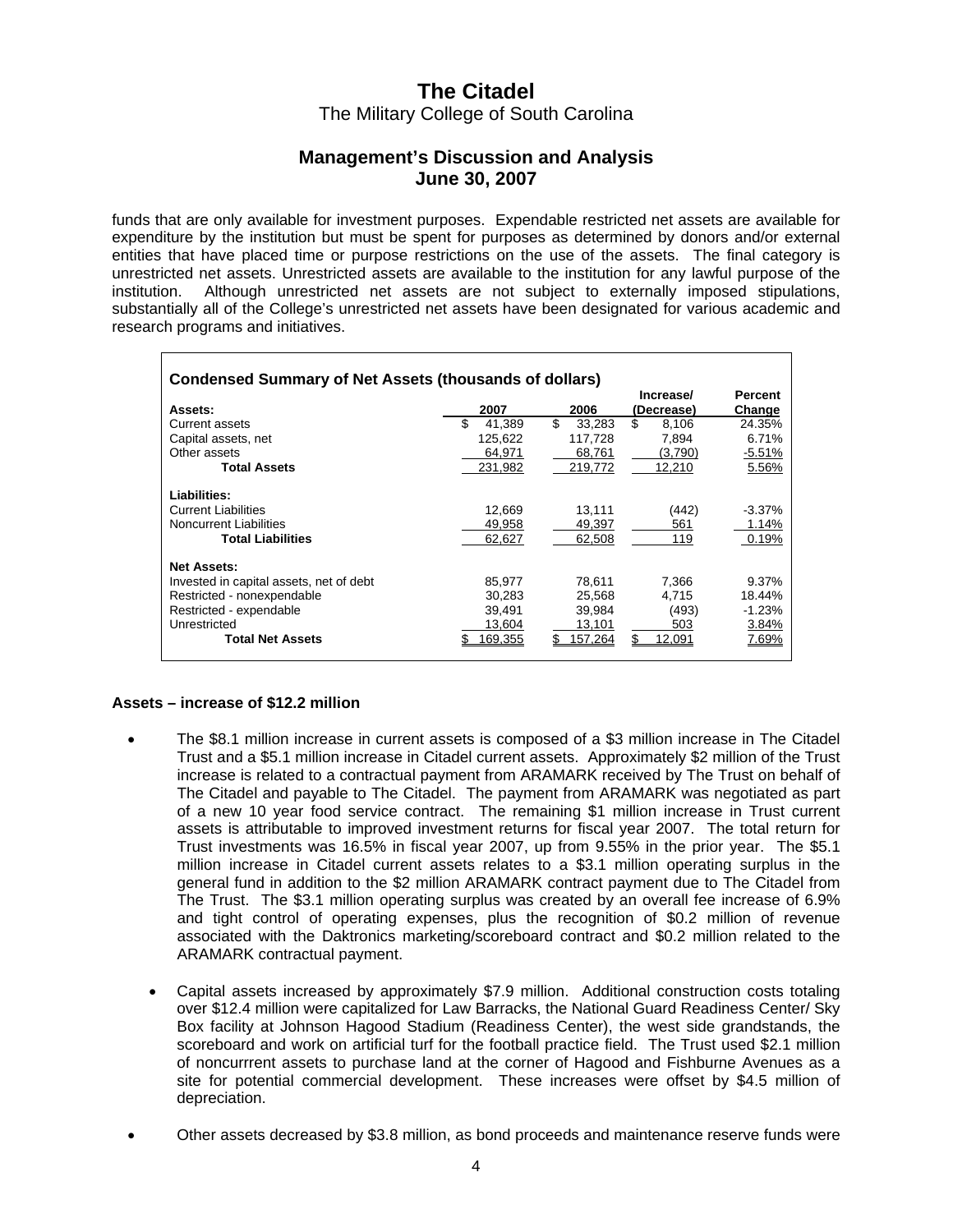### **Management's Discussion and Analysis June 30, 2007**

used to support the construction projects noted above. These decreases were partially offset by increases in the value of The Citadel Trust of \$5.9 million. The Trust's increases related to \$4.5 million of investment returns and \$1.4 million of additions to permanent endowments.

#### **Liabilities – no significant change**

- Current liabilities decreased by \$0.4 million due to decreases in accounts payable related to construction costs for Law Barracks and the west side grandstand project. These projects were in the construction phase at the end of the prior fiscal year, but were competed during fiscal year 2007. These significant reductions in accounts payable were partially offset by the \$2 million due from The Trust to The Citadel related to the ARAMARK contract payment mentioned previously.
- Noncurrent liabilities increased by \$0.6 million. The Citadel recognized deferred revenue of \$1.4 million related to the Daktronics scoreboard and marketing contract and \$1.6 of deferred revenue related to the ARAMARK advance. These increases were partially offset by debt service payments on long term debt of \$2.4 million.

#### **Net Assets – increase of \$12.1 million**

- Invested in capital assets increased by \$7.4 million due to the completion of Law Barracks, west side grandstands, land improvements for the football practice field, and the purchase of land by The Citadel Trust. These increases were offset by current year's depreciation and debt payments.
- Restricted non expendable assets increased by \$4.7 million attributable directly to the investment returns and additions to permanent endowments in the Citadel Trust.
- Restricted expendable assets decreased by  $$0.5$  million.  $$1.9$  million of restricted expendable assets were used to support capital projects, while Citadel Trust investment returns resulted in an increase of \$1.3 million.
- • Unrestricted net assets increased by \$0.5 million due primarily to Citadel Trust activity noted previously and an operating fund surplus created by fee increases and tight control of expenditures. These increases in unrestricted net assets were partially offset by the recognition of \$1.4 million of deferred revenue for the Daktronics scoreboard/marketing contract and \$1.6 million of deferred revenue related to the ARAMARK advance.

#### **Statement of Revenues, Expenses and Changes in Net Assets**

The Statement of Revenues, Expenses and Changes in Net Assets presents the revenues earned and expenses incurred during the year. Activities are reported as either operating or nonoperating. A public College's dependency on state aid and gifts will result in operating deficits. The GASB requires state appropriations and gifts to be classified as nonoperating revenues. The utilization of long-lived assets, referred to as capital assets, is reflected in the financial statements as depreciation, which amortizes the cost of an asset over its expected useful life.

Changes in total net assets as presented on the Statement of Net Assets are based on the activity presented in the Statement of Revenues, Expenses, and Changes in Net Assets. The purpose of the statement is to present the revenues received by the College, both operating and nonoperating, and the expenses paid by the College, operating and nonoperating and any other revenues, expenses, gains and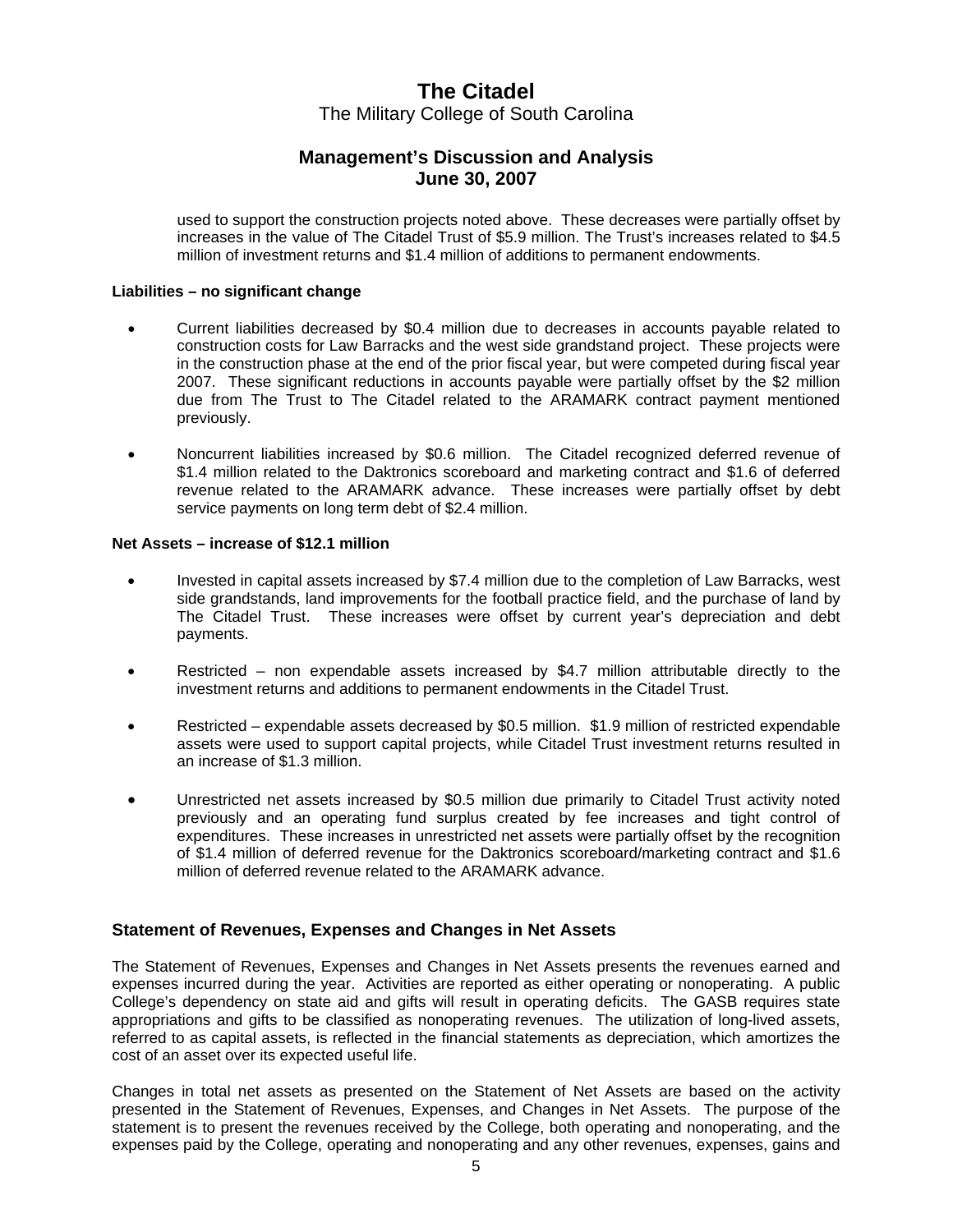### **Management's Discussion and Analysis June 30, 2007**

losses received or spent by the institution.

Generally speaking, operating revenues are received for providing goods and services to the various customers and constituencies of the College. Operating expenses are those expenses paid to acquire or produce the goods and services provided in return for the operating revenues, and to carry out the mission of the institution. Nonoperating revenues are revenues received for which goods and services are not provided. State capital appropriations and capital grants and gifts are considered neither operating nor nonoperating revenues and are reported after "Income before other revenues expenses, gains or losses."

| Condensed Summary of Revenues, Expenses and Changes in Net Assets (thousands of dollars)  |    |         |    |         |    |            |           |
|-------------------------------------------------------------------------------------------|----|---------|----|---------|----|------------|-----------|
|                                                                                           |    |         |    |         |    | Increase/  | Percent   |
| <b>Revenues:</b>                                                                          |    | 2007    |    | 2006    |    | (Decrease) | Change    |
| Student tuition and fees                                                                  | \$ | 23.318  | \$ | 21.205  | \$ | 2,113      | 9.96%     |
| Sales and services                                                                        |    | 26,274  |    | 24,563  |    | 1,711      | 6.97%     |
| Grants and contracts                                                                      |    | 3,572   |    | 3,752   |    | (180)      | $-4.80%$  |
| Investment income                                                                         |    | 9,663   |    | 5,182   |    | 4,481      | 86.47%    |
| Other operating revenues                                                                  |    | 1.056   |    | 920     |    | 136        | 14.78%    |
| <b>Total Operating Revenues</b>                                                           |    | 63,883  |    | 55,622  |    | 8,261      | 14.85%    |
| State appropriations                                                                      |    | 16,025  |    | 15,860  |    | 165        | 1.04%     |
| Grants                                                                                    |    | 5.786   |    | 5.720   |    | 66         | 1.15%     |
| <b>Gifts</b>                                                                              |    | 3,018   |    | 2,751   |    | 267        | 9.71%     |
| Investment income                                                                         |    | 1,553   |    | 775     |    | 778        | 100.39%   |
| Other nonoperating revenues/expenses                                                      |    | 173     |    | 113     |    | 60         | 53.10%    |
| <b>Total Nonoperating Revenues</b>                                                        |    | 26,555  |    | 25,219  |    | 1,336      | 5.30%     |
| <b>Total Revenues</b>                                                                     |    | 90,438  |    | 80.841  |    | 9,597      | 11.87%    |
| Expenses:                                                                                 |    |         |    |         |    |            |           |
| Compensation and employee benefits                                                        |    | 43,495  |    | 41,663  |    | 1,832      | 4.40%     |
| Services and supplies                                                                     |    | 28,530  |    | 25,681  |    | 2.849      | 11.09%    |
| <b>Utilities</b>                                                                          |    | 3,032   |    | 3,098   |    | (66)       | $-2.13%$  |
| Depreciation                                                                              |    | 4,458   |    | 3,785   |    | 673        | 17.78%    |
| Scholarships and fellowships                                                              |    | 2,602   |    | 2,674   |    | (72)       | $-2.69%$  |
| Total operating expenses                                                                  |    | 82,117  |    | 76,901  |    | 5,216      | 6.78%     |
| Interest expense                                                                          |    | 2,176   |    | 1,719   |    | 457        | 26.59%    |
| <b>Total Nonoperating Expenses</b>                                                        |    | 2,176   |    | 1,719   |    | 457        | 26.59%    |
| <b>Total Expenses</b>                                                                     |    | 84.293  |    | 78.620  |    | 5.673      | 7.22%     |
| Income (loss) before capital contributions,                                               |    |         |    |         |    |            |           |
| additions to permanent endowments and                                                     |    |         |    |         |    |            |           |
| transfers                                                                                 |    | 6,145   |    | 2,221   |    | 3,924      | 176.68%   |
| <b>Capital Contributions, Additions to Permanent</b><br><b>Endowments, and Transfers:</b> |    |         |    |         |    |            |           |
| Capital grants and appropriations                                                         |    | 4,510   |    | 5,352   |    | (842)      | $-15.73%$ |
| Permanent endowment additions                                                             |    | 1,436   |    | 823     |    | 613        | 74.48%    |
| Total capital contributions, additions to                                                 |    |         |    |         |    |            |           |
| permanent endowments and transfers                                                        |    | 5,946   |    | 6,175   |    | (229)      | $-3.71%$  |
| <b>Change in Net Assets</b>                                                               |    | 12,091  |    | 8,396   |    | 3,695      | 44.01%    |
| <b>Net Assets, Beginning</b>                                                              |    | 157,264 |    | 148,868 |    | 8,396      | 5.64%     |
| <b>Net Assets, Ending</b>                                                                 | \$ | 169,355 | \$ | 157,264 | \$ | 12,091     | 7.69%     |
|                                                                                           |    |         |    |         |    |            |           |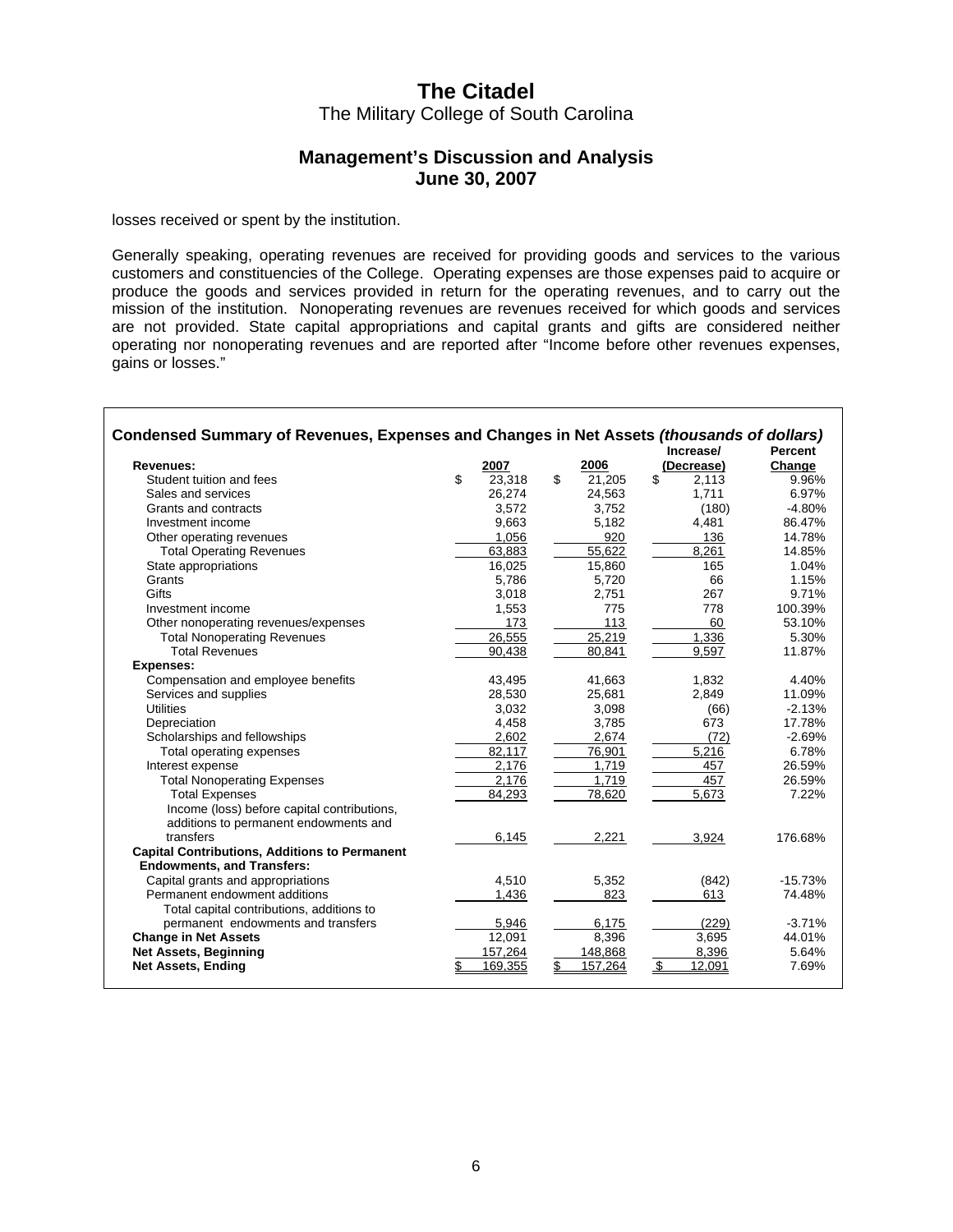### **Management's Discussion and Analysis June 30, 2007**

#### **Total Revenues – increase of \$9.6 million**

- Operating revenues increased by \$8.3 million primarily because the College raised its overall cost of attendance by 6.9% generating additional revenues of \$3.9 million. The overall cost of attendance is defined as all tuition and fees plus deposits required for uniforms, books, and other cadet necessities. Sales and services of educational departments declined by \$0.2 because the College discontinued The Citadel Summer Camp. Additionally, the 16.5% overall return on Citadel Trust investments increased Trust operating income by \$4.7 million.
- • Nonoperating revenues increased by \$1.3 million, primarily due to a \$0.7 million increase in State appropriations and \$0.5 million of investment income from Citadel auxiliary assets invested by the South Carolina State Treasurer in accordance with revenue bond covenants.



#### **Total Expenses – increase of \$5.7 million**

Operating expenses increased by \$5.2 million. Compensation expenses increased by \$1.8 million due to the implementation of a 3% cost of living increase along with a merit increase of up to 1%. Sales and services expenses increased by \$2.8 million, primarily due to a \$1.6 million increase in non-capital repairs costs, plus an increase of \$0.5 million in auxiliary enterprises expenses caused by price increases related to inflation. The most significant increase in non-capital repair costs relates to renovations to the Infirmary facility. The incremental auxiliary costs were passed on to students and resulted in increased sales revenue, as noted above. Depreciation expense increased by \$.7 million as new facilities were completed and occupied during the current year. Utility costs decreased by \$0.1 million from the prior year.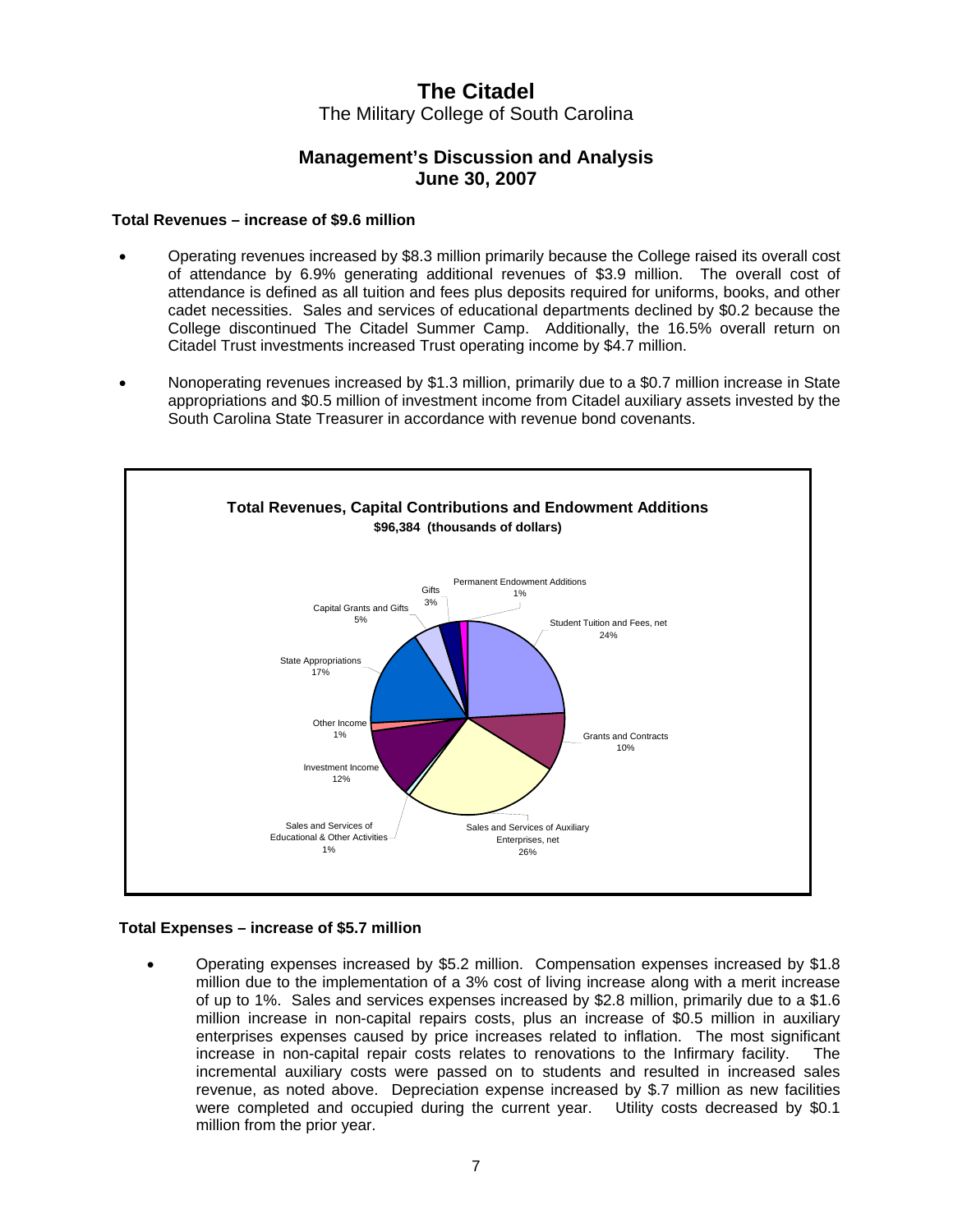### **Management's Discussion and Analysis June 30, 2007**

Interest expense increased by \$0.5 million attributable to additional borrowing for stadium renovations.



#### **Capital Contributions and Additions to Permanent Endowments – decrease of \$0.2 million**

Capital grants and appropriations decreased by \$1.3 million in the current fiscal year. In fiscal year 2006 The Citadel received a \$3.1 million gift for construction of the Rifle Range. During the current year the College received \$1 million of State Research Infrastructure Bond proceeds and \$0.8 million of capital reserve funds for deferred maintenance and renovations to the Infirmary. The College also received capital gifts and grants in the current and prior years from its related parties to support football stadium construction. Permanent endowments increased by \$0.6 million as The Citadel Trust received numerous small additions related to The Citadel Foundation's on-going capital campaign.

#### **Statement of Cash Flows**

The final statement presented is the Statement of Cash Flows. The Statement of Cash Flows presents detailed information about the cash activity of the College during the year. The statement is divided into five parts. The first part deals with operating cash flows and shows the net cash used by the operating activities of the institution. The second section reflects cash flows from non-capital financing activities. This section reflects the cash received and spent for nonoperating, non-investing, and non-capital financing purposes. The third section deals with cash flows from capital and related financing activities. This section deals with the cash used for the acquisition and construction of capital and related items. The fourth section reflects the cash flows from investing activities and shows the purchases, proceeds, and interest received from investing activities. The fifth section reconciles the net cash used to the operating income or loss reflected on the Statement of Revenues, Expenses, and Changes in Net Assets.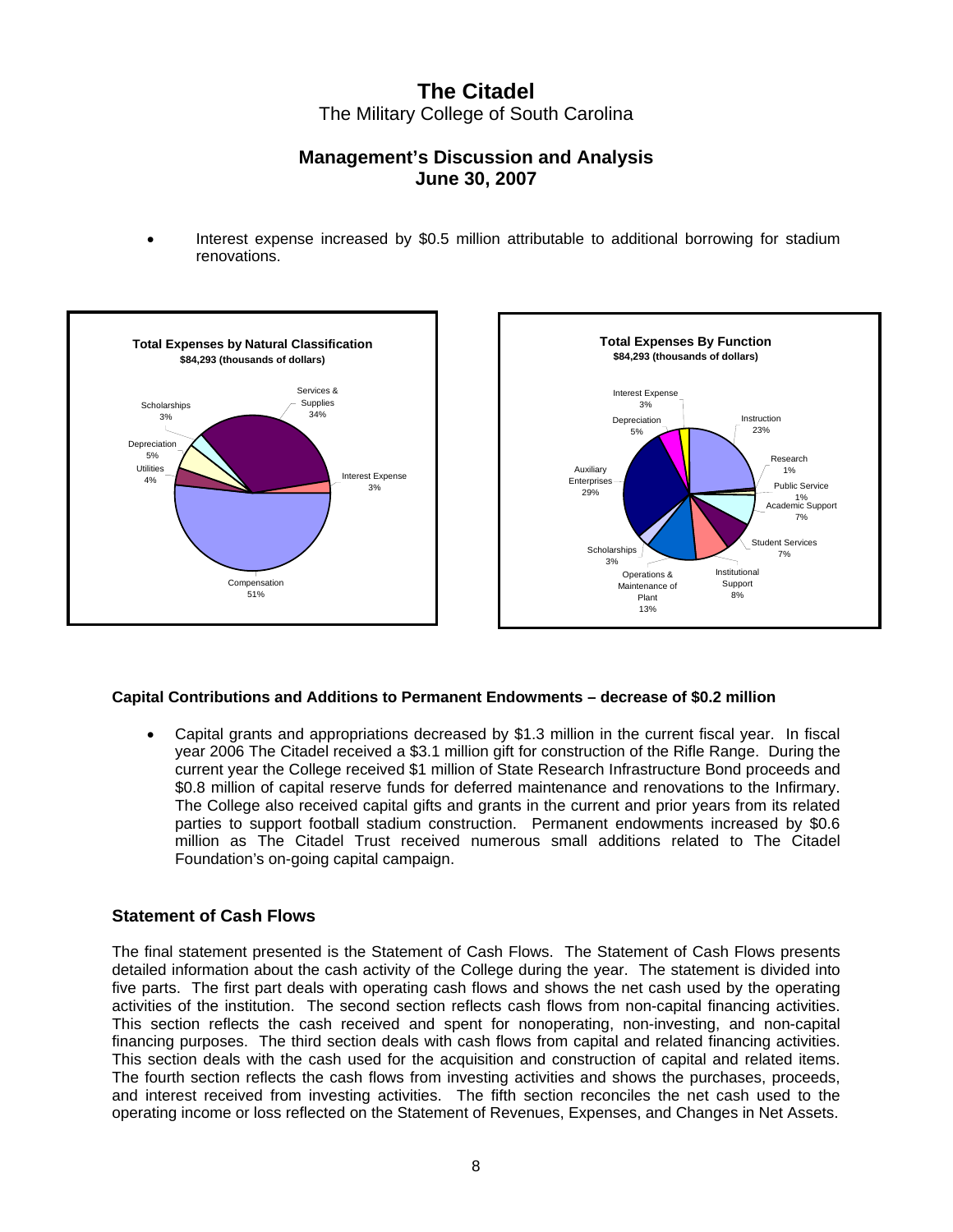### **Management's Discussion and Analysis June 30, 2007**

#### **Capital Assets and Debt Administration**

Capital assets, net of accumulated depreciation, at June 30, 2007 and June 30, 2006 were as follows:

| Capital Assets (net of accumulated depreciation) |                 |                |                         |                          |  |  |  |  |
|--------------------------------------------------|-----------------|----------------|-------------------------|--------------------------|--|--|--|--|
| <b>Capital Assets:</b>                           | 2007            | 2006           | Increase/<br>(decrease) | <b>Percent</b><br>Change |  |  |  |  |
| Land                                             | \$<br>4.800.669 | S<br>2.645.540 | \$<br>2,155,129         | 81.46%                   |  |  |  |  |
| <b>Construction in Progress</b>                  | 2.547.567       | 24,832,065     | (22, 284, 498)          | $-89.74%$                |  |  |  |  |
| Fine Arts                                        | 350,720         | 357.765        | (7,045)                 | $-1.97\%$                |  |  |  |  |
| Land improvements                                | 4,538,758       | 5,097,003      | (558,245)               | $-10.95\%$               |  |  |  |  |
| Buildings and improvements                       | 111,651,631     | 83,053,830     | 28.597.801              | 34.43%                   |  |  |  |  |
| Equipment                                        | 1,581,451       | 1.576.894      | 4.557                   | 0.29%                    |  |  |  |  |
| Vehicles                                         | 101,844         | 108,882        | (7,038)                 | $-6.46%$                 |  |  |  |  |
| Intangibles                                      | 49,560          | 55,755         | (6, 195)                | $-11.11\%$               |  |  |  |  |
| Total                                            | 125.622.200     | 17,727,734     | 7,894,466               | 6.71%                    |  |  |  |  |

During fiscal year 2007 The Citadel Trust purchased land at the corner of Hagood and Fishburne avenues for future commercial development. In addition, The Citadel capitalized buildings of \$32.1 million reflecting the completion of Law Barracks, west side grandstands, and the new scoreboard at the football stadium. The decrease in construction in progress reflects the completion of these buildings and the addition of the initial construction costs for the Readiness Center and the football practice field. The Citadel has committed \$9 million for construction of the Readiness Center and management expects to capitalize \$7 million of construction costs on this facility in fiscal year 2008. In addition, management anticipates issuing another \$6 million athletic facility bond to complete and furnish the skyboxes. Current plans are to issue this bond in the fall of 2007, if skybox sales are as robust as anticipated, so that the skybox "build out" can be completed along with the rest of the Readiness Center.

With the completion of Law Barracks the College has replaced all 4 barracks within a 10-year period. Three of the barracks were funded with bonded debt and one was funded with federal funds and state capital improvement bond proceeds. The College currently has \$29.9 million in revenue bonds outstanding. Specific debt service fees charged to students pay the debt service on these bonds.

The College has made use of the State's credit rating to issue institution bonds to renovate education and general (E&G) facilities. No new bonds were issued during the current fiscal year and institution bond debt service payments dropped by almost one half in fiscal year 2007 when the 1991 Institution Bond was retired. The College currently has \$2.0 million of institution bonds outstanding. Specific student fees pay the debt service on these bonds.

The College issued \$8.7 million of taxable athletic facility revenue bonds in 2006 as its share of the funding for the Readiness Center. Total stadium debt is \$13.7 million and total athletic bonded debt is \$16.2. The College has pledged student athletic fees to fund the debt service for these bonds. The stadium renovation is part of the College's current capital campaign and management anticipates that most of the stadium debt service will be paid by gifts. As noted previously, management anticipates that all the sky boxes will be sold by the end of September and another \$6 million bond will be issued to build out the skyboxes. Skybox rentals, club seat rentals, and stadium rentals will be pledged to make these debt service payments.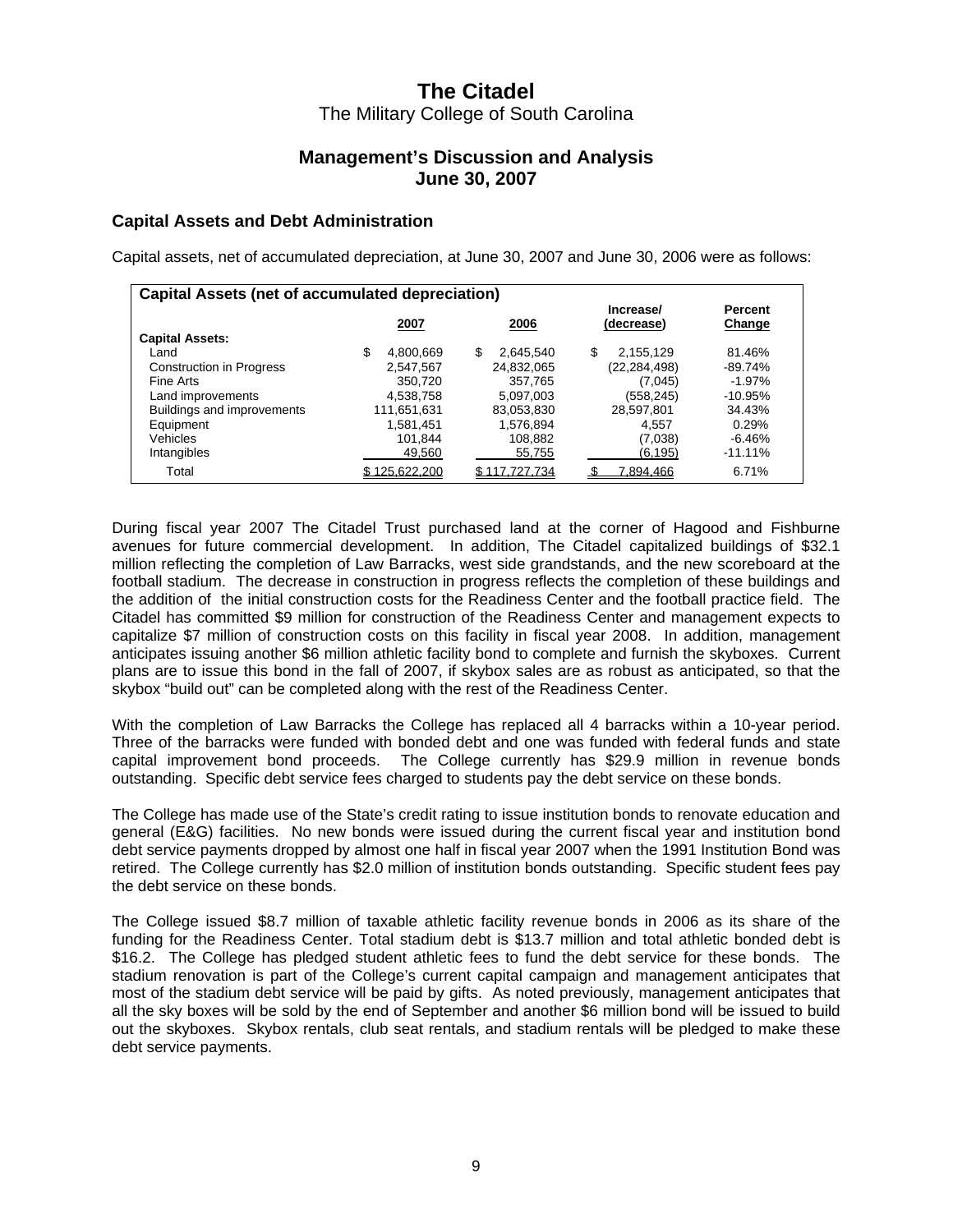### **Management's Discussion and Analysis June 30, 2007**

#### **Economic Outlook**

The economic position of The Citadel is closely tied to that of the State of South Carolina. The State Comptroller General issued a news release on 16 August 2007 titled, "Opps!! Budgeted Spending Hits The Wall: Revenue Collections Lag". The release noted that revenue growth "faltered" during the last two months of the fiscal year. Robust spending plans in the state budget had relied on anticipated revenues that did not occur and fell short by \$80.8 million. As a result, funds in supplemental and contingent appropriations will not be authorized. State budget officers have informed The Citadel that its 2007-2008 appropriation will not be impacted. There are persistent signs that the state's economy is softening. The economy over the past two to three years has enabled the state to prepare for an economic slowdown and fund balances in the budgetary general fund are at an all time high. The Comptroller General urged all State financial officials to work together and recommit to the State's historically more conservative financial management practices. As a result of this press release, The Citadel looks positively forward to fiscal year 2007-2008, but has concern over the state funding for the following fiscal years, especially with respect to specially funded state projects.

The College experienced robust enrollment during fiscal year 2006 and again in fiscal year 2007. A new cadet company has been added to the Corps of Cadets in fiscal year 2008 to properly handle this increase. The barracks were overflowing when upperclassmen arrived for fall 2007 classes. Moody's Investors Service continued to rate The Citadel's long-term bond as "A1".

In August 2007, The Citadel was named the No. 1 best value in the South and the No. 2 best public university offering up to a master's degree in the South by U.S.News & World Report. The Citadel School of Engineering ranked No. 38 among the nation's best undergraduate engineering programs. These rankings help create a healthy economic outlook for the College.

The College finished fiscal year 2007 with a \$12.1 million increase in net assets. Financial data indicates that the College is in excellent condition and other factors reinforce this finding. Fiscal year 2008 began with the barracks overflowing with cadets. The west side grandstands of Johnson Hagood Stadium have been completed and the construction of football sky boxes has begun. Management believes that the future is bright.

#### **More Information**

This financial report is designed to provide a general overview of The Citadel's finances and demonstrate The Citadel's accountability for the money it receives. Any questions about this report or requests for information may be addressed to the Director of Financial Services, The Citadel, 171 Moultrie Street, Charleston, SC 29409.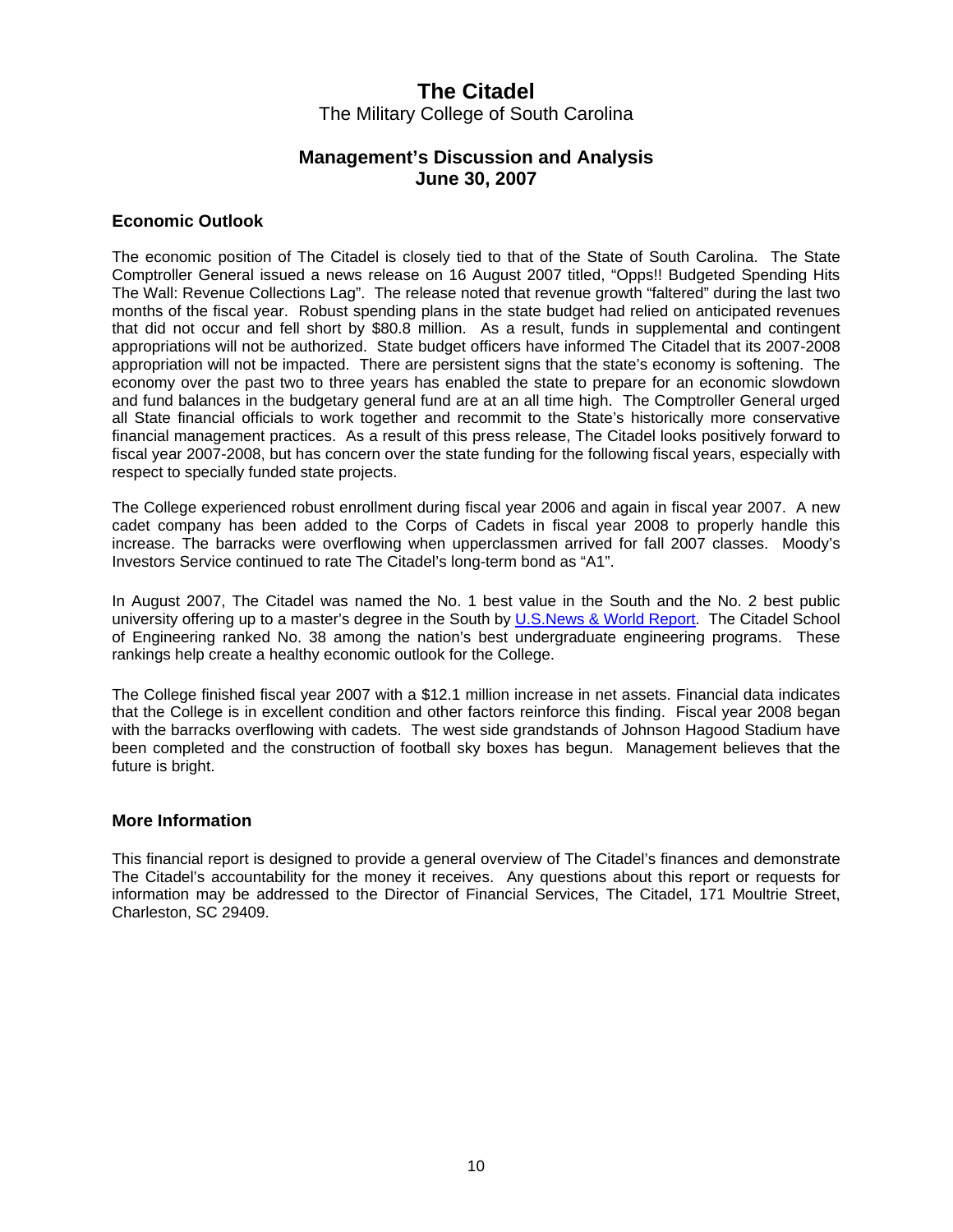#### **The Military College of South Carolina**

**Statement of Net Assets** 

**June 30, 2007** 

|                                                      | The              | The                  |                  |
|------------------------------------------------------|------------------|----------------------|------------------|
|                                                      | Citadel          | <b>Citadel Trust</b> | Total            |
| <b>ASSETS</b>                                        |                  |                      |                  |
| <b>Current Assets</b>                                |                  |                      |                  |
| Cash and cash equivalents                            | \$<br>13,528,060 | \$<br>1.270.730      | \$<br>14,798,790 |
| Investments                                          |                  | 3,716,699            | 3,716,699        |
| <b>Restricted Assets - Current</b>                   |                  |                      |                  |
| Cash and cash equivalents                            | 2,537,252        | 1,111,786            | 3,649,038        |
| Investments                                          |                  | 10,195,971           | 10,195,971       |
| Contributions receivable, net                        | 119,808          | 144,417              | 264,225          |
| Student loans receivable, net                        |                  | 87,159               | 87,159           |
| Accounts receivable, net                             | 3,734,952        | 203,760              | 3,938,712        |
| Due from other funds                                 | 1,826,155        |                      | 1,826,155        |
| Due from component units                             | 100,061          |                      | 100,061          |
| Contributions receivable, net                        |                  | 83,516               | 83,516           |
| Inventories                                          | 1,646,367        |                      | 1,646,367        |
| Prepaid expenses                                     | 1,080,848        | 1,255                | 1,082,103        |
| Total current assets                                 | 24,573,503       | 16,815,293           | 41,388,796       |
| <b>Noncurrent Assets</b>                             |                  |                      |                  |
| Investments                                          |                  | 3,489,657            | 3,489,657        |
| Contributions receivable, net                        |                  | 35,002               | 35,002           |
| Cash surrender value of life insurance               |                  | 31,699               | 31,699           |
| <b>Restricted Assets - Noncurrent</b>                |                  |                      |                  |
| Cash and cash equivalents                            | 8,149,541        | 3,913,773            | 12,063,314       |
| Investments                                          |                  | 47,564,789           | 47,564,789       |
| Contributions receivable, net                        | 386,515          | 264,510              | 651,025          |
| Student loans receivable, net                        | 680,784          | 62,027               | 742,811          |
| Cash surrender value of life insurance               |                  | 392,472              | 392,472          |
| Capital assets, net of accumulated depreciation      | 123,467,071      | 2,155,129            | 125,622,200      |
| Total noncurrent assets                              | 132,683,911      | 57,909,058           | 190,592,969      |
|                                                      |                  |                      |                  |
| <b>Total assets</b>                                  | 157,257,414      | 74,724,351<br>\$     | 231.981.765      |
| <b>LIABILITIES</b>                                   |                  |                      |                  |
| <b>Current Liabilities</b>                           |                  |                      |                  |
| Accounts payable                                     | \$<br>1,445,182  | \$<br>161,366        | \$<br>1,606,548  |
| Due to other funds                                   |                  | 1,826,155            | 1,826,155        |
| Retainages payable                                   | 20,805           |                      | 20,805           |
| Accrued payroll and related liabilities              | 1,650,353        | 5,973                | 1,656,326        |
| Accrued compensated absences and related liabilities | 1,241,222        |                      | 1,241,222        |
| Accrued interest payable                             | 687,170          |                      | 687,170          |
| Deferred revenues                                    | 1,956,161        | 53,000               | 2,009,161        |
| Bonds payable                                        | 2,435,738        |                      | 2,435,738        |
| Capital leases payable                               | 21,298           |                      | 21,298           |
| Notes payable                                        | 32,589           |                      | 32,589           |
| Deposits                                             | 1,124,104        |                      | 1,124,104        |
| Annuities payable                                    |                  | 8,190                | 8,190            |
| <b>Total current liabilities</b>                     | 10,614,622       | 2,054,684            | 12.669.306       |
|                                                      |                  |                      |                  |
| <b>Noncurrent Liabilities</b>                        |                  |                      |                  |
| Federal loan funds                                   | 477,103          |                      | 477,103          |
| Accrued compensated absences and related liabilities | 1,067,485        |                      | 1,067,485        |
| Deposits                                             | 547,844          |                      | 547,844          |
| Deferred revenues                                    | 2,960,000        |                      | 2,960,000        |
| Bonds payable                                        | 44,817,690       |                      | 44,817,690       |
| Capital leases payable                               | 35,218           |                      | 35,218           |
| Notes payable                                        | 34,806           |                      | 34,806           |
| Annuities payable                                    |                  | 17,530               | 17,530           |
| Total noncurrent liabilities                         | 49,940,146       | 17,530               | 49,957,676       |
| <b>Total liabilities</b>                             | 60,554,768<br>S  | \$<br>2,072,214      | 62,626,982<br>\$ |
|                                                      |                  |                      |                  |
| <b>NET ASSETS</b>                                    |                  |                      |                  |
| Invested in capital assets, net of related debt      | \$<br>83,822,209 | \$<br>2,155,129      | \$<br>85,977,338 |
| Restricted for Nonexpendable:                        |                  |                      |                  |
| Scholarships                                         |                  | 26,225,944           | 26,225,944       |
| Other                                                |                  | 3,964,216            | 3,964,216        |
| Annuity                                              |                  | 92,188               | 92,188           |
| Restricted for Expendable:                           |                  |                      |                  |
| Scholarships, research, instruction and other        | 1,954,468        | 28,688,959           | 30,643,427       |
| Loans                                                | 221,704          | 1,276,112            | 1,497,816        |
| Capital projects                                     | 3,778,638        | 3,542,602            | 7,321,240        |
| Debt service                                         | 28,779           |                      | 28,779           |
| Unrestricted                                         | 6,896,848        | 6,706,987            | 13,603,835       |
| <b>Total net assets</b>                              | 96,702,646       | 72,652,137<br>S      | 169,354,783      |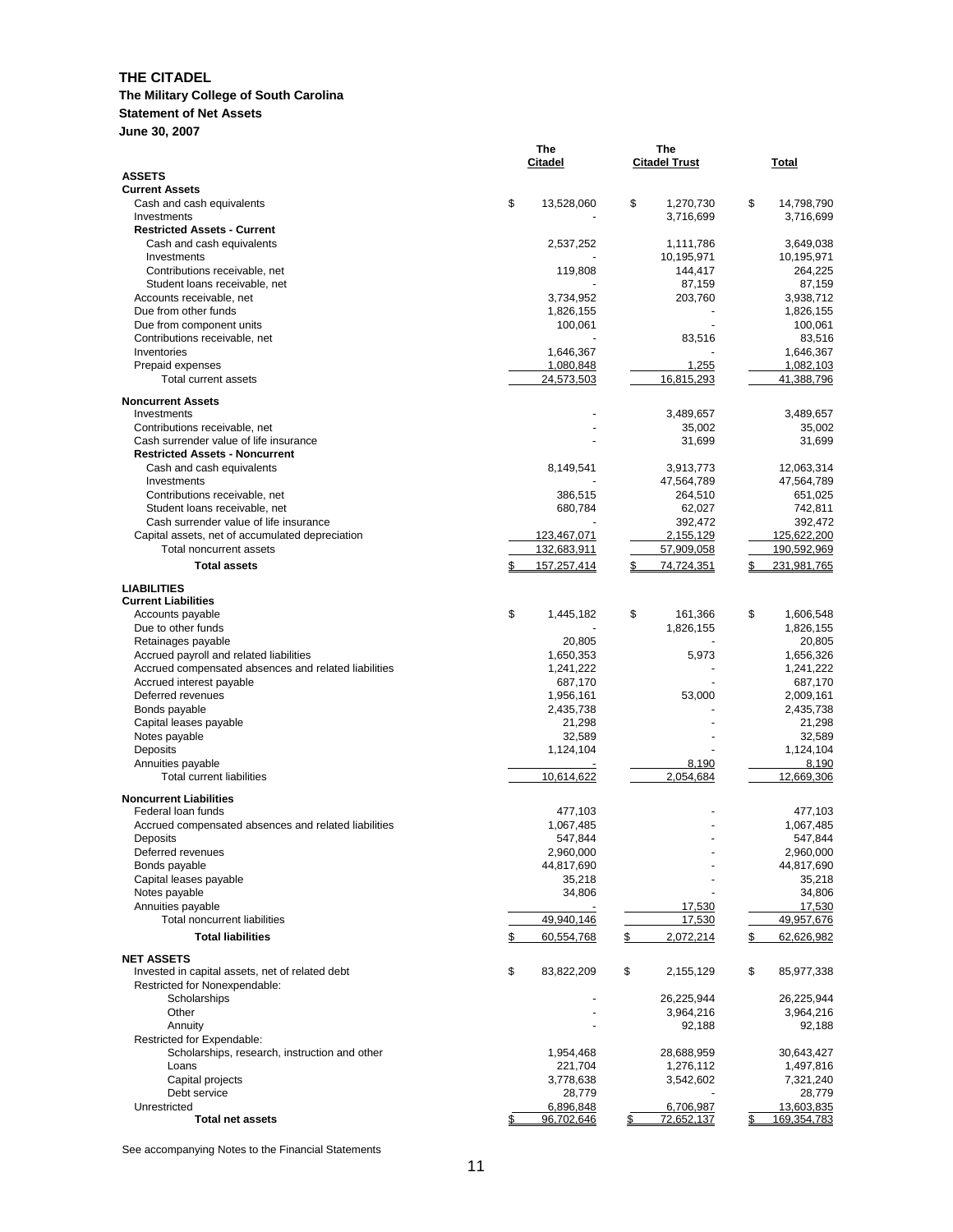#### **The Military College of South Carolina**

#### **Statement of Revenues, Expenses, and Changes in Net Assets**

**For the year ended June 30, 2007** 

|                                                                                                                         | The              |    | The                  |     |               |
|-------------------------------------------------------------------------------------------------------------------------|------------------|----|----------------------|-----|---------------|
|                                                                                                                         | <b>Citadel</b>   |    | <b>Citadel Trust</b> |     | <b>Total</b>  |
| <b>REVENUES</b>                                                                                                         |                  |    |                      |     |               |
| <b>Operating Revenues</b>                                                                                               |                  |    |                      |     |               |
| Student tuition and fees (net of scholarship allowances of \$5,306,659)                                                 | \$<br>23,318,294 | \$ |                      | \$  | 23,318,294    |
| Federal grants and contracts                                                                                            | 1,429,852        |    |                      |     | 1,429,852     |
| State grants and contracts                                                                                              | 1,919,530        |    |                      |     | 1,919,530     |
| Nongovernmental grants and contracts                                                                                    | 222,729          |    |                      |     | 222,729       |
| Sales and services of educational and other activities                                                                  | 822,558          |    |                      |     | 822,558       |
| Sales and services of auxiliary enterprises pledged for revenue bonds<br>(net of scholarship allowances of \$2,991,531) | 22,841,047       |    |                      |     | 22,841,047    |
| Sales and services of auxiliary enterprises - not pledged                                                               | 2,610,222        |    |                      |     | 2,610,222     |
| Other fees                                                                                                              | 685,248          |    |                      |     | 685,248       |
| Investment income (net of investment expenses of \$228,944)                                                             |                  |    | 8,424,896            |     | 8,424,896     |
| Endowment income                                                                                                        |                  |    | 1,238,218            |     | 1,238,218     |
| Other operating revenues                                                                                                | 370,456          |    |                      |     | 370,456       |
| <b>Total operating revenues</b>                                                                                         | 54,219,936       |    | 9,663,114            |     | 63,883,050    |
| <b>EXPENSES</b>                                                                                                         |                  |    |                      |     |               |
| <b>Operating Expenses</b>                                                                                               |                  |    |                      |     |               |
| Compensation and employee benefits                                                                                      | 43,425,608       |    | 69,913               |     | 43,495,521    |
| Services and supplies                                                                                                   | 28,470,590       |    | 59,189               |     | 28,529,779    |
| <b>Utilities</b>                                                                                                        | 3,031,542        |    |                      |     | 3,031,542     |
| Depreciation expense                                                                                                    | 4,457,776        |    |                      |     | 4,457,776     |
| Scholarships and fellowships                                                                                            | 2,602,356        |    |                      |     | 2,602,356     |
| <b>Total operating expenses</b>                                                                                         | 81,987,872       |    | 129,102              |     | 82,116,974    |
| <b>Operating income (loss)</b>                                                                                          | (27.767.936)     |    | 9.534.012            |     | (18.233.924)  |
| <b>NONOPERATING REVENUES (EXPENSES)</b>                                                                                 |                  |    |                      |     |               |
| State appropriations                                                                                                    | 16,025,367       |    |                      |     | 16,025,367    |
| State grants and contracts                                                                                              | 44,803           |    |                      |     | 44,803        |
| Nongovernmental grants                                                                                                  | 5,657,150        |    | 84,427               |     | 5,741,577     |
| Gifts                                                                                                                   | 544,793          |    | 2,473,391            |     | 3,018,184     |
| Investment income                                                                                                       | 1,552,697        |    |                      |     | 1,552,697     |
| Interest on capital asset-related debt                                                                                  | (2, 176, 018)    |    |                      |     | (2, 176, 018) |
| Loss on disposal of capital assets                                                                                      | (52, 291)        |    |                      |     | (52, 291)     |
| Other nonoperating revenues                                                                                             | 72,000           |    | 153,146              |     | 225,146       |
| Net nonoperating revenues                                                                                               | 21,668,501       |    | 2,710,964            |     | 24,379,465    |
| Income (loss) before other revenues, expenses, gains or losses                                                          | (6,099,435)      |    | 12,244,976           |     | 6,145,541     |
| State capital appropriations                                                                                            | 1,766,689        |    |                      |     | 1,766,689     |
| Capital grants and gifts                                                                                                | 2,742,869        |    |                      |     | 2,742,869     |
| Additions to permanent endowments                                                                                       |                  |    | 1,435,844            |     | 1,435,844     |
| Transfers to/from The Citadel Trust                                                                                     | 4,188,416        |    | (4, 188, 416)        |     |               |
| <b>Total other revenues</b>                                                                                             | 8,697,974        |    | (2,752,572)          |     | 5,945,402     |
| Increase in net assets                                                                                                  | 2,598,539        |    | 9,492,404            |     | 12,090,943    |
| <b>NET ASSETS</b>                                                                                                       |                  |    |                      |     |               |
| Net assets-beginning of year                                                                                            | 94,104,107       |    | 63,159,733           |     | 157,263,840   |
| Net assets-end of year                                                                                                  | \$<br>96.702.646 |    | \$72.652.137         | \$. | 169.354.783   |
|                                                                                                                         |                  |    |                      |     |               |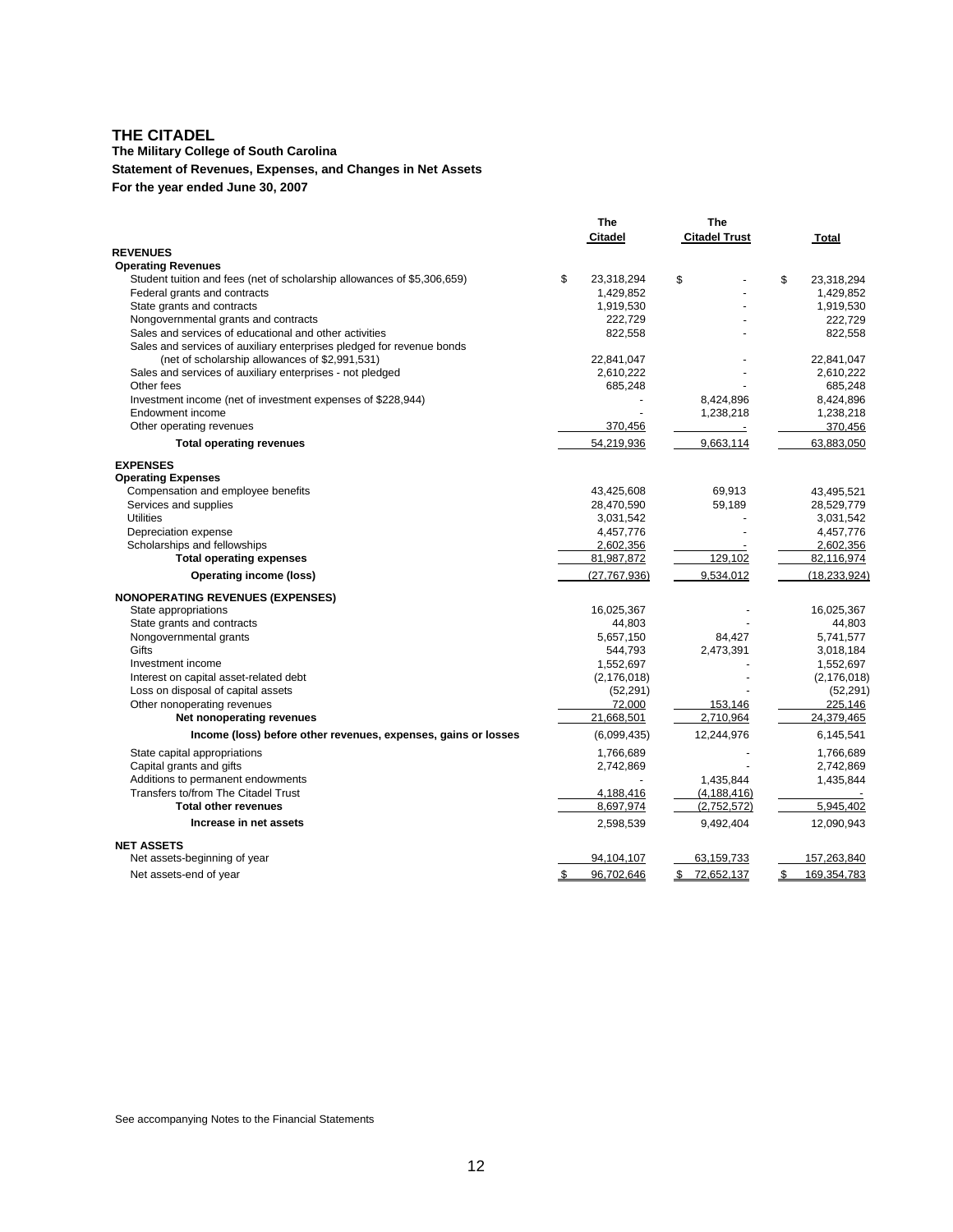### **The Military College of South Carolina**

**Statement of Cash Flows** 

**For the year ended June 30, 2007** 

|                                                                                                    | Citadel                     | <b>Citadel Trust</b>        | Total                      |
|----------------------------------------------------------------------------------------------------|-----------------------------|-----------------------------|----------------------------|
| <b>CASH FLOWS FROM OPERATING ACTIVITIES</b>                                                        |                             |                             |                            |
| Student tuition and fees                                                                           | \$<br>23,176,517            | \$                          | 23,176,517<br>S            |
| Grants and contracts                                                                               | 3,708,979                   |                             | 3,708,979                  |
| Sales and services of educational and other activities                                             | 637,029                     |                             | 637,029                    |
| Sales and services of auxiliary enterprises                                                        | 26,845,423                  |                             | 26,845,423                 |
| Other operating receipts                                                                           | 377,001                     |                             | 377,001                    |
| Payments to employees for salaries and benefits                                                    | (43, 562, 963)              | (69, 913)                   | (43, 632, 876)             |
| Payments to suppliers                                                                              | (28, 171, 006)              | (59, 189)                   | (28, 230, 195)             |
| Payments for utilities                                                                             | (3,058,886)                 |                             | (3,058,886)                |
| Payments to students for scholarships and fellowships                                              | (2,602,356)                 |                             | (2,602,356)                |
| Loans issued to students<br>Collection of loans to students                                        | (125, 750)                  |                             | (125, 750)                 |
| Funds held for others                                                                              | 83,989<br>(52, 168)         |                             | 83,989<br>(52, 168)        |
| Student direct lending receipts                                                                    | 16,891,613                  |                             | 16,891,613                 |
| Student direct lending disbursements                                                               | (16, 973, 561)              |                             | (16, 973, 561)             |
| Net cash used by operating activities                                                              | (22, 826, 139)              | (129, 102)                  | (22, 955, 241)             |
|                                                                                                    |                             |                             |                            |
| <b>CASH FLOWS FROM NONCAPITAL FINANCING ACTIVITIES</b>                                             |                             |                             |                            |
| State appropriations                                                                               | 16,025,367                  |                             | 16,025,367                 |
| Gifts and grants for other than capital purposes                                                   | 6,276,926                   | 4,043,315                   | 10,320,241                 |
| Collections on note receivable                                                                     | 9,000<br>72,000             |                             | 9,000                      |
| Other non-operating revenues/expenses<br>Transfers from (to) component unit                        | 4,188,416                   | 1,653,953<br>(4, 188, 416)  | 1,725,953                  |
| Net cash provided by noncapital financing activities                                               | 26,571,709                  | 1,508,852                   | 28,080,561                 |
|                                                                                                    |                             |                             |                            |
| <b>CASH FLOWS FROM CAPITAL AND RELATED FINANCING ACTIVITIES</b>                                    |                             |                             |                            |
| State capital appropriations                                                                       | 1,404,375                   |                             | 1,404,375                  |
| Capital grants and gifts received                                                                  | 965,599                     |                             | 965,599                    |
| Proceeds from sale of capital assets                                                               | 7,285                       |                             | 7,285                      |
| Purchases of capital assets                                                                        | (10, 392, 775)              | (2, 155, 129)               | (12, 547, 904)             |
| Principal paid on capital debt and leases                                                          | (2,572,715)                 |                             | (2,572,715)<br>(1,946,678) |
| Interest paid on capital related debt<br>Net cash used by capital and related financing activities | (1,946,678)<br>(12,534,909) | (2, 155, 129)               | (14,690,038)               |
|                                                                                                    |                             |                             |                            |
| <b>CASH FLOWS FROM INVESTING ACTIVITIES</b>                                                        |                             |                             |                            |
| Proceeds from sales and maturities of investments                                                  |                             | 35,466,305                  | 35,466,305                 |
| Interest and dividends on investments                                                              | 1,564,626                   | 1,365,330                   | 2,929,956                  |
| Purchase of investments                                                                            |                             | (32,900,397)                | (32,900,397)               |
| Net cash provided by investing activities                                                          | 1,564,626                   | 3,931,238                   | 5,495,864                  |
| Net change in cash                                                                                 | (7,224,713)                 | 3,155,859                   | (4,068,854)                |
| Cash and cash equivalents - beginning of year                                                      | 31,439,566                  | 3,140,430                   | 34,579,996                 |
| Cash and cash equivalents - end of year                                                            | 24,214,853                  | $\mathfrak{L}$<br>6,296,289 | \$30,511,142               |
|                                                                                                    |                             |                             |                            |
|                                                                                                    |                             |                             |                            |
| Reconciliation of net operating revenues (expense) to net cash used                                |                             |                             |                            |
| by operating activities:                                                                           |                             |                             |                            |
| Operating income (loss)                                                                            | (27, 767, 936)<br>\$        | \$<br>9,534,012             | \$(18,233,924)             |
| Adjustments to reconcile operating income (loss) to net cash provided                              |                             |                             |                            |
| (used) by operating activities                                                                     |                             |                             |                            |
| Depreciation expense                                                                               | 4.457.776                   |                             | 4,457,776                  |
| Interest and dividends on investments                                                              |                             | (1,449,280)                 | (1,449,280)                |
| Realized and unrealized gains and losses on investments                                            |                             | (8,213,834)                 | (8,213,834)                |
| Funds held for others                                                                              | (134, 116)                  |                             | (134, 116)                 |
| Changes in assets and liabilities                                                                  |                             |                             |                            |
| Accounts receivable, net                                                                           | (2,451,835)                 |                             | (2,451,835)                |
| Inventories                                                                                        | 254,538                     |                             | 254,538                    |
| Student loans receivable                                                                           | (47, 250)                   |                             | (47, 250)                  |
| Prepaid expenses                                                                                   | (129, 697)                  |                             | (129, 697)                 |
| Accounts payable and accrued expenses                                                              | (235, 394)                  |                             | (235, 394)                 |
| Accrued salaries and related expenses                                                              | 102,158                     |                             | 102,158                    |
| Accrued compensated absences and related liabilities                                               | 155,314                     |                             | 155,314                    |
| Deferred revenue                                                                                   | 3,110,331                   |                             | 3,110,331                  |
| Student and other deposits<br>Net cash provided used by operating activities                       | (140, 028)                  | (129, 102)                  | (140, 028)                 |
|                                                                                                    | $$^{(22,826,139)}$          |                             | \$ (22,955,241)            |

**The** 

**The** 

(continued)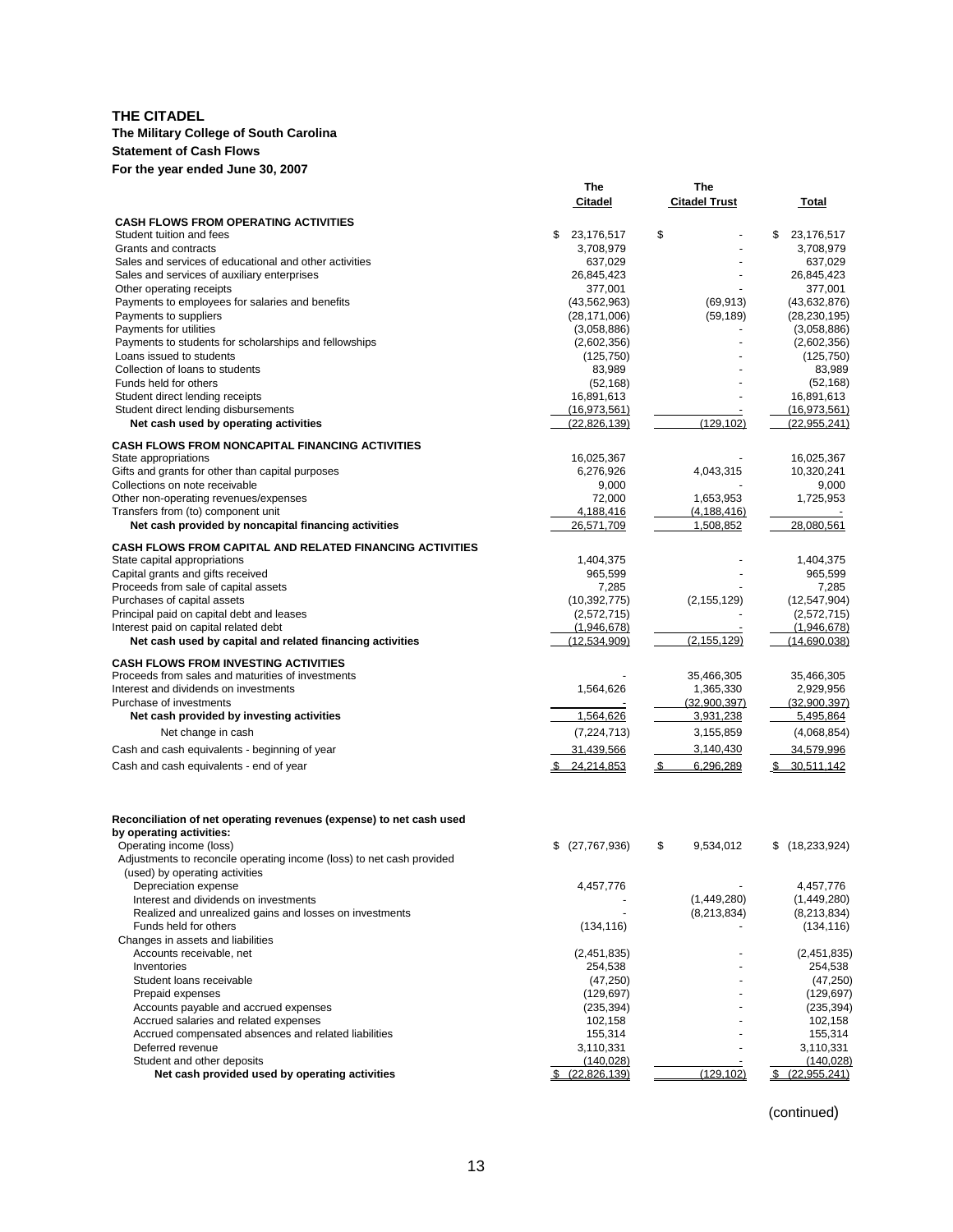#### **The Military College of South Carolina Statement of Cash Flows (continued) For the year ended June 30, 2007**

|                                                                                                                                                                                     | The                             | The                  |                                         |
|-------------------------------------------------------------------------------------------------------------------------------------------------------------------------------------|---------------------------------|----------------------|-----------------------------------------|
|                                                                                                                                                                                     | Citadel                         | <b>Citadel Trust</b> | <b>Total</b>                            |
| Non-cash transactions<br>Increase (decrease) in fair value of investments<br>\$<br>Capital assets acquired through gifts<br>Capital assets acquired through sale of future revenues | (93.505)<br>37.655<br>1.700.000 | \$<br>4.151.436      | 4.057.931<br>\$.<br>37.655<br>1.700.000 |
| <b>Reconciliation of Cash and Cash Equivalent Balances:</b><br>Current assets                                                                                                       |                                 |                      |                                         |
| Cash and cash equivalents                                                                                                                                                           | 13.528.060                      | \$<br>1.270.730      | 14.798.790<br>S                         |
| Restricted cash and cash equivalents                                                                                                                                                | 2.537.252                       | 1.111.786            | 3.649.038                               |
| Noncurrent assets                                                                                                                                                                   |                                 |                      |                                         |
| Restricted cash and cash equivalents                                                                                                                                                | 8.149.541                       | 3,913,773            | 12.063.314                              |
| Total cash and cash equivalents                                                                                                                                                     | 24.214.853                      | 6.296.289            | 30.511.142                              |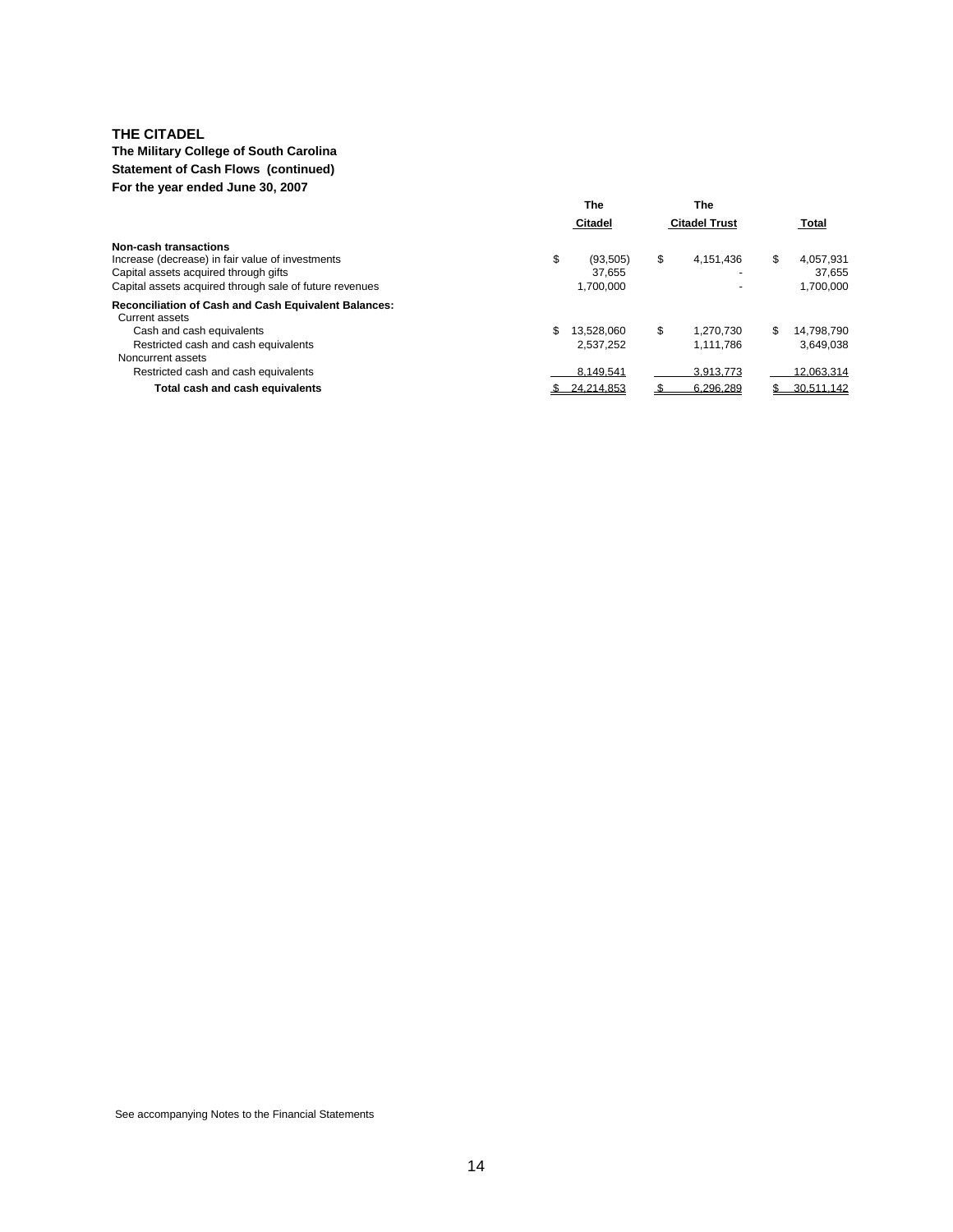#### **The Military College of South Carolina Non-Governmental Discretely Presented Component Units Statements of Financial Position**

|                                                                     | <b>The Citadel</b> |                   |               | <b>The Citadel</b>          |
|---------------------------------------------------------------------|--------------------|-------------------|---------------|-----------------------------|
|                                                                     |                    | <b>Foundation</b> |               | <b>Brigadier Foundation</b> |
|                                                                     |                    | December 31, 2006 | June 30, 2007 |                             |
| <b>ASSETS</b>                                                       |                    |                   |               |                             |
| Cash and cash equivalents                                           | \$                 | 1,591,314         | \$            | 699,443                     |
| Unconditional promises to give/receivable, net                      |                    | 7,197,129         |               | 230,417                     |
| Interest receivable                                                 |                    | 144,146           |               |                             |
| Prepaid expenses                                                    |                    | 21,232            |               |                             |
| Long-term investments (at fair value)                               |                    | 155,643,801       |               | 7,541,252                   |
| Investments related to split-interest agreements                    |                    | 2,819,132         |               |                             |
| Notes receivable                                                    |                    |                   |               | 20,000                      |
| Investment note receivable - Citadel Alumni Association             |                    | 1,559,650         |               |                             |
| Other investments                                                   |                    | 5,933             |               |                             |
| Other receivables                                                   |                    | 27,124            |               | 7,665                       |
| Cash value of life insurance                                        |                    | 548,538           |               | 224,067                     |
| Office equipment and improvements (net of accumulated depreciation) |                    | 129,425           |               | 27,631                      |
| Land and improvements held for investment                           |                    | 1,430,476         |               |                             |
| Other assets                                                        |                    | 142,625           |               |                             |
| <b>Total assets</b>                                                 | \$                 | 171,260,525       | \$            | 8,750,475                   |
| <b>LIABILITIES AND NET ASSETS</b><br><b>Liabilities</b>             |                    |                   |               |                             |
| Accounts payable and accrued expenses                               | \$                 | 410,367           | \$            | 8,698                       |
| Compensated absences payable                                        |                    |                   |               | 49,796                      |
| Grants payable - The Citadel                                        |                    | 3,489,666         |               |                             |
| Notes payable                                                       |                    | 105,585           |               |                             |
| Annuities and life income funds payable                             |                    | 1,477,721         |               |                             |
| Charitable gift annuities                                           |                    | 1,344,504         |               |                             |
| <b>Total liabilities</b>                                            |                    | 6,827,843         |               | 58.494                      |
| <b>Net Assets</b>                                                   |                    |                   |               |                             |
| Unrestricted                                                        |                    | 124,003,005       |               | 410,939                     |
| Temporarily restricted                                              |                    | 15,933,668        |               | 5,294,089                   |
| Permanently restricted                                              |                    | 24,496,009        |               | 2,986,953                   |
| <b>Total net assets</b>                                             |                    | 164,432,682       |               | 8,691,981                   |
| <b>Total Liabilities and Net Assets</b>                             |                    | 171.260.525       |               | 8.750.475                   |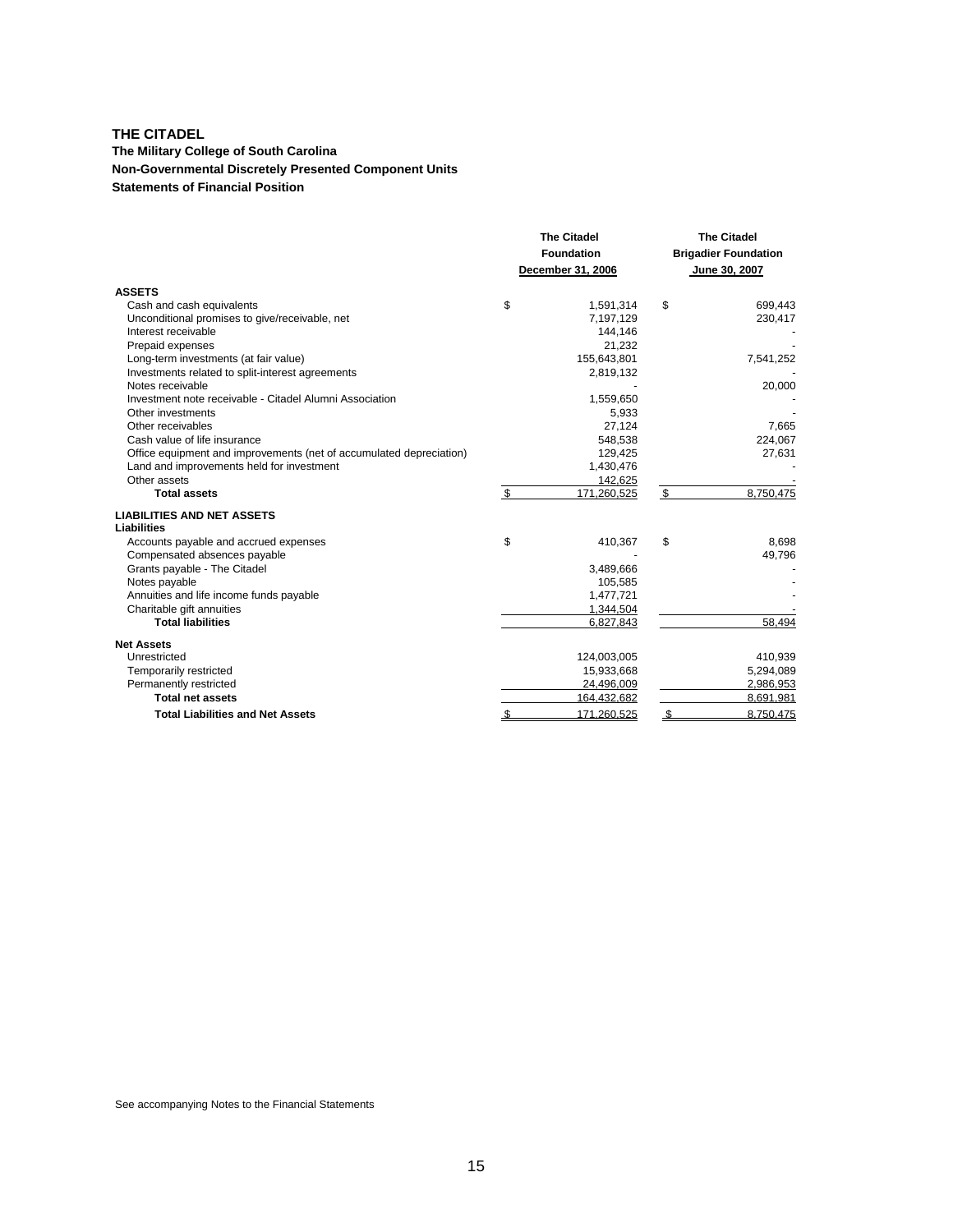#### **The Military College of South Carolina Non-Governmental Discretely Presented Component Units Statements of Activities**

|                                                                                                | <b>The Citadel</b><br><b>Foundation</b><br><b>Year Ended</b><br>December 31, 2006 | <b>The Citadel</b><br><b>Brigadier Foundation</b><br><b>Year Ended</b><br>June 30, 2007 |
|------------------------------------------------------------------------------------------------|-----------------------------------------------------------------------------------|-----------------------------------------------------------------------------------------|
| <b>REVENUES, GAINS AND OTHER SUPPORT</b><br><b>Unrestricted</b>                                |                                                                                   |                                                                                         |
| Contributions                                                                                  | \$<br>502,433                                                                     | \$                                                                                      |
| Investment income                                                                              | 2,709,024                                                                         | 18,888                                                                                  |
| Net unrealized and realized gain on investments                                                | 17,253,847                                                                        |                                                                                         |
| Membership revenue                                                                             |                                                                                   | 841,745                                                                                 |
| Fundraising activities                                                                         |                                                                                   | 172,831                                                                                 |
| Miscellaneous                                                                                  | 716                                                                               | 7,646                                                                                   |
| Other investment income                                                                        | 6,075                                                                             |                                                                                         |
| Loss on disposal of assets                                                                     | (98, 744)                                                                         |                                                                                         |
| Changes in value of split interest agreements<br>Net assets released from program restrictions | 115,523<br>2,053,588                                                              | 378,614                                                                                 |
| <b>Total unrestricted</b>                                                                      | 22,542,462                                                                        | 1,419,724                                                                               |
|                                                                                                |                                                                                   |                                                                                         |
| <b>Temporarily Restricted</b>                                                                  |                                                                                   |                                                                                         |
| Contributions                                                                                  | 6,734,036                                                                         | 449,686                                                                                 |
| Investment income<br>Net unrealized and realized gain on investments                           | 117,476                                                                           | 174,073<br>60,341                                                                       |
| Gain on disposal of assets                                                                     |                                                                                   | 431,284                                                                                 |
| Unrealized loss on land held for investment                                                    | (1,500,000)                                                                       |                                                                                         |
| Changes in value of split interest agreements                                                  | 113,706                                                                           |                                                                                         |
| Net assets released from program restrictions                                                  | (2,053,588)                                                                       | (378, 614)                                                                              |
| <b>Total temporarily restricted</b>                                                            | 3,411,630                                                                         | 736,770                                                                                 |
| <b>Permanently Restricted</b>                                                                  |                                                                                   |                                                                                         |
| Contributions                                                                                  | 1,432,268                                                                         | 599,321                                                                                 |
| Investment income                                                                              | 4,149                                                                             |                                                                                         |
| Net unrealized and realized gain on investments                                                | 840                                                                               |                                                                                         |
| <b>Total permanently restricted</b>                                                            | 1,437,257                                                                         | 599,321                                                                                 |
| Total revenue, gains and other support                                                         | 27,391,349                                                                        | 2,755,815                                                                               |
| <b>EXPENSES AND LOSSES</b>                                                                     |                                                                                   |                                                                                         |
| <b>Unrestricted</b>                                                                            |                                                                                   |                                                                                         |
| <b>Grants to The Citadel</b>                                                                   | 7,153,457                                                                         | 1,198,237                                                                               |
| Other gift grants to The Citadel                                                               | 4,453,048                                                                         |                                                                                         |
| Contributions<br>General and administrative                                                    |                                                                                   | 300                                                                                     |
| Fund-raising                                                                                   | 876,539<br>2,135,445                                                              | 309,188<br>309,740                                                                      |
| <b>Total unrestricted</b>                                                                      | 14,618,489                                                                        | 1,817,465                                                                               |
|                                                                                                |                                                                                   |                                                                                         |
| <b>Temporarily Restricted</b>                                                                  |                                                                                   |                                                                                         |
| Contributions<br><b>Total temporarily restricted</b>                                           |                                                                                   | 480,000<br>480,000                                                                      |
|                                                                                                | 14,618,489                                                                        | 2,297,465                                                                               |
| <b>Total expenses and losses</b>                                                               |                                                                                   |                                                                                         |
| <b>CHANGE IN NET ASSETS</b><br>Unrestricted                                                    |                                                                                   |                                                                                         |
| Temporarily restricted                                                                         | 7,923,973<br>3,411,630                                                            | (397, 741)<br>256,770                                                                   |
| Permanently restricted                                                                         | 1,437,257                                                                         | 599,321                                                                                 |
| Total change in net assets                                                                     | 12,772,860                                                                        | 458,350                                                                                 |
| Net assets at beginning of period                                                              |                                                                                   |                                                                                         |
| Unrestricted                                                                                   | 116,079,032                                                                       | 808,680                                                                                 |
| Temporarily restricted                                                                         | 12,522,038                                                                        | 5,037,319                                                                               |
| Permanently restricted                                                                         | 23,058,752                                                                        | 2,387,632                                                                               |
| Total net assets at beginning of period                                                        | <u>151,659,822</u>                                                                | 8,233,631                                                                               |
| Net assets at end of period                                                                    |                                                                                   |                                                                                         |
| Unrestricted                                                                                   | 124,003,005                                                                       | 410,939                                                                                 |
| Temporarily restricted                                                                         | 15,933,668                                                                        | 5,294,089                                                                               |
| Permanently restricted<br>Total net assets at end of period                                    | 24,496,009<br>164,432,682<br>\$                                                   | 2,986,953<br>\$<br>8,691,981                                                            |
|                                                                                                |                                                                                   |                                                                                         |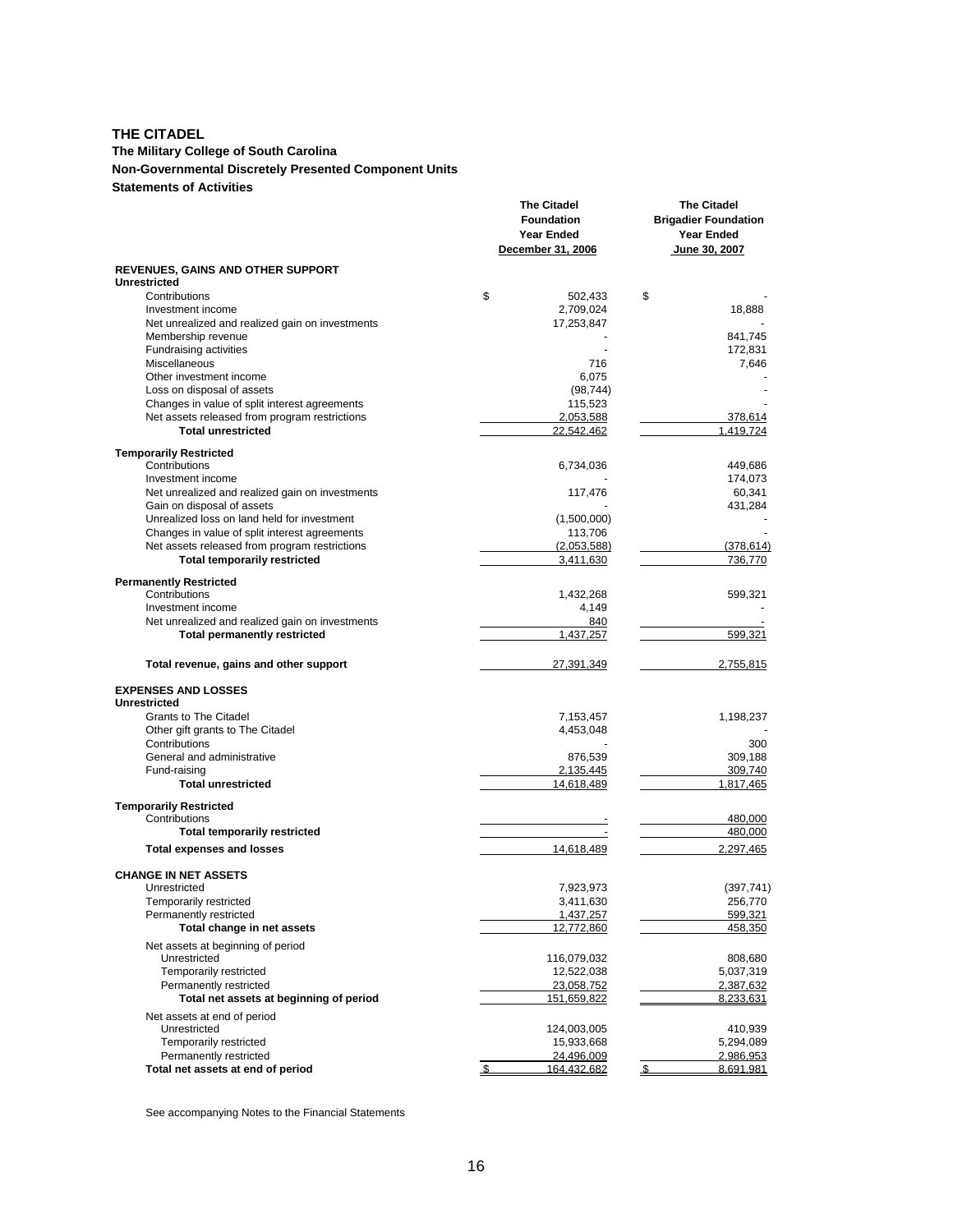#### **NOTE 1—SUMMARY OF SIGNIFICANT ACCOUNTING POLICIES**

**Nature of Organization**: The Citadel is a State-assisted, coeducational institution of higher education. The College is granted an annual appropriation for operating purposes as authorized by the South Carolina General Assembly. The appropriation as enacted becomes the legal operating budget for the institution. The Appropriation Act authorizes expenditures from funds appropriated from the General Fund of the State and authorizes expenditures of total operating funds. The laws of the State and the policies and procedures specified by the State for State agencies and institutions are applicable to the activities of The Citadel. The Citadel was established as an institution of higher education by Section 59-101-10 of the Code of Laws of South Carolina. The College is part of the primary government of the State of South Carolina and its funds are reported in the State's higher education funds in the Comprehensive Annual Financial Report of the State of South Carolina. Generally all State departments, agencies, and colleges are included in the State's reporting entity. These entities are financially accountable to and fiscally dependent on the State. Although the State-assisted universities operate somewhat autonomously, they lack full corporate powers. In addition, the Governor and/or the General Assembly appoint most of their board members and budgets a significant portion of their funds.

The Citadel is governed by the Board of Visitors, which has seven members appointed by the General Assembly, three by The Citadel Alumni Association, and one by the Governor. The Board administers, has jurisdiction over, and is responsible for the management of The Citadel.

**Reporting Entity**: The financial reporting entity, as defined by Governmental Accounting Standards Board (GASB) Statement No. 14, *The Financial Reporting Entity*, and amended by GASB Statement Number 39, *Determining Whether Certain Organizations are Component Units,* consists of the primary government and its component units. Component units are legally separate organizations for which the primary government is financially accountable and other organizations for which the nature and significance of their relationships with the primary government are such that exclusion would cause the financial statements to be misleading or incomplete. Accordingly, the financial statements include the accounts of the College, as the primary government, and the accounts of the following entities as component units:

The Citadel Trust (the Trust) was formed in 1991 as a non-profit eleemosynary corporation for the purpose of investing funds in order to provide scholarship and other financial assistance or support to The Citadel. The Trust is governed by a board of trustees appointed by The Citadel Board of Visitors. In addition, Citadel employees and facilities are used for virtually all activities of the Trust. The Trust has been reported as a blended component unit in the financial statements. The Trust is considered governmental in nature and, therefore, is subject to the governmental accounting model. Separate financial statements of the Trust can be requested from the College's controller at the following address: The Citadel, 171 Moultrie St., Charleston, SC 29409.

The Citadel Foundation (TCF) was established in 1961 as The Citadel Development Foundation, a separately chartered corporation. The Foundation's original goal was to support academic programs at The Citadel. In August 2000, The Citadel Development Foundation amended its charter to establish The Citadel Foundation as the College's official fundraising entity. TCF handles all gifts to the Foundation; gifts to restricted accounts, programs, and activities at the College; and gifts to The Citadel Brigadier Foundation and The Citadel Alumni Association for their specific activities and programs. TCF is governed by a board comprised of directors of the former Citadel Development Foundation, plus three other ex-officio members: the chairman of The Citadel Board of Visitors, the president of The Citadel, and a representative from The Citadel Brigadier Foundation. Although the College does not control the timing or amount of receipts from TCF, the majority of resources, or income thereon, that TCF holds and invests, is restricted to the activities of The Citadel by the donors. Because these restricted resources held by TCF can only be used by, or for the benefit of, the College, TCF is considered a component unit of the College. TCF reports its financial results on a calendar-year basis. Copies of TCF's separately issued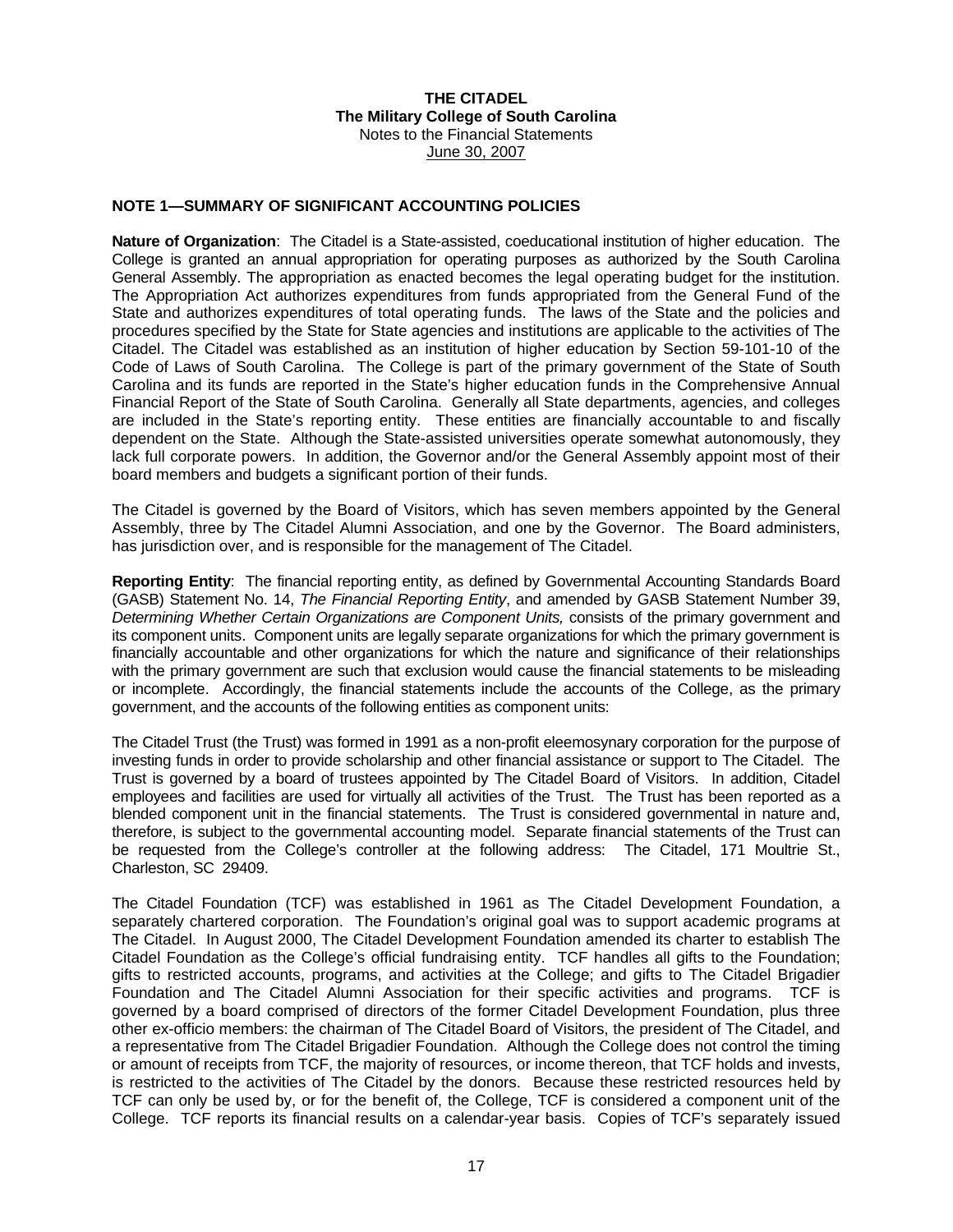financial statements can be obtained by sending a request to the following address: The Citadel Foundation, 171 Moultrie St., Charleston, SC 29409.

The Citadel Brigadier Foundation (TCBF) is a separately chartered corporation organized exclusively to receive and manage private funds for support of athletic programs at The Citadel. A board elected by members of TCBF governs the organization. The Citadel Athletic Director is an ex-officio member of the TCBF Board of Directors. Funds raised by TCBF are used to provide scholarships for varsity athletes at The Citadel. Although the College does not control the timing or amount of receipts from TCBF, the majority of resources, or income thereon, that TCBF holds and invests, is restricted to the activities of The Citadel by the donors. Because these restricted resources held by TCBF can only be used by, or for the benefit of, the College, TCBF is considered a component unit of the College. TCBF's fiscal year ends on June 30. Copies of TCBF's separately issued financial statements can be obtained by sending a request to the following address: The Citadel Brigadier Foundation, 171 Moultrie St., Charleston, SC 29409.

TCF and TCBF are private not-for-profit organizations that report under Financial Accounting Standard Board (FASB) standards. Because these organizations are deemed not to be governmental entities and use a different reporting model, their balances and transactions are reported on separate financial statements. Most significant to TCF's and TCBF's operations and reporting model are FASB Statement No. 116, *Accounting for Contributions Received and Contributions Made*, FASB Statement No. 117, *Financial Reporting for Not-for-Profit-Organizations,* and FASB Statement No. 136, *Transfers of Assets to a Not-For-Profit Organization or Charitable Trust That Raises or Holds Contributions for Others.* As such, certain revenue recognition criteria and presentation features are different from GASB revenue recognition criteria and presentation features. No modifications have been made to TCF's and TCBF's financial information in the College's financial reporting entity for these differences.

The Citadel is part of the primary government of the State of South Carolina because it is financially accountable to and fiscally dependent on the State.

**Financial Statements**: The financial statements of The Citadel have been prepared in accordance with accounting principles generally accepted in the United States of America, as prescribed in Governmental Accounting Standards Board (GASB) Statement No. 34, *Basic Financial Statements and Management's Discussion and Analysis for State and Local Governments*, and GASB Statement No. 35, *Basic Financial Statements and Management's Discussion and Analysis for Public Colleges and Universities,* and Statement No. 37, *Basic Financial Statements* – *and Management's Discussion and Analysis – for State and Local Governments: Omnibus.* The College has also adopted the provisions of GASB Statement No. 38, *Certain Financial Statement Note Disclosures,* and GASB Statement No. 40, *Deposit and Investment Risk Disclosures.* The financial statement presentation provides a comprehensive, entity-wide perspective of the College's net assets, revenues, expenses and changes in net assets and cash flows that replaces the fundgroup perspective previously required.

**Basis of Accounting**: For financial reporting purposes, The Citadel, along with its governmental component unit, is considered a special-purpose government engaged only in business-type activities. Accordingly, the College's financial statements have been presented using the economic resources measurement focus and the accrual basis of accounting. Under the accrual basis, revenues are recognized when earned, and expenses are recorded when an obligation has been incurred. Student tuition and auxiliary enterprise fees are presented net of scholarships and fellowships applied to student accounts, while stipends and other payments made directly are presented as scholarship and fellowship expenses. All significant intrafund transactions and balances have been eliminated.

The Citadel and its governmental component unit apply all applicable GASB pronouncements and, in accordance with GASB Statement No. 20, the State of South Carolina has elected to apply only those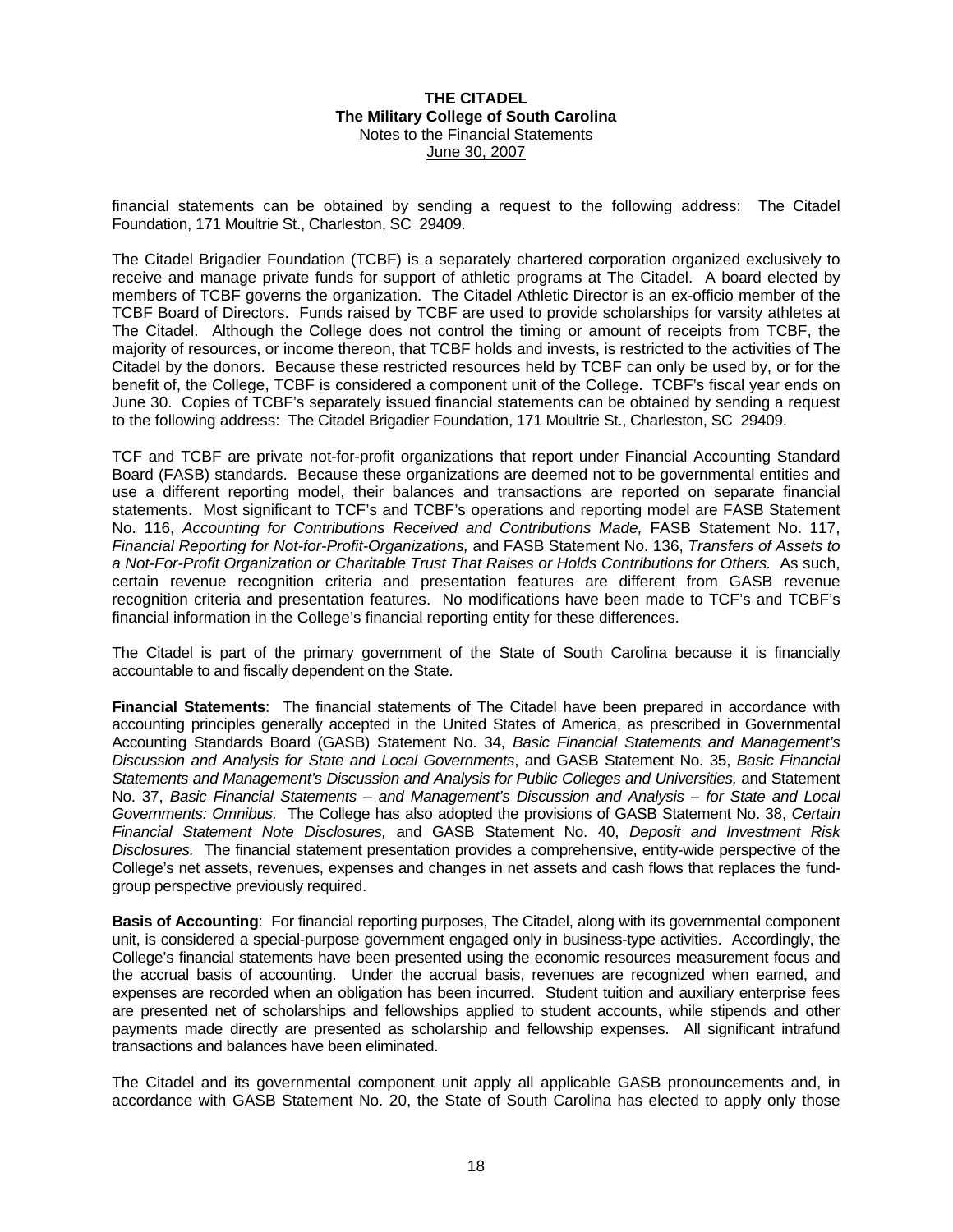Financial Accounting Standards Board (FASB) pronouncements issued on or before November 30, 1989, not in conflict with GASB standards.

The Citadel Foundation (TCF) and The Citadel Brigadier Foundation (TCBF) are deemed not to be governmental entities because a controlling majority of their governing bodies are not appointed or approved by governmental officials. TCF and TCBF use the accrual basis of accounting and have adopted Statement of Financial Accounting Standards (SFAS) No. 117, *Financial Statements for Not-for-Profit Organizations.* Under SFAS No. 117, TCF and TCBF are required to report information regarding financial position and activities accounting to three classes of net assets: unrestricted net assets, temporarily restricted net assets, and permanently restricted net assets*.* TCF has also adopted Statement of Financial Accounting Standards (SFAS) No. 136, *Transfers of Assets to a Not-For-Profit Organization or Charitable Trust That Raises or Holds Contributions for Others.* Under SFAS No. 136 TCF recognizes contribution revenue, and any related contributions receivable, when it receives gifts or promises of gifts that are specified for The Citadel or The Citadel Trust

**Cash and Cash Equivalents**: For purposes of the statement of cash flows, The Citadel considers all highly liquid investments with an original maturity of three months or less to be cash equivalents. Funds invested through the State of South Carolina State Treasurer's Office are considered cash equivalents. Restricted cash and cash equivalents are comprised of bond proceeds, debt service funds and externally restricted funds.

**Investments**: The Citadel accounts for its investments at fair value in accordance with GASB Statement No. 31, *Accounting and Financial Reporting for Certain Investments and for External Investment Pools*. Changes in unrealized gain (loss) on the carrying value of investments are reported as a component of investment income in the statements of revenues, expenses and changes in net assets.

The Citadel Foundation carries its investments in marketable equity investments with readily determinable fair values and all investments in debt securities at fair value. Unrealized gains and losses are included in the change in net assets in the statements of activities. Other investments are carried at cost; these assets include equity securities without readily determinable fair values.

The Citadel Brigadier Foundation accounts for its investments at fair value based on quoted market prices. The increase or decrease in the fair value of investments is recorded on a quarterly basis and are included in the change in net assets in the statements of activities. TCBF carries its investments in real estate at fair market value as of the date the real estate was donated to TCBF.

**Accounts Receivable**: Accounts receivable consists of tuition and fee charges to students and auxiliary enterprise services provided to students, faculty and staff. Accounts receivable also include amounts due from the Federal government, State and local governments, or private sources, in connection with reimbursement of allowable expenditures made pursuant to The Citadel's grants and contracts. Accounts receivable are recorded net of estimated uncollectible amounts.

**Inventories**: Inventories, which consist of bookstore and gift shop inventories for resale, are carried at the lower of cost or market. The cost of inventory items is reported on a weighted average basis

**Noncurrent Cash and Investments**. Noncurrent cash and investments primarily consist of permanently endowed funds and federal student loan funds. These funds are externally restricted and are classified as noncurrent assets in the statement of net assets.

**Prepaid Expenses**: Expenditures for services paid in the current or prior fiscal years and benefiting more than one accounting period are allocated among accounting periods. Amounts reported in this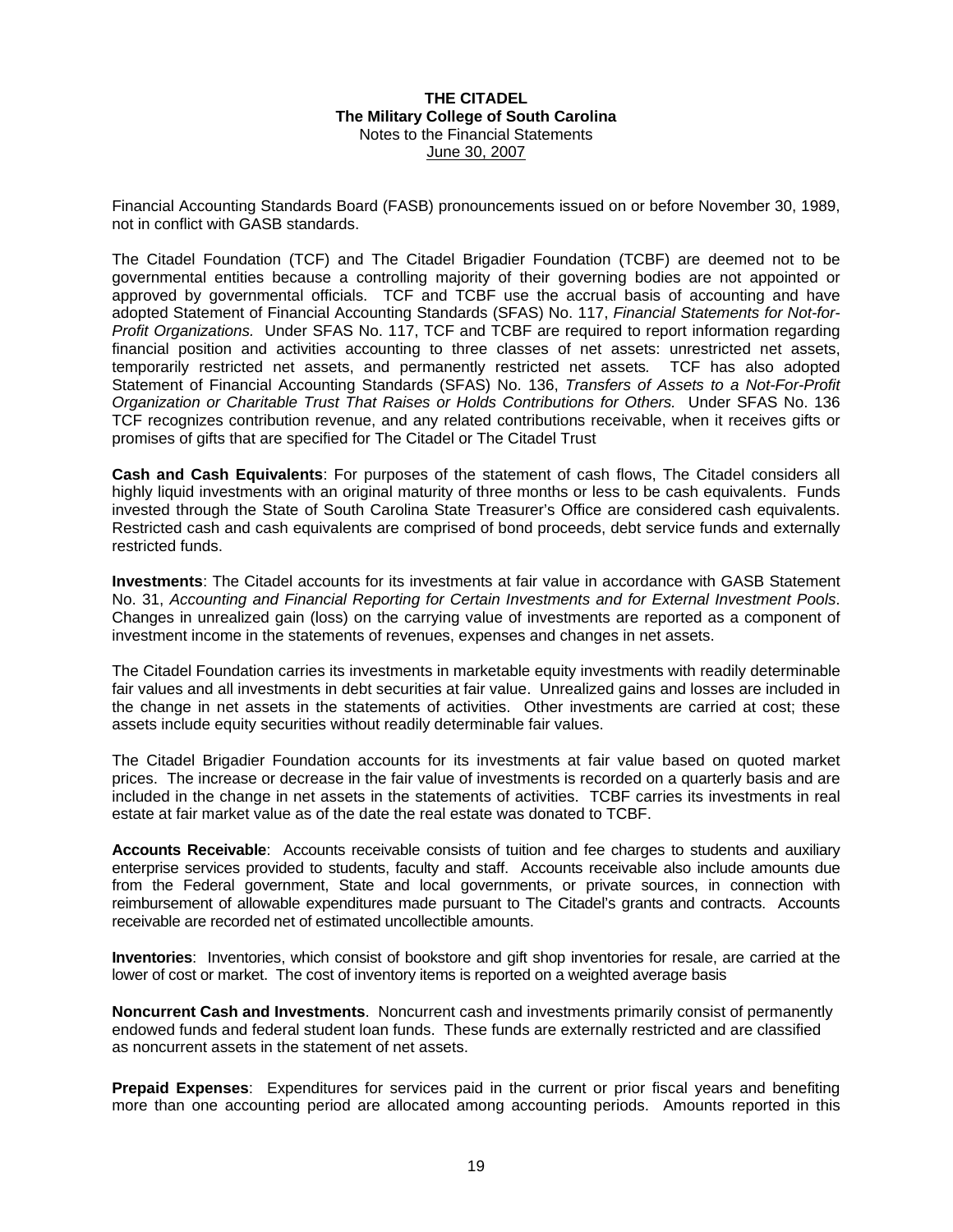asset account consist primarily of insurance, subscriptions, library periodicals, maintenance and service agreements, and travel reservations and deposits.

**Capital Assets**: Capital assets are recorded at cost at the date of acquisition or fair market value at the date of donation in the case of gifts. The Citadel follows capitalization guidelines established by the State of South Carolina. All land is capitalized, regardless of cost. Qualifying improvements that rest in or on the land itself are recorded as depreciable land improvements. Major additions and renovations and other improvements that add to the usable space, prepare existing buildings for new uses, or extend the useful life of an existing building are capitalized. The College capitalizes movable personal property with a unit value in excess of \$5,000 and a useful life in excess of two years and depreciable land improvements, buildings and improvements, and intangible assets costing in excess of \$100,000. Routine repairs and maintenance and library materials, except individual items costing in excess of \$5,000, are charged to operating expenses in the year in which the expense was incurred.

Depreciation is computed using the straight-line method over the estimated useful lives of the assets, generally 15 to 50 years for buildings and improvements and land improvements and 2 to 25 years for machinery, equipment, and vehicles. A full year of depreciation is taken the year the asset is placed in service and no depreciation is taken in the year of disposition.

The Citadel capitalizes as a component of construction in progress interest cost in excess of earnings on debt proceeds associated with the capital projects; therefore, asset values in capital assets include such interest costs. Capitalized interest for fiscal year 2007 was \$294,579.

**Deferred Revenues and Deposits**: Deferred revenues include amounts received for tuition and fees and certain auxiliary activities prior to the end of the fiscal year but related to the subsequent accounting period. Deferred revenues also include amounts received from grant and contract sponsors that have not yet been earned.

Deposits represent dormitory room deposits, security deposits for possible room damage and key loss, student fee refunds, and other miscellaneous deposits. Student deposits are recognized as revenue during the semester for which the fee is applicable and earned when the deposit is nonrefundable to the student under the forfeit terms of the agreement.

**Compensated Absences**: Employee vacation pay expense is accrued at year-end for financial statement purposes. The liability and expense incurred are recorded at year-end as accrued compensated absences in the statement of net assets, and as a component of compensation and benefit expense in the statement of revenues, expenses, and changes in net assets.

**Noncurrent Liabilities**: Noncurrent liabilities include (1) principal amounts of bonds payable, notes payable, and capital lease obligations with contractual maturities greater than one year; (2) estimated amounts for accrued compensated absences and other liabilities that will not be paid within the next fiscal year, and (3) other liabilities that, although payable within one year, are to be paid from funds that are classified as noncurrent assets.

**Net Assets**: The Citadel's net assets are classified as follows:

*Invested in capital assets, net of related debt:* This represents the College's total investment in capital assets, net of outstanding debt obligations related to those capital assets. To the extent debt has been incurred but not yet expended for capital assets, such amounts are not included as a component of invested in capital assets, net of related debt.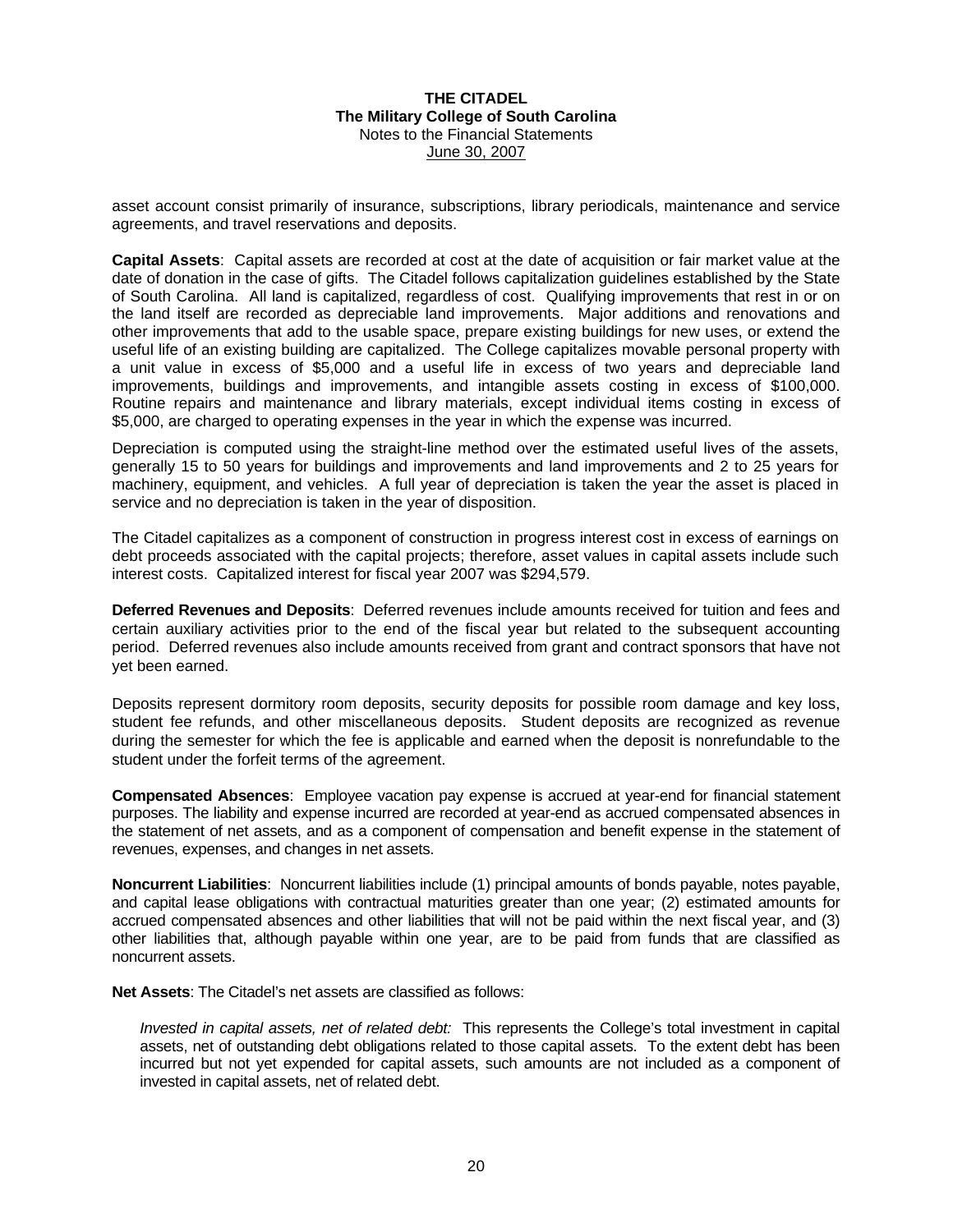*Restricted net assets - expendable:* Restricted expendable net assets include resources in which The Citadel is legally or contractually obligated to spend resources in accordance with restrictions imposed by external third parties.

*Restricted net assets - nonexpendable:* Nonexpendable restricted net assets consist of endowment and similar type funds in which donors or other outside sources have stipulated, as a condition of the gift instrument, that the principal is to be maintained inviolate and in perpetuity, and invested for the purpose of producing present and future income, which may either be expended or added to principal.

*Unrestricted net assets:* Unrestricted net assets represent resources derived from student tuition and fees, appropriations, and sales and services of educational departments and auxiliary enterprises. These resources are used for transactions relating to the educational and general operations of the College, and may be used at the discretion of the governing board to meet current expenses for any purpose. These resources also include auxiliary enterprises, which are substantially self-supporting activities that provide services for students, faculty and staff.

The Citadel's policy for applying expenses that can use both restricted and unrestricted resources is delegated to the departmental administrative level. General practice is to first apply the expense to restricted resources then to unrestricted resources.

**Income Taxes**: The Citadel is a political subdivision of the State of South Carolina and is, therefore, generally exempt from federal and state income taxes under applicable federal and state statutes and regulations on related income. Certain activities of The Citadel may be subject to taxation as unrelated business income.

The Citadel Trust is a not-for-profit organization as described in Internal Revenue Code Section 501(c) (3) and related income is exempt from federal income tax under Code Section 501(a).

The Citadel Foundation (TCF) and The Citadel Brigadier Foundation (TCBF) are not-for-profit organizations described in Internal Revenue Code Section 501(c) (3) and are exempt from federal income tax under Code Section 501(a). TCF and TCBF are classified by the Internal Revenue Service as other than private foundations and base their tax-exempt status on their support of the College.

**Classification of Revenues and Expenses**: The Citadel has classified its revenues and expenses as either operating or nonoperating revenues according to the following criteria:

*Operating revenues and expenses:* Operating revenues include activities that have the characteristics of exchange transactions, such as (1) student tuition and fees, net of scholarships discounts and allowances; (2) sales and services of auxiliary enterprises, net of scholarship discounts and allowances; (3) grants and contracts that are essentially the same as contracts for services that finance programs The Citadel would not otherwise undertake. For The Citadel Trust, operating revenues consist of investment income and net increases or decreases in fair value of investments. Operating expenses include all expense transactions incurred other than those related to investing, capital, or noncapital financing activities.

*Nonoperating revenues and expenses:* Nonoperating revenues include activities that have the characteristics of nonexchange transactions. These revenues include gifts and contributions, appropriations, investment income (except investment income for The Citadel Trust as mentioned above), and any grants and contracts that are not classified as operating revenue or are not restricted by the grantor to be used exclusively for capital purposes. Nonoperating expenses include interest paid on capital asset related debt, losses on disposal of assets, and refunds to grantors.

**Sales and Services of Educational and Other Activities**: Revenues from sales and services of educational and other activities generally consist of amounts received from instructional, laboratory,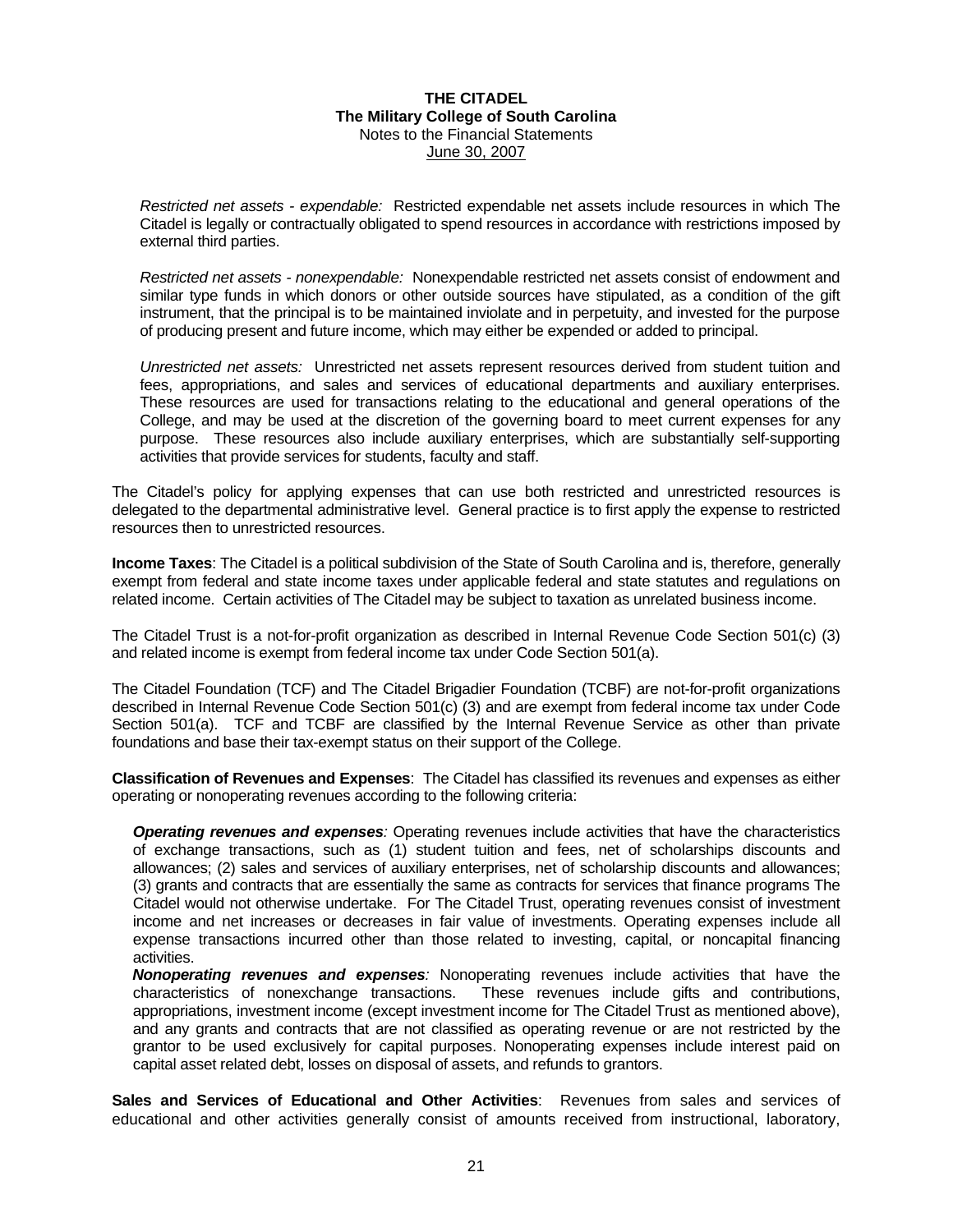research, and public service activities that incidentally create goods and services which may be sold to students, faculty, staff, and the general public.

**Auxiliary Enterprises and Internal Service Activities**: Auxiliary enterprise revenues primarily represent revenues generated by intercollegiate athletics, cadet store, gift shop, barracks, dining hall, and infirmary and printing services. Revenues of internal service and auxiliary enterprise activities and the related expenditures of College departments have been eliminated.

**Scholarship Discounts and Allowances**: Student tuition and fee revenues and certain other revenues from students are reported net of scholarship discounts and allowances in the statement of revenues, expenses, and changes in net assets. Scholarship discounts and allowances are the difference between the stated charge for goods and services provided by the College, and the amount that is paid by students and/or third parties making payments on the students' behalf. Certain governmental grants, such as Pell grants and other Federal, state or nongovernmental programs, are recorded as either operating or nonoperating revenues in The Citadel's financial statements. To the extent that revenues from such programs are used to satisfy tuition and fees and other student charges, the College has recorded a scholarship discount and allowance.

**Rebatable Arbitrage**: Arbitrage involves the investment of proceeds from the sale of tax-exempt securities in a taxable investment that yields a higher rate of return, resulting in income in excess of interest costs. Federal law requires entities to rebate to the government such income on tax-exempt debt if the yield from these earnings exceeds the effective yield on the related tax-exempt debt issued.

Governmental units that issue no more than \$5 million in total of all such debt in a calendar year are exempt from the rebate requirements. For this purpose, tax-exempt indebtedness includes bonds and certain capital leases and installment purchases. Rebates are payable every five years or at maturity of the debt, whichever is earlier. However, the potential liability is calculated annually for financial reporting purposes. The Citadel has no rebatable arbitrage liability at June 30, 2007.

**Use of Estimates:** The preparation of financial statements in conformity with generally accepted accounting principles requires management to make estimates and assumptions that affect the reported amounts of assets, liabilities, revenues, and expenditures/expenses, and affect disclosure of contingent assets and liabilities at the date of the financial statements. Actual results could differ from those estimates.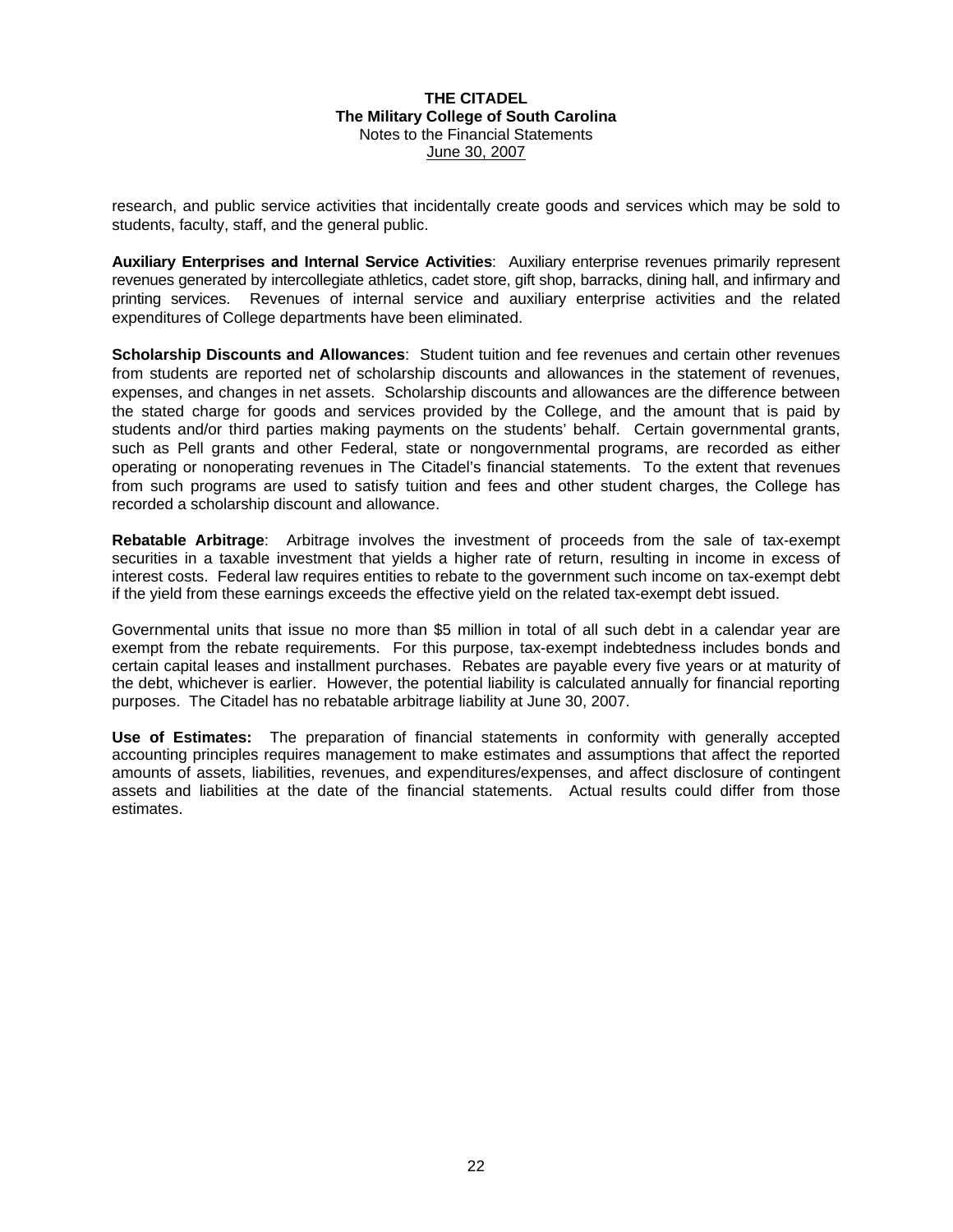#### **NOTE 2 – CASH AND CASH EQUIVALENTS, OTHER DEPOSITS, AND INVESTMENTS**

Most deposits and investments of The Citadel are under the control of the State Treasurer who, by law, has sole authority for investing State funds. Deposits and investments of The Citadel Trust, the College's blended component unit, are not under the State Treasurer's control and are deposited or invested by financial institutions and brokers.

The following schedule reconciles deposits and investments within the footnotes to the statement of net assets amounts:

| <b>Statement of Net Assets:</b>          | Citadel           | <b>Citadel Trust</b> | Total            |
|------------------------------------------|-------------------|----------------------|------------------|
| Current assets                           |                   |                      |                  |
| Cash and cash equivalents                | 13,528,060<br>\$  | \$<br>1,270,730      | 14,798,790<br>\$ |
| Investments                              |                   | 3,716,699            | 3,716,699        |
| Restricted assets                        |                   |                      |                  |
| Cash and cash equivalents                | 2,537,252         | 1,111,786            | 3,649,038        |
| Investments                              |                   | 10,195,971           | 10,195,971       |
| Noncurrent assets                        |                   |                      |                  |
| Investments                              |                   | 3,489,657            | 3,489,657        |
| Restricted assets                        |                   |                      |                  |
| Cash and cash equivalents<br>Investments | 8,149,541         | 3,913,773            | 12,063,314       |
|                                          |                   | 47,564,789           | 47,564,789       |
| <b>Total Statement of Net Assets</b>     | 24,214,853<br>\$. | 71,263,405<br>\$     | 95,478,258<br>S. |
|                                          |                   |                      |                  |
| <b>Notes: Deposits and Investments</b>   |                   |                      |                  |
| Cash on hand                             | \$<br>45.800      | \$                   | \$<br>45.800     |
| Deposits held by State Treasurer         | 24, 151, 762      | 316,356              | 24,468,118       |
| Other deposits                           | 17,291            | 80,807               | 98,098           |
| Investments                              |                   | 70,866,242           | 70,866,242       |
| <b>Total Notes</b>                       | 24,214,853<br>£.  | 71,263,405<br>\$     | 95,478,258       |

#### **Deposits**

#### *Custodial Credit Risk*

Custodial credit risk for deposits is the risk that, in the event of a bank failure, The Citadel's deposits may not be returned to the College**.** For deposits held by the State Treasurer, State law requires full collateralization of all State Treasurer bank balances. The State Treasurer must correct any deficiencies in collateral within seven days. Information pertaining to the reported amounts, fair values, and credit risk of the State Treasurer's deposits and investments is disclosed in the Comprehensive Annual Financial Report of the State of South Carolina.

With respect to investments in the State's internal cash management pool, all of the State Treasurer's investments are insured or registered or are investments for which the securities are held by the State or its agents in the State's name. Information pertaining to the reported amounts, fair values, and credit risk of the State Treasurer's investments is disclosed in the Comprehensive Annual Financial Report of the State of South Carolina.

With respect to The Citadel's and The Trust's other deposits at year-end, all of these deposits are either insured or collateralized with securities held by the entity or by its agent in the entity's name, or collateralized with securities held by the pledging financial institution's trust department or agent in the entity's name. The Trust has a formal investment policy that requires all cash deposits held at banks to be held in a bank trust department in a collateralized form.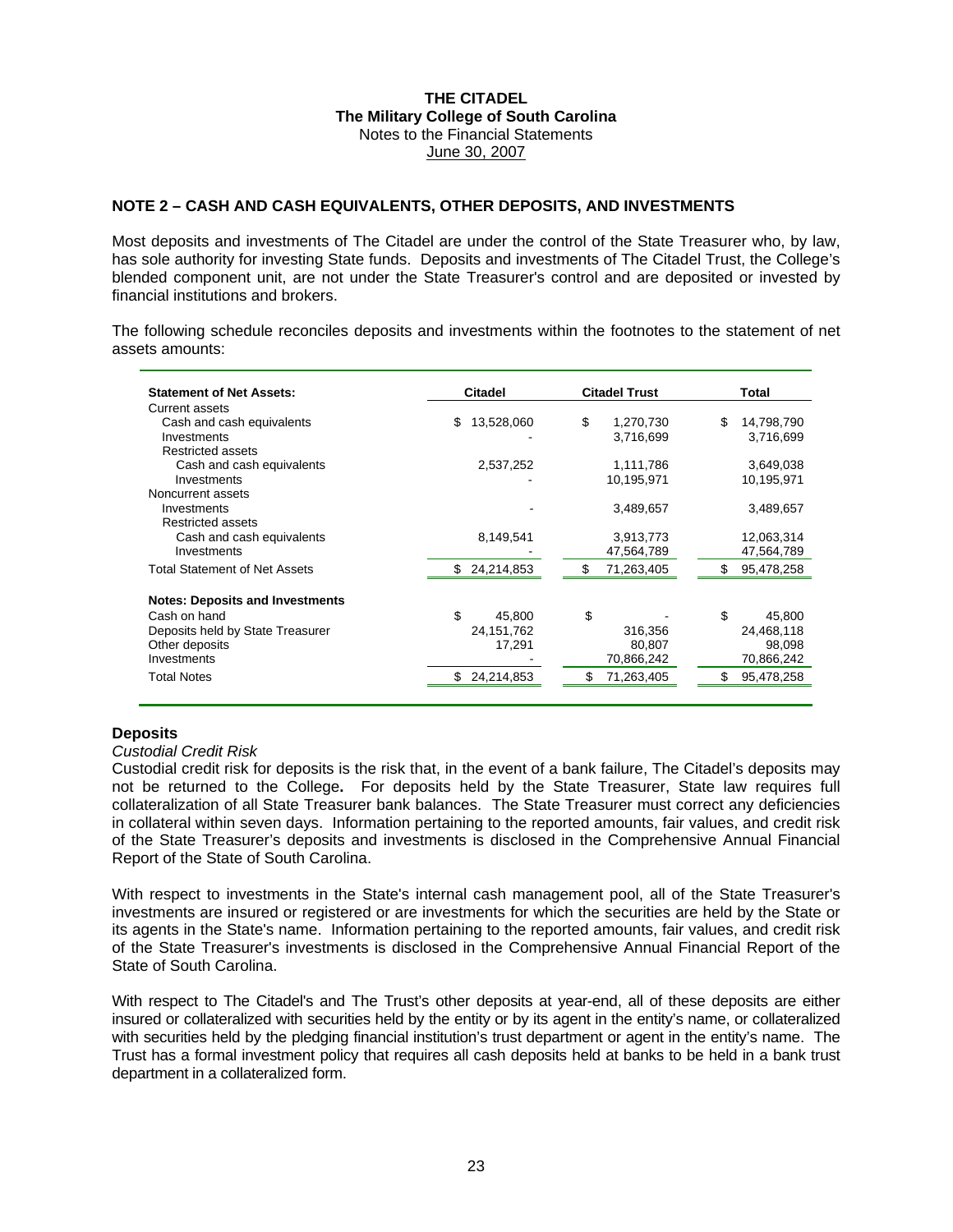#### **Investments**

All investments are owned by The Citadel Trust, a component unit of The Citadel. Investments are stated at fair value based on quoted market prices. Investment earnings in pooled or common investments in which multiple funds are invested are allocated among the funds in a proportion of each fund's beginning fair value to the total. Investments contributed to the Trust are recorded at the fair value on the date of the gift. Purchases and sales are accounted for on the settlement date. The increase or decrease in the fair value of investments is recorded on a monthly basis. Earnings are recorded monthly. Authorized investments include U.S. government/government-insured securities, corporate stocks and bonds, and open-ended mutual funds, as authorized by trust agreements and The Citadel Trust Board of Directors.

At June 30, 2007, The Trust had investments and maturities as shown below:

|                                                                                                                                                                                             |                                                                                              | Investment Maturities (in years)                                     |                                                                                  |                                                                  |                                                    |  |  |
|---------------------------------------------------------------------------------------------------------------------------------------------------------------------------------------------|----------------------------------------------------------------------------------------------|----------------------------------------------------------------------|----------------------------------------------------------------------------------|------------------------------------------------------------------|----------------------------------------------------|--|--|
| <b>Investment Type</b>                                                                                                                                                                      | <b>Fair Value</b>                                                                            | Less Than 1                                                          | 1-5                                                                              | $6 - 10$                                                         | More than<br>10                                    |  |  |
| Money Market Funds<br>U.S. Treasury Bonds<br>U.S. Agency Bonds<br><b>Corporate Bonds</b><br><b>Mutual Bond Funds</b><br><b>Exchange Traded Bond Funds</b><br>Total fixed income investments | \$<br>5,899,126<br>2.194.862<br>2,380,971<br>4.192.848<br>110.576<br>4,278,514<br>19.056.897 | 5,899,126<br>\$<br>94.060<br>358.685<br>336.754<br>6,688,625<br>- \$ | \$<br>1.181.949<br>1.620.605<br>2,971,534<br>24.474<br>4,278,514<br>\$10,077,076 | \$<br>769.547<br>351.356<br>746,866<br>86.102<br>1,953,871<br>S. | \$<br>149.306<br>50.325<br>137.694<br>337,325<br>S |  |  |
| <b>Common Stocks</b><br><b>Mutual Equity Funds</b><br><b>Exchange Traded Equity Funds</b><br>Total investments                                                                              | 29,983,836<br>9.587.296<br>12,238,213<br>\$70,866,242                                        |                                                                      |                                                                                  |                                                                  |                                                    |  |  |

The investment types listed above include all investment types in which monies were held throughout the fiscal year and the balances therein fluctuated minimally in excess of the fiscal year-end balances.

*Custodial Credit Risk:* Custodial credit risk is risk that the investor will not be able to recover the value of its investments that are in the possession of its safekeeping custodian. All of The Trust's investments are either insured or collateralized with securities held by the entity or by its agent in the entity's name, or collateralized with securities held by the pledging financial institution's trust department or agent in the entity's name. The Trust has a formal investment policy that requires all investments held at banks to be held in a bank trust department in a collateralized form.

*Interest Rate Risk:* Interest rate risk is the risk that changes in interest rates will adversely affect the fair value of an investment. The Citadel Trust investment policy states, "The Trust Board of Directors is aware of interest rate risk to bond principal valuation. Long dated bonds, which have the most principal risk in a rising interest rate environment, may be used by investment managers whose style utilizes strategies which include long dated bonds."

*Concentration of Credit Risk:* Concentration of credit risk is the risk of loss attributed to the magnitude of The Trust's investment in a single issuer. The Trust's policy for reducing this risk of loss is to require each investment manager to limit the investment in any one issuer to a maximum of 5% for equity investments (with the exception of one manager who manages approximately \$3.6 million) and 10% for fixed income investments (except for securities issued by the U.S. government and its agencies). The Trust's Board of Directors reviews substantial equity positions for the entire investment pool on a quarterly basis. At June 30, 2007 there were no single issuer investments that exceeded 5%.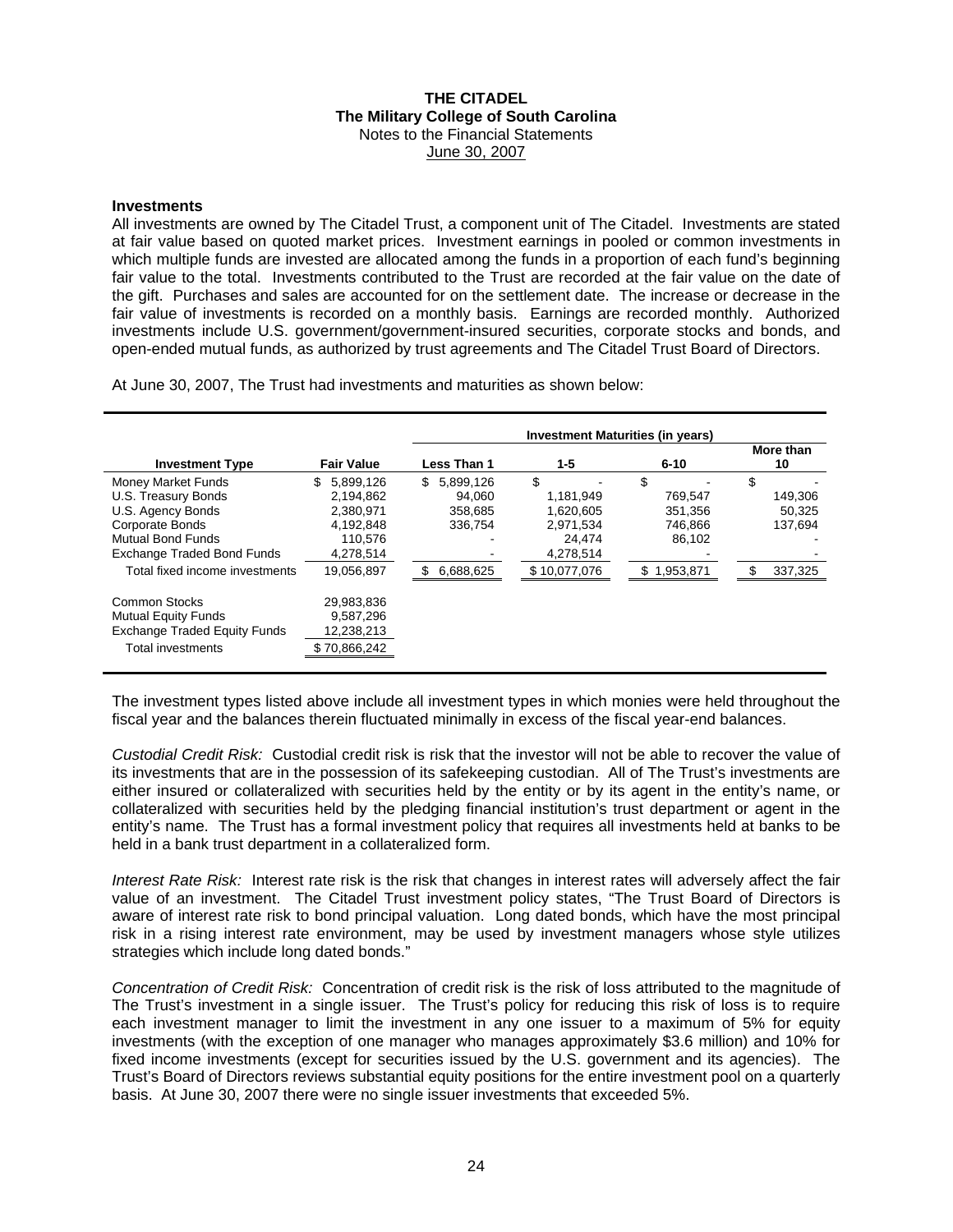*Credit Risk***:** Credit risk is the risk that an issuer or other counterparty to an investment will not fulfill it s obligations. The Citadel Trust's investment policy addresses credit risk by requiring that each fixe d income portfolio manager for its pooled investment fund maintain an overall weighted average credi t rating of Baa/BBB or better by Moody's and Standard and Poors rating services, respectively. In addition , the minimum acceptable credit quality rating for a new purchase is investment grade (Baa/BBB). In th e event a bond is downgraded below investment grade, the investment manager shall immediately evaluat e the fixed income portfolio position and take appropriate action. An exception to holding below investmen t grade bonds is the ownership by The Trust of bond index pooled vehicles.

At June 30, 2007 The Citadel Trust had debt securities and quality ratings as shown below:

|                          |                   |             |                      | <b>Quality Rating</b> |                 |              |
|--------------------------|-------------------|-------------|----------------------|-----------------------|-----------------|--------------|
| <b>Investment Type</b>   | <b>Fair Value</b> | Aaa/Aa      | А                    | Baa                   | <b>Unrated</b>  | N/A          |
| Money Market Funds       | 5.899.126         | \$<br>۰.    | \$<br>$\blacksquare$ | \$                    | 5,899,126<br>\$ | \$           |
| U.S. Treasury Bonds      | 2,194,862         | -           | ۰                    |                       |                 | 2,194,862    |
| U.S. Agency Bonds        | 2,380,971         | 2,322,337   |                      |                       | 58.634          |              |
| Corporate Bonds          | 4,192,848         | 1.182.443   | 2,331,291            | 461,771               | 217.343         |              |
| <b>Mutual Bond Funds</b> | 110.576           | 86.102      | 24.474               |                       |                 |              |
| Exchange Traded Bond     |                   |             |                      |                       |                 |              |
| <b>Funds</b>             | 4,278,514         |             |                      |                       |                 | 4,278,514    |
| Totals                   | 19,056,897        | \$3,590,882 | \$2,355,765          | \$461,771             | 6,175,103       | \$ 6,473,376 |

Unrated investments include Money Market Funds which are invested in commercial paper and other short-term obligations rated by a nationally recognized rating organization in the highest short-term rating category, or, if unrated, of equivalent quality, and in other corporate obligations and municipal obligations rated in the two highest rating categories, or if unrated, of equivalent quality.

*Foreign Currency Risk.* Foreign currency risk is the risk of loss arising from changes in exchange rates for investments denominated in foreign currencies. The Trust's international investment allocation is invested in U.S. dollar denominated mutual funds – the American Funds EuroPacific Growth Fund and the American Funds Capital World Growth and Income Fund. These funds invest in companies based chiefly in Europe and the Pacific Basin. The market value of these holdings at June 30, 2007 was \$11,742,796. The Trust foreign currency risk policy states: "The Trust Board of Directors is aware of the risk from fluctuating currency values in that portion of the fund which is invested in international securities. Investment managers who invest in international securities may purchase and sell currencies to facilitate currency exchange rates. Such currency transactions are at the discretion of the international investment manager(s) and it is recognized by the Board of Directors of The Citadel Trust that while entering into forward currency transactions could minimize the risk of loss due to decline in the value of the hedged currency, such transactions could also limit any potential gain that may result from an increase in the value of the currency."

#### **Investments – Non Governmental Discretely Presented Component Units**

#### *The Citadel Brigadier Foundation*

Investment earnings in pooled or common investments in which multiple funds are invested are allocated among the funds in a proportion of each funds beginning fair value to the total.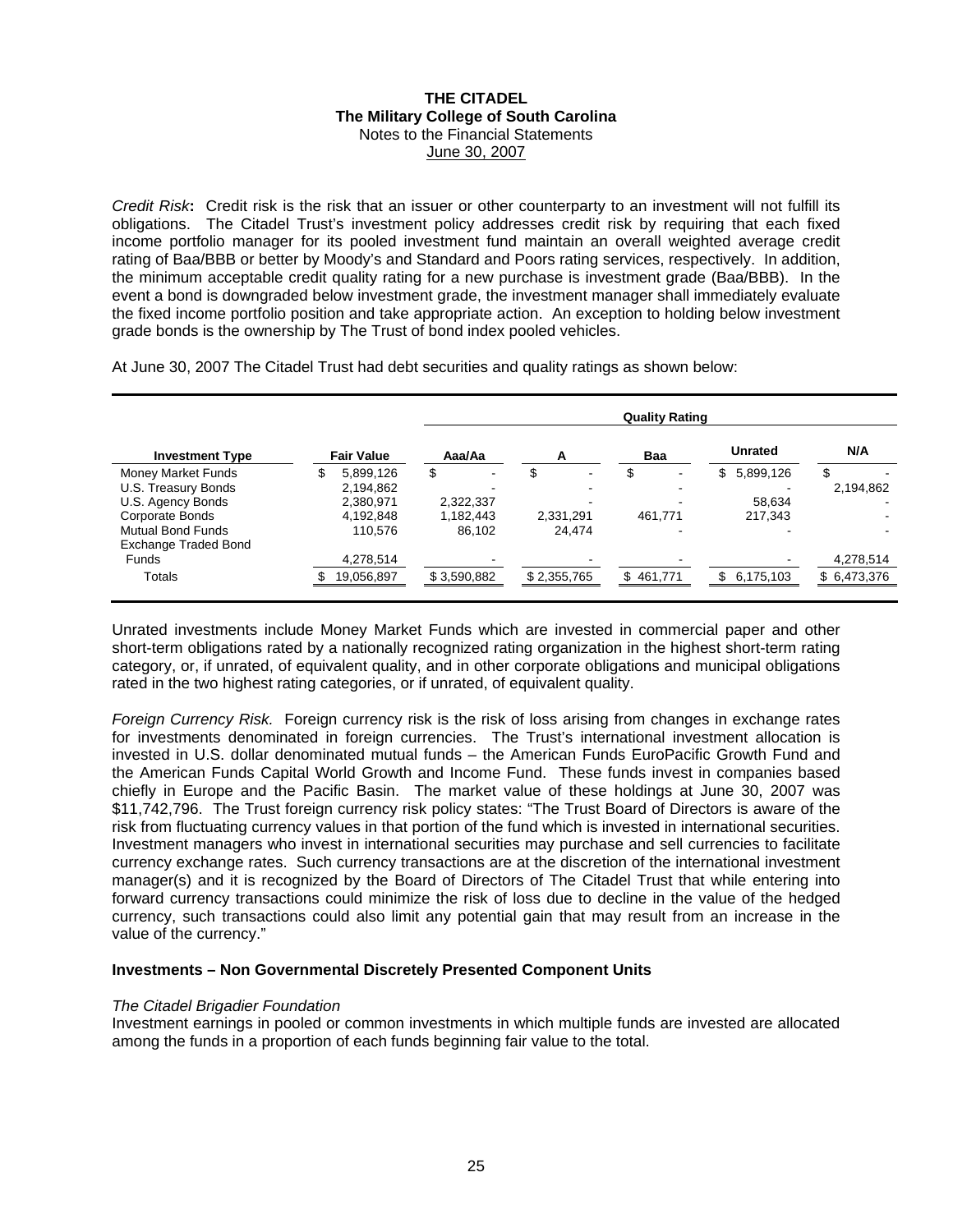At June 30, 2007, TCBF's investments are as follows:

| Investments carried at fair value                 | Cost      | <b>Fair Value</b> |
|---------------------------------------------------|-----------|-------------------|
| Equity funds and individual securities            | 4.313.818 | 5,608,601         |
| Fixed income funds and individual debt securities | 1.955.693 | 1,883,221         |
| Certificates of deposit                           | 49.430    | 49,430            |
| <b>Total investments</b>                          | 6,318,941 | 7,541,252         |

#### *The Citadel Foundation*

TCF maintains master investment accounts for its individual accounts. Realized and unrealized gains and losses and income from securities in the master investment accounts are allocated periodically to the individual accounts based on the relationship of the market value of each individual account to the total market value of the master investment accounts, as adjusted for additions to or deductions from those accounts.

Long-term investments held by TCF are carried at fair value and as of December 31, 2006, were composed of the following:

| <b>Equity Securities</b>       | Cost              | <b>Fair Value</b> |
|--------------------------------|-------------------|-------------------|
| Various equity securities      | \$.<br>49.291.678 | \$<br>55,534,464  |
| International funds            | 30,387,300        | 38,367,169        |
| Mutual funds                   | 30,996,869        | 37,573,479        |
| Total equity securities        | 110,675,847       | 131.475.112       |
| <b>Debt Securities</b>         |                   |                   |
| Corporate debt securities      | 3,790,859         | 3,756,486         |
| Government bonds               | 17.250.845        | 16,753,482        |
| International bonds            | 160,443           | 160,157           |
| Mortgage backed securities     | 1,078,824         | 1,015,414         |
| Total debt securities          | 22.280.971        | 21.685.539        |
| Money funds - temporarily held | 3,878,940         | 3,878,941         |
| Cash - temporarily held        | 1,423,341         | 1,423,341         |
| Total money funds and cash     | 5,302,281         | 5,302,282         |
| Total                          | 138,259,099       | \$158,462,933     |
|                                |                   |                   |

#### **NOTE 3—RECEIVABLES**

#### **Accounts Receivable**

Accounts receivable as of June 30, 2007, are summarized as follows:

|                                                         | Citadel |           | <b>Citadel Trust</b> | Total           |  |  |
|---------------------------------------------------------|---------|-----------|----------------------|-----------------|--|--|
| Receivables:                                            |         |           |                      |                 |  |  |
| Student fees                                            | \$      | 2,918,986 | \$                   | \$<br>2,918,986 |  |  |
| Grants and contracts                                    |         | 175.747   | 961                  | 176.708         |  |  |
| Accrued interest                                        |         | 171,699   | 202,799              | 374,498         |  |  |
| Capital Reserve Fund proceeds                           |         | 362,314   |                      | 362,314         |  |  |
| Other                                                   |         | 309,379   |                      | 309,379         |  |  |
| Gross receivables<br>Less allowance for uncollectibles: |         | 3,938,125 | 203,760              | 4,141,885       |  |  |
| Student fees                                            |         | 203,173   |                      | 203,173         |  |  |
| Accounts receivable, net                                |         | 3,734,952 | 203,760              | 3,938,712       |  |  |
|                                                         |         |           |                      |                 |  |  |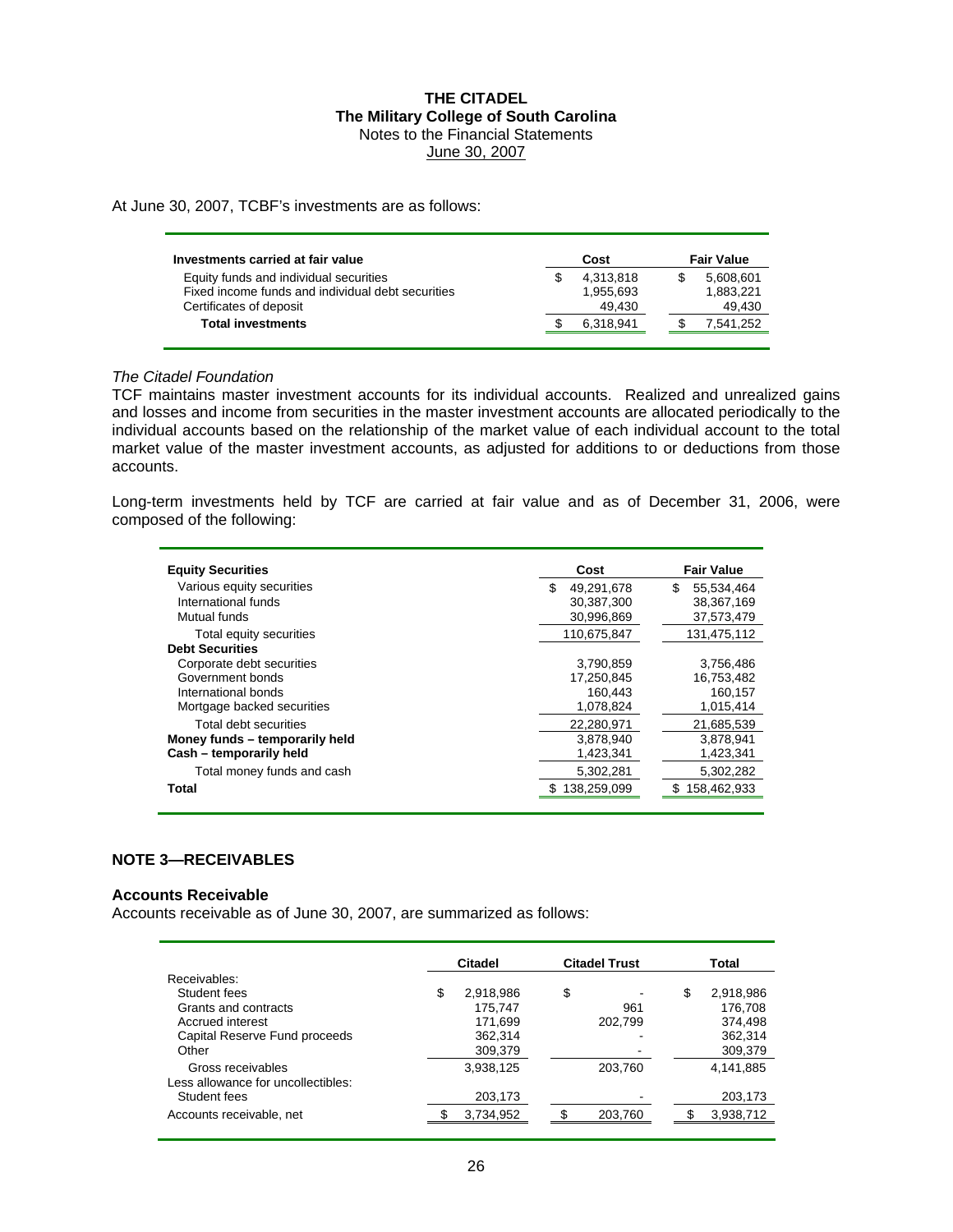Allowances for losses for accounts receivable are established based upon actual losses experienced in prior years and evaluations of the current account portfolio.

#### **Contributions Receivable**

Contributions receivable are comprised of pledges for gifts to support College programs and construction projects. Contributions receivable are accounted for at their estimated net realizable value or the present value of long-term pledges. Discount to present value was calculated using a 5% and 4% interest rate for 2007 and 2006, respectively. The composition of contributions receivable at June 30, 2007, is summarized as follows:

|                                                                          | Citadel |                                     | <b>Citadel Trust</b>    |   | Total               |
|--------------------------------------------------------------------------|---------|-------------------------------------|-------------------------|---|---------------------|
| Gift Pledges Outstanding:<br>Operations<br>Capital                       | \$      | 570.000<br>$\overline{\phantom{0}}$ | \$<br>619,662<br>25,000 | S | 1,189,662<br>25,000 |
| Total gift pledges outstanding<br>Less:                                  |         | 570.000                             | 644.662                 |   | 1,214,662           |
| Unamortized discount to present value<br>Allowance for doubtful accounts |         | 63,677                              | 63.729<br>53,488        |   | 127.406<br>53,488   |
| Total pledges receivable, net                                            |         | 506,323                             | 527,445                 |   | 1,033,768           |

Payments on contributions receivable as of June 30, 2007, are expected to be received in the following years ending June 30:

|                | <b>Citadel</b> |    | <b>Citadel Trust</b> |    | Total     |  |  |
|----------------|----------------|----|----------------------|----|-----------|--|--|
| 2008           | \$<br>119,808  | \$ | 251,490              | \$ | 371,298   |  |  |
| 2009           | 116,889        |    | 128,726              |    | 245,615   |  |  |
| 2010           | 70.917         |    | 73,420               |    | 144.337   |  |  |
| 2011           | 69,405         |    | 53,638               |    | 123,043   |  |  |
| 2012           | 65,292         |    | 6,297                |    | 71,589    |  |  |
| Due after 2012 | 64,012         |    | 13,874               |    | 77,886    |  |  |
|                | 506,323        |    | 527,445              |    | 1,033,768 |  |  |
|                |                |    |                      |    |           |  |  |

Pledges for permanent endowments do not meet the eligibility requirements, as defined by GASB Statement 33, until the related gift is received. Accordingly, permanent endowment pledges to the Trust totaling \$734,205 are not recognized as assets in the accompanying financial statements. Because of uncertainties with regard to their realizability and valuation, bequest intentions and other conditional promises are not recognized as assets until the specified conditions are met.

No allowance for uncollectible pledges receivable has been recorded for the above pledges because The Citadel believes all pledges are collectible.

#### **Student Loans Receivable**

Loans receivable consists of loans made through the Trust's loan program and loans made through the Federal Perkins Loan Program. Citadel Trust student loans receivable are broken down into two classifications  $-$  (1) those payments that will be received within the following fiscal year are classified as "current portion of loans receivable", (2) the remaining payments are classified as noncurrent loans receivable. All Perkins student loans receivable are classified as noncurrent loans receivable.

The Perkins Loan program provides various repayment options; students have the right to repay the loans over periods up to 10 years depending on the amount of the loan and loan cancellation privileges the student may exercise. As the College determines that loans are uncollectible, the loans are written off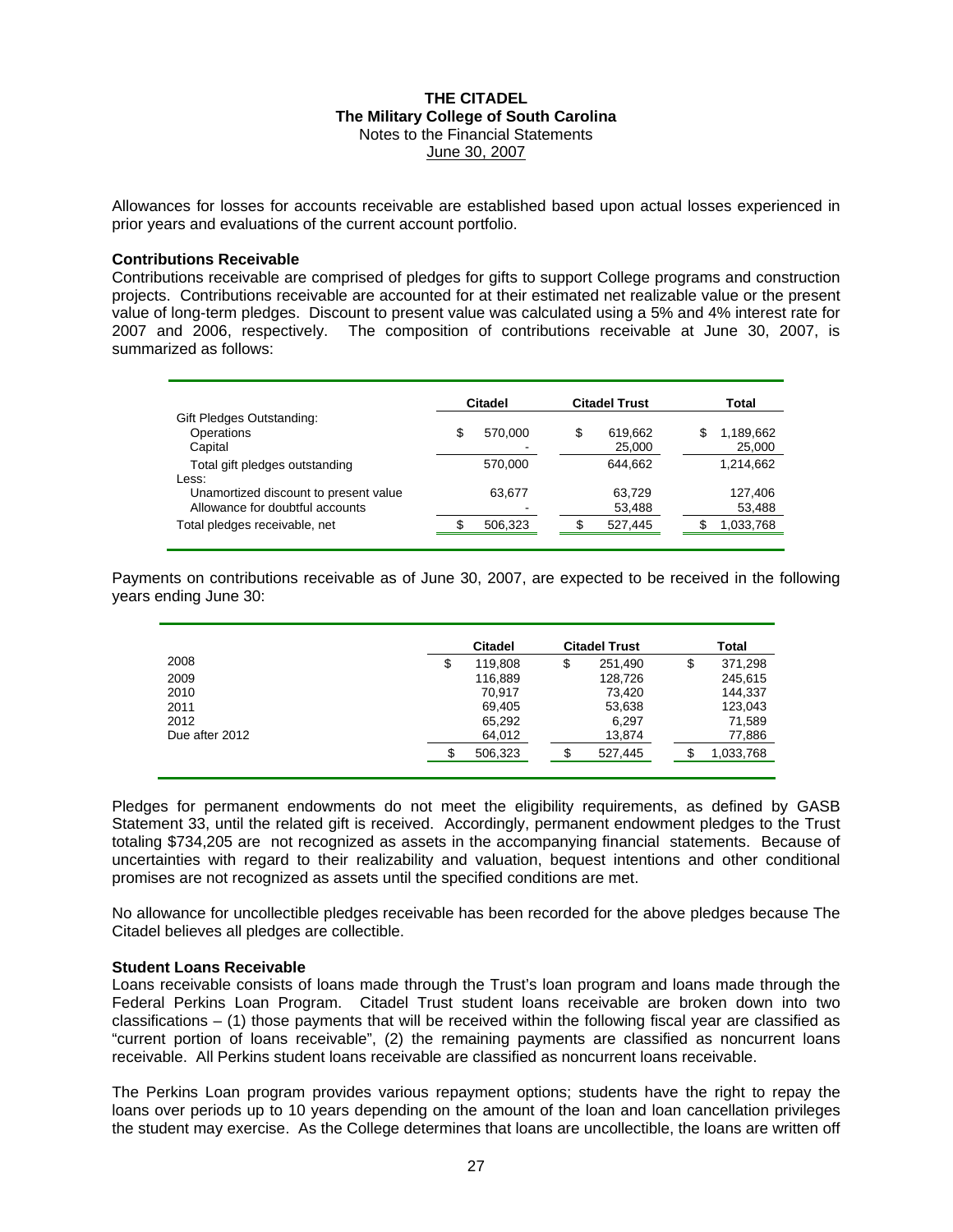and assigned to the US Department of Education. The Trust's loan program is administered similarly; except these loans are non-cancelable and written-off loans are not assigned to the US Department of Education. The Trust has provided an allowance for uncollectible loans, which, in management's opinion, is sufficient to absorb loans that will ultimately be written off.

Student loans receivable at June 30, 2007 are summarized as follows:

|                                                            | Citadel |                                     | <b>Citadel Trust</b> |   | Total                |
|------------------------------------------------------------|---------|-------------------------------------|----------------------|---|----------------------|
| Loans receivable<br>Less allowance for uncollectible loans |         | 680.784<br>$\overline{\phantom{a}}$ | 445.273<br>296.087   |   | 1.126.057<br>296,087 |
| Net loans receivable                                       |         | 680.784                             | 149.186              | S | 829.970              |

#### **NOTE 4 – RESTRICTED ASSETS**

The purposes and amounts of restricted assets at June 30, 2007 are as follows:

| <b>Asset /Restricted for</b>            | <b>Citadel</b> |           |    | <b>Citadel Trust</b> |  |  |
|-----------------------------------------|----------------|-----------|----|----------------------|--|--|
| Current:                                |                |           |    |                      |  |  |
| Cash and cash equivalents:              |                |           |    |                      |  |  |
| Donor/sponsor specified                 | \$             | 2,512,267 | \$ | 1,025,753            |  |  |
| Debt service                            |                | 24,985    |    |                      |  |  |
| College administered loan program       |                |           |    | 86,033               |  |  |
| Total cash and cash equivalents         | \$             | 2,537,252 | \$ | 1,111,786            |  |  |
| Investments:                            |                |           |    |                      |  |  |
| Donor/sponsor specified                 |                |           |    | 10,195,971           |  |  |
| <b>Contributions Receivable:</b>        |                |           |    |                      |  |  |
| Donor/sponsor specified                 | \$             | 119,808   | \$ | 144,417              |  |  |
| Student Loans Receivable:               |                |           |    |                      |  |  |
| College administered loan program       | \$             |           | \$ | 87,159               |  |  |
| Noncurrent:                             |                |           |    |                      |  |  |
| Cash and cash equivalents               |                |           |    |                      |  |  |
| Endowment                               | \$             | 254,164   | \$ | 672,354              |  |  |
| Federal Perkins loan program            |                | 22,011    |    |                      |  |  |
| Capital projects                        |                | 7,891,458 |    | 3,241,419            |  |  |
| Cash held for other parties             |                | (18,092)  |    |                      |  |  |
| Total cash and cash equivalents         | \$             | 8,149,541 | \$ | 3,913,773            |  |  |
| Investments:                            |                |           |    |                      |  |  |
| Endowment                               | \$             |           | \$ | 46,520,595           |  |  |
| College administered loan program       |                |           |    | 1,037,931            |  |  |
| Capital projects                        |                |           |    | 6,263                |  |  |
| <b>Total investments</b>                | \$             |           | \$ | 47,564,789           |  |  |
| <b>Contributions Receivable</b>         |                |           |    |                      |  |  |
| Donor/sponsor specified                 | \$             | 386,515   | \$ | 240,952              |  |  |
| Capital projects                        |                |           |    | 23,558               |  |  |
| Total contributions receivable          |                | 386,515   | \$ | 264,510              |  |  |
| Student Loans Receivable                |                |           |    |                      |  |  |
| College administered loan program       | \$             |           | \$ | 62,027               |  |  |
| Federal Perkins Loan Program            |                | 680,784   |    |                      |  |  |
| Total student loans receivable          | S              | 680,784   | \$ | 62,027               |  |  |
| Cash Surrender Value of Life Insurance: |                |           |    |                      |  |  |
| Endowments                              | \$             |           | \$ | 392,472              |  |  |
|                                         |                |           |    |                      |  |  |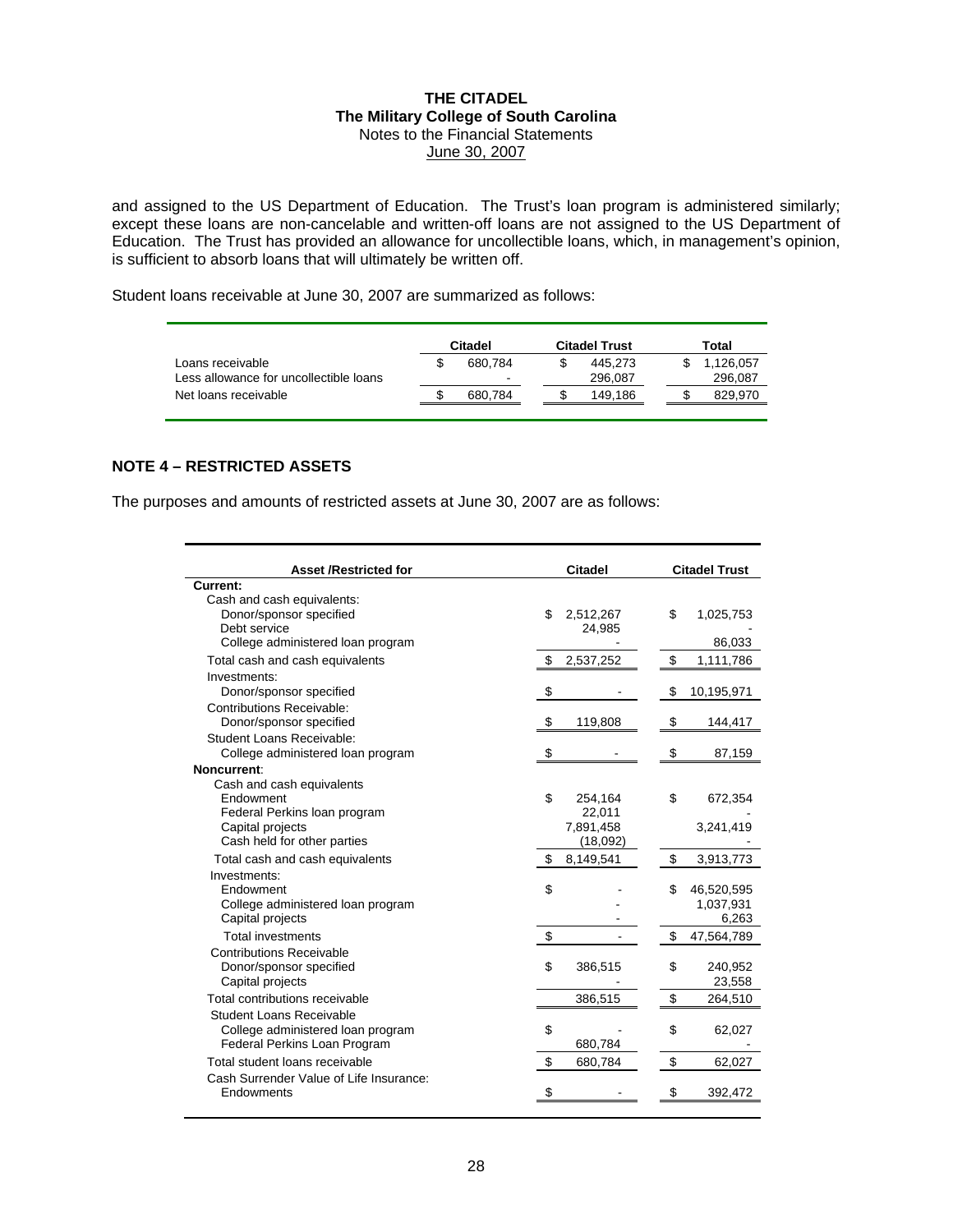### **NOTE 5 – CAPITAL ASSETS**

Capital asset activity for the year ended June 30, 2007, is summarized as follows:

|                                               | <b>July 1, 2006</b> | <b>Increases</b> |    | <b>Decreases</b> |    | June 30, 2007 |
|-----------------------------------------------|---------------------|------------------|----|------------------|----|---------------|
| Capital assets not being depreciated:         |                     |                  |    |                  |    |               |
| Land and improvements                         | \$<br>2,645,540     | \$<br>2,155,129  | \$ |                  | S  | 4,800,669     |
| Construction-in-progress                      | 24,832,065          | 9,948,814        |    | 32,233,312       |    | 2,547,567     |
| Fine arts                                     | 357,765             | 7,955            |    | 15,000           |    | 350,720       |
| Total capital assets not being depreciated    | 27,835,370          | 12,111,898       |    | 32,248,312       |    | 7,698,956     |
| Other capital assets:                         |                     |                  |    |                  |    |               |
| Land improvements                             | 8,420,447           |                  |    |                  |    | 8,420,447     |
| Buildings and improvements                    | 121, 172, 114       | 32,062,611       |    |                  |    | 153,234,725   |
| Machinery, equipment, and other               | 4.881.235           | 429,681          |    | 190,326          |    | 5,120,590     |
| Vehicles                                      | 770,384             | 40,940           |    | 113,641          |    | 697,683       |
| Intangibles                                   | 154,875             |                  |    |                  |    | 154,875       |
| Total other capital assets at historical cost | 135,399,055         | 32,533,232       |    | 303,967          |    | 167,628,320   |
| Less accumulated depreciation for:            |                     |                  |    |                  |    |               |
| Land improvements                             | 3,323,444           | 558,245          |    |                  |    | 3,881,689     |
| Buildings and improvements                    | 38,118,284          | 3,464,810        |    |                  |    | 41,583,094    |
| Machinery, equipment, and other               | 3,304,341           | 386.815          |    | 152.017          |    | 3,539,139     |
| Vehicles                                      | 661,502             | 41,711           |    | 107,374          |    | 595,839       |
| Intangibles                                   | 99,120              | 6,195            |    |                  |    | 105,315       |
| Total accumulated depreciation                | 45,506,691          | 4,457,776        |    | 259,391          |    | 49,705,076    |
| Other capital assets, net                     | 89,892,364          | 28,075,456       |    | 44,576           |    | 117,923,244   |
| Capital assets, net                           | 117,727,734         | \$<br>40,187,354 | £. | 32,292,888       | £. | 125,622,200   |

The gain (loss) on disposal of assets consisted of the following:

| Gain on disposal            | 7.285     |
|-----------------------------|-----------|
| Loss on disposal            | (59, 576) |
| Net gain (loss) on disposal | (52.291)  |

#### **NOTE 6—DEFERRED REVENUES**

The composition of deferred revenues at June 30, 2007, is summarized as follows:

| Citadel |           |        |                      | Total     |
|---------|-----------|--------|----------------------|-----------|
|         | 1,093,087 | \$     | S                    | 1,093,087 |
|         | 3,597,705 |        |                      | 3,597,705 |
|         | 75.467    |        |                      | 75.467    |
|         | 149,902   | 53,000 |                      | 202,902   |
|         | 4.916.161 | 53,000 |                      | 4,969,161 |
|         |           |        | <b>Citadel Trust</b> |           |

During fiscal year 2007 The Citadel entered into a ten year contract with Daktronics Inc. under which Daktronics agreed to provide and install certain equipment and concourse elements at Citadel athletic facilities in exchange for advertising rights at athletic events. In fiscal year 2007, Daktronics furnished a scoreboard system valued at \$1,700,000. Additional equipment anticipated in future years include a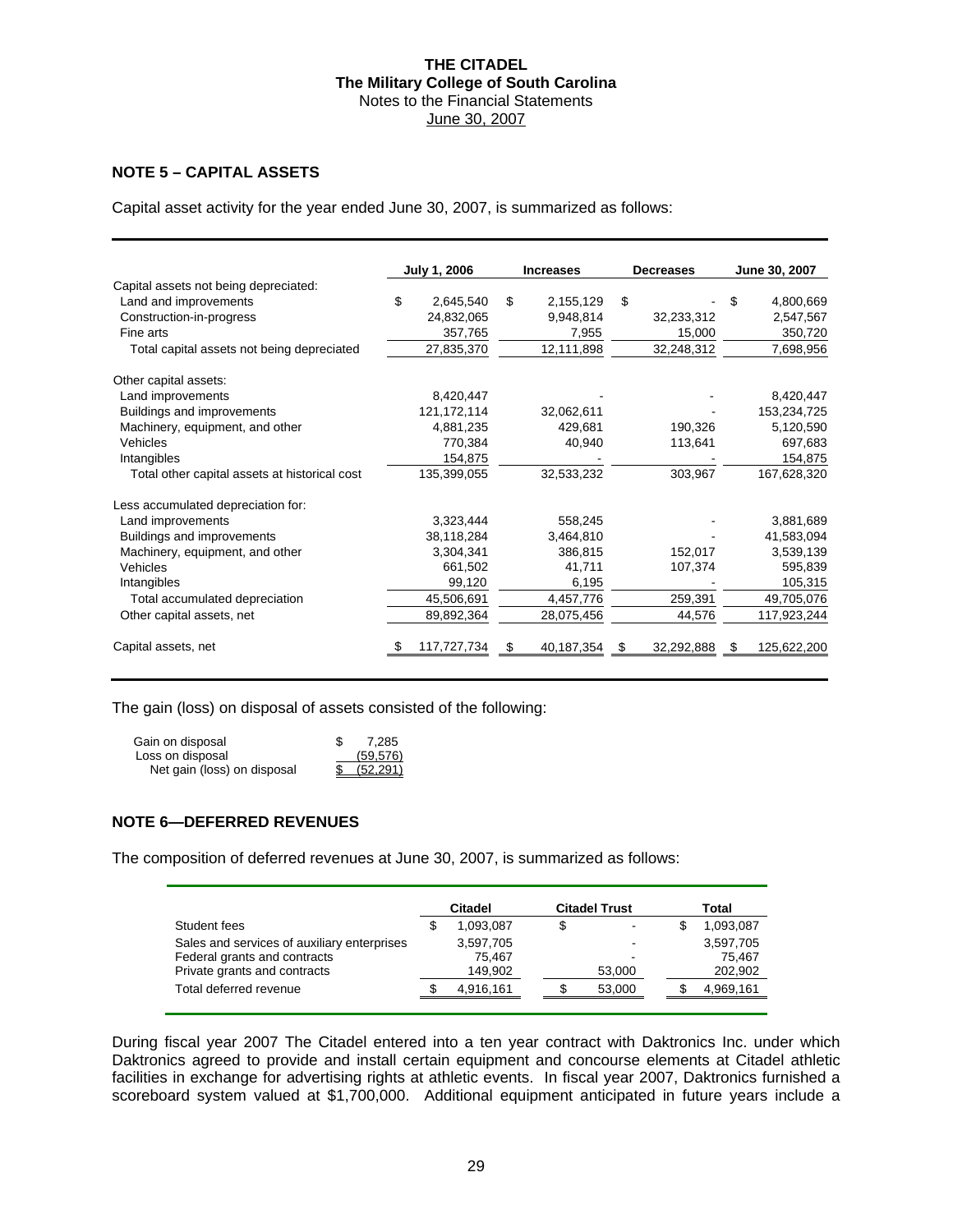scoreboard for the basketball arena and an electronic billboard for the football stadium. The contract with Daktronics establishes an annual revenue threshold. When advertising revenues exceed the threshold, Daktronics and The Citadel split the excess revenue equally. If athletic advertising does not meet the threshold in any year, that deficit is carried over to the next year and added to the threshold for the following year. Should a deficiency remain at the end of the ten year contractual period, the deficiency will be carried over to the next contract period if the contract with Daktronics is extended. If another contractor is chosen management anticipates that contractor will pay The Citadel the amount of the deficiency and The Citadel will pay that amount to Daktronics. Management believes that the contract is structured so that The Citadel is not required to fund any deficiency that may exist at the end of the 10 year contract period.

The Citadel treated this transaction as a sale of future revenues. The College will not maintain an active involvement in the future generation of advertising revenues. In fiscal year 2007, the College recognized a stadium asset and deferred revenue totaling \$1,700,000. The College is amortizing the deferred revenues in a straight line fashion over the ten years of the contract period. In fiscal year 2007 \$170,000 of the deferred amount was recognized as revenue. \$170,000 of the remaining Daktronics' deferred revenue is recorded as current deferred revenue, and the remaining \$1,360,000 is recorded as noncurrent deferred revenue.

Also during fiscal year 2007 The Citadel entered into a ten year contract with ARAMARK for campus food service. The contract required ARAMARK to pay The Citadel \$2 million at the beginning of the contract period. This payment will be amortized over the life of the contract and in the case of early termination the unamortized portion will be returned to ARAMARK. \$200,000 of this contractual payment was recognized as revenue in the current year. \$200,000 of the remaining ARAMARK contractual revenue is recorded as current deferred revenue, and the remaining \$1,600,000 is recorded as noncurrent deferred revenue.

#### **NOTE 7—BONDS AND NOTES PAYABLE**

#### *Bonds Payable*

Bonds payable consisted of the following at June 30, 2007:

|                                          | <b>Interest</b><br>Rate | <b>Maturity</b><br><b>Dates</b> | <b>Balance</b><br>June 30, 2007 | <b>Debt Retired in</b><br><b>Fiscal Year 2007</b> |           |  |
|------------------------------------------|-------------------------|---------------------------------|---------------------------------|---------------------------------------------------|-----------|--|
| Institution Bonds                        |                         |                                 |                                 |                                                   |           |  |
| Series 1991                              | 5.5% to 7.50%           | 12/01/2006                      | \$                              | \$                                                | 200,000   |  |
| Series 2001D                             | 4.25% to 5.50%          | 12/01/2016                      | 2,035,000                       |                                                   | 155,000   |  |
|                                          |                         |                                 | 2,035,000                       |                                                   |           |  |
| Revenue Bonds                            |                         |                                 |                                 |                                                   |           |  |
| Series 1997                              | 4.875% to 5.125%        | 04/01/2013                      | 4,590,000                       |                                                   | 1,085,000 |  |
| Series 2005                              | 2.5% to 4.5%            | 04/01/2029                      | 25,320,000                      |                                                   | 525,000   |  |
|                                          |                         |                                 | 29,910,000                      |                                                   |           |  |
| <b>Athletic Facilities Revenue Bonds</b> |                         |                                 |                                 |                                                   |           |  |
| Series 2003                              | 4.19%                   | 02/15/2018                      | 2,490,639                       |                                                   | 175,513   |  |
| Series 2005                              | 4.19%                   | 02/15/2015                      | 4,983,542                       |                                                   | 514,576   |  |
| Series 2006                              | 7.17%                   | 02/01/2031                      | 8,680,000                       |                                                   |           |  |
|                                          |                         |                                 | 16,154,181                      |                                                   |           |  |
| Subtotal Bonds Payable                   |                         |                                 | 48,099,181                      |                                                   | 2,655,089 |  |
| Less unamortized bond discount           |                         |                                 |                                 |                                                   |           |  |
| and deferred loss on bonds               |                         |                                 | 845,753                         |                                                   | 132,013   |  |
| Total Bonds Payable                      |                         |                                 | 47,253,428                      | S                                                 | 2.523.076 |  |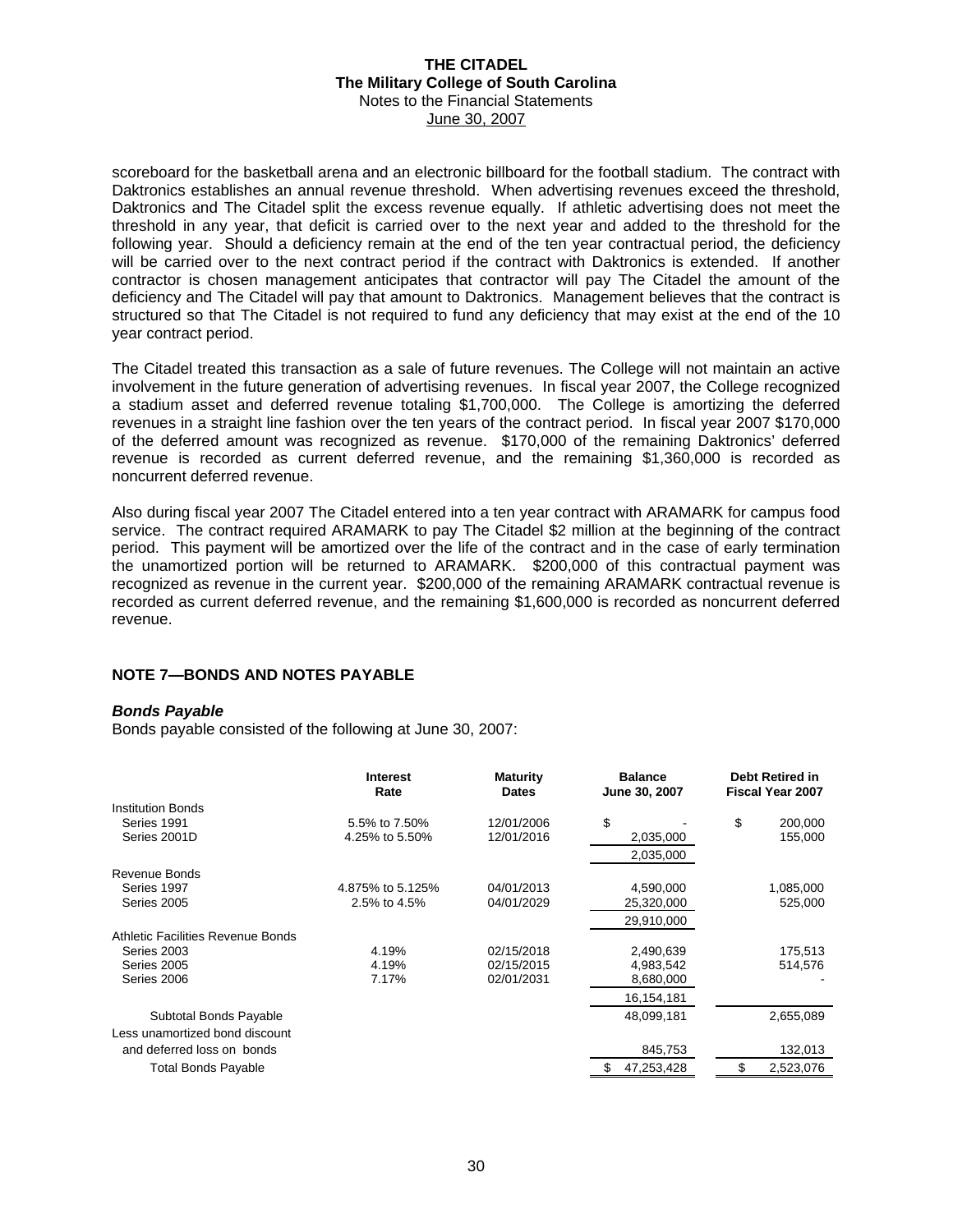State institution bonds are general obligations bonds of the State backed by the full faith, credit, and taxing power of the State. Tuition revenue is pledged up to the amount of the annual debt requirements for the payment of principal and interest on state institution bonds. S.C. Code of Laws section 59-107-90 states that the maximum amount of annual debt service on state institution bonds for each institution shall not exceed ninety percent of the sums received from tuition fees for the preceding fiscal year. Tuition fees for the preceding year were \$585,214 which results in a legal debt margin at June 30, 2007, of \$526,693. The Citadel's maximum annual debt service, which occurred in fiscal year 2005, was \$460,326.

General revenue bonds are payable from and secured by a pledge of net revenues derived by The Citadel from the operation of the facilities constructed with the bond proceeds. These bonds are additionally secured by a pledge of additional funds. Additional funds are all available funds and academic fees of The Citadel which are not (1) otherwise designated or restricted; (2) funds derived from appropriations; and (3) tuition funds pledged to the repayment of State institution bonds. Athletic facilities revenue bonds are payable from and secured by a pledge of two sources of revenue: the Athletic Facility Fee and the Athletic Fee.

The Citadel has secured insurance contracts for The Series 1997 and Series 2007 Revenue Bonds that guarantee payment of principal and interest, in the case such required payment has not been made, for a period equal to the final maturity of the bonds. Certain of the bonds payable are callable at the option of The Citadel.

As of June 30, 2007, management believes it is in compliance with all related bond covenants of its issued debt.

All bonds are payable in semiannual installments plus interest, with the exception of the Athletic Facilities Revenue Bonds, Series 2003, which are payable in annual installments, and the Athletic Facilities Taxable Revenue Bonds, Series 2006, which require interest only payments for the first three years. The scheduled maturities of bonds payable by type are as follows:

| <b>State Institution Bonds</b>               | <b>Principal</b> | <b>Interest</b> | <b>Payments</b> |
|----------------------------------------------|------------------|-----------------|-----------------|
| 2008                                         | 165,000          | 89.041          | 254.041         |
| 2009                                         | 170.000          | 81.775          | 251.775         |
| 2010                                         | 180,000          | 74,006          | 254,006         |
| 2011                                         | 185,000          | 65,678          | 250,678         |
| 2012                                         | 200,000          | 56,900          | 256,900         |
| $2013 - 2017$                                | 1,135,000        | 137,671         | 1,272,671       |
|                                              | 2,035,000<br>\$. | \$<br>505,071   | \$2,540,071     |
|                                              |                  |                 |                 |
| <b>Revenue and Athletic Facilities Bonds</b> | <b>Principal</b> | <b>Interest</b> | <b>Payments</b> |
| 2008                                         | 2,399,229        | 2,131,602       | 4,530,831       |
| 2009                                         | 2.499.601        | 2.029.549       | 4,529,150       |
| 2010                                         | 2,776,254        | 1,930,695       | 4,706,949       |
| 2011                                         | 2,884,245        | 1,815,057       | 4,699,302       |
| 2012                                         | 3.013.628        | 1.688.192       | 4,701,820       |
| $2013 - 2017$                                | 15.500.550       | 6,537,021       | 22,037,571      |
| $2018 - 2022$                                | 5,510,674        | 4,127,680       | 9,638,354       |
| $2023 - 2027$                                | 6,780,000        | 2,570,264       | 9,350,264       |
| $2028 - 2031$                                | 4.700.000        | 763,548         | 5,463,548       |
|                                              | \$46,064,181     | \$23,593,608    | \$69,657,789    |
|                                              |                  |                 |                 |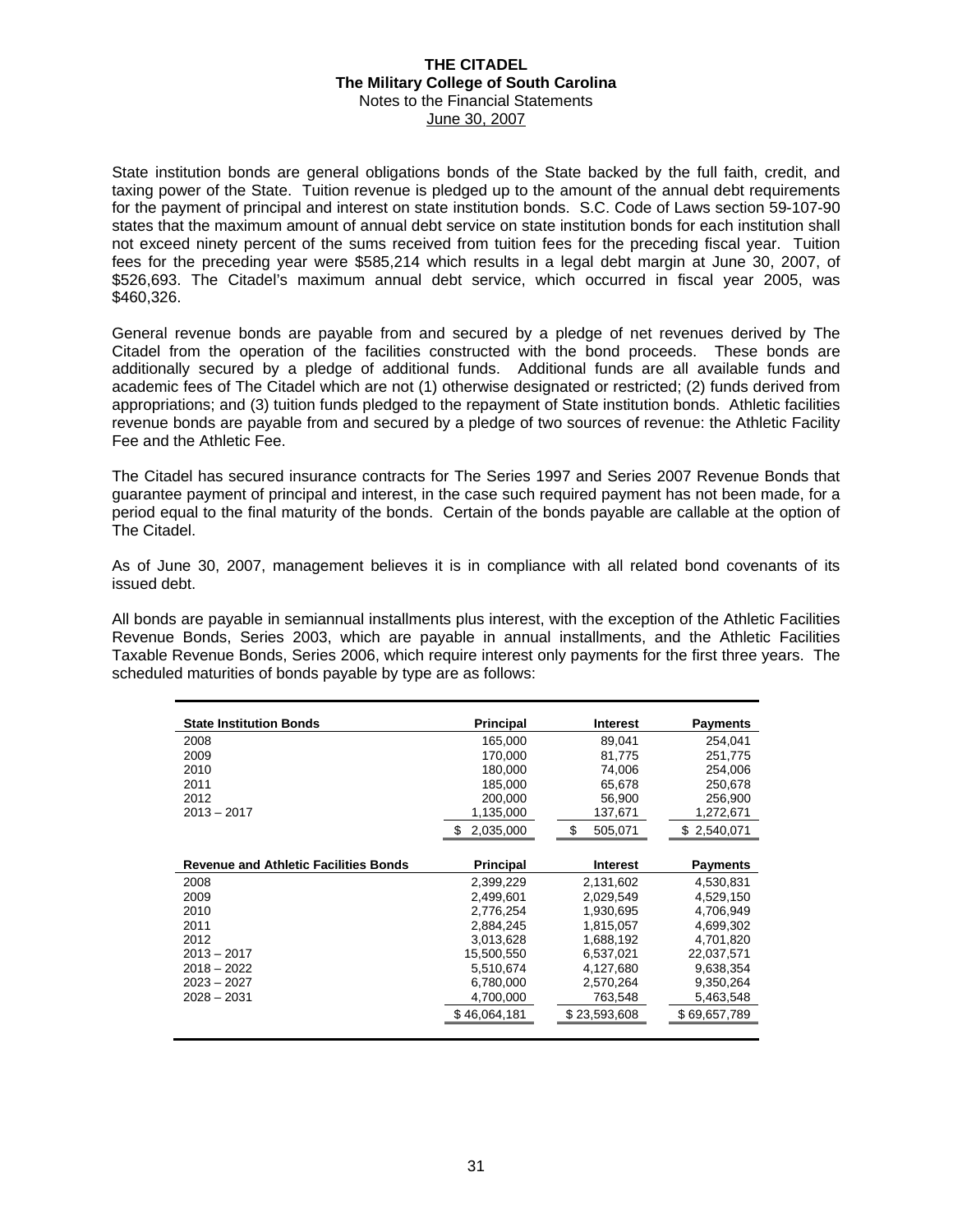The Citadel reported principal and interest payments related to the bonds as follows for the year ended June 30, 2007:

| <b>Bond Type</b>                  | <b>Principal</b> | Interest  |
|-----------------------------------|------------------|-----------|
| <b>State Institution Bonds</b>    | 355,000<br>S     | 102.133   |
| Revenue Bonds                     | 1,610,000        | 1,267,656 |
| Athletic Facilities Revenue Bonds | 690.089          | 708.433   |
|                                   | 2,655,089        | 2.078.222 |

#### *Note Payable*

At June 30, 2007, notes payable consisted of the following:

Note payable secured by Athletic ticket sales, facility rentals and student fees, dated 8/01/81, revised 12/08/89, payable in annual installments of \$37,172, matures December 2009, interest rate of 6.8%  $$67,395$ The scheduled maturities of the note payable are as follows:

| <b>Note Payable</b> | <b>Principal</b> | <b>Interest</b> | <b>Payments</b> |
|---------------------|------------------|-----------------|-----------------|
| 2008                | 32.589           | 4.583           | \$37.172        |
| 2009                | 34,806           | 2,366           | 37,172          |
|                     | 67,395           | 6,949           | 74,344          |
|                     |                  |                 |                 |

Total principal paid on the note payable was \$30,514 for the year ended June 30, 2007. Total interest paid on the note payable was \$6,658.

#### **NOTE 8—LEASE OBLIGATIONS**

The Citadel's future commitments for capital leases and for operating leases having remaining noncancelable terms in excess of one year as of June 30, 2007 were as follows:

| Year ending June 30,                    | Capital<br>Leases/<br><b>Equipment</b> | Operating<br>Leases/<br><b>Equipment</b> |
|-----------------------------------------|----------------------------------------|------------------------------------------|
| 2008                                    | \$<br>40,960                           | \$<br>639                                |
| 2009                                    | 40.958                                 | 639                                      |
| 2010                                    | 15,629                                 |                                          |
| Total minimum lease payments            | 97,547                                 | 1,278                                    |
| Less: Interest                          | 13,701                                 |                                          |
| Executory and other costs               | 27,330                                 |                                          |
| Present value of minimum lease payments | 56,516                                 |                                          |

All leases are with parties outside state government.

#### *Capital Leases*

Capital leases for various pieces of equipment are payable in monthly installments from current resources. Expenditures for fiscal year 2007 were \$40,960, of which \$11,980 represented interest and \$11,106 represented executory costs. Total principal paid on capital leases was \$17,874 for the year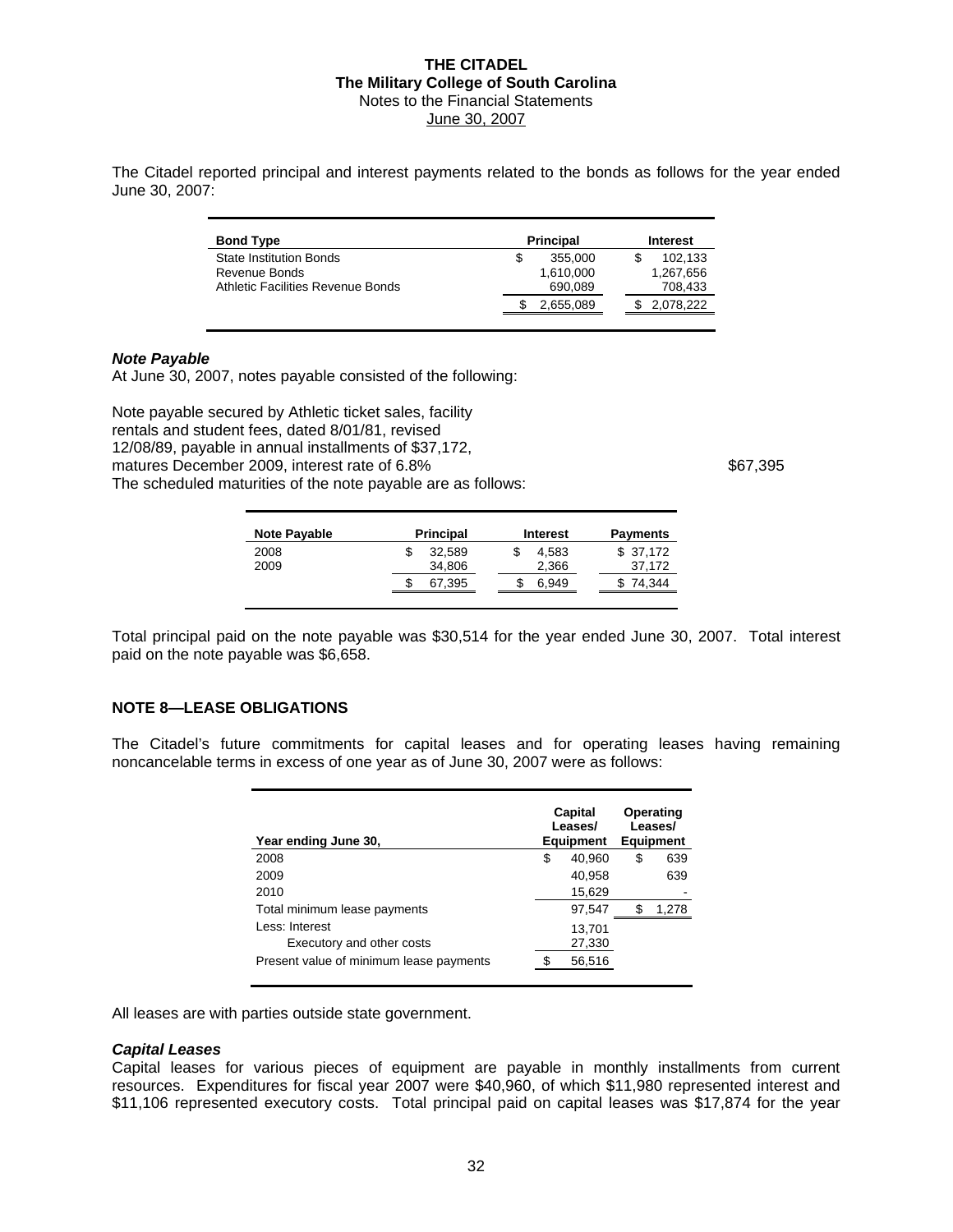ended June 30, 2007. The following is a summary of the carrying values of assets held under capital lease at June 30, 2007.

| Equipment acquired under capital leases<br>Less accumulated amortization | \$ 87.304<br>42.329 |
|--------------------------------------------------------------------------|---------------------|
| Equipment acquired under capital leases, net                             | 44,975              |

#### *Operating Leases*

The Citadel's noncancelable operating leases provide for renewal options for periods from one to five years at their fair rental value at the time of renewal. In the normal course of business, operating leases are generally renewed or replaced by other leases. Operating leases are generally payable on a monthly basis. Total operating lease expense in fiscal year 2007 was \$639.

In the current fiscal year, The Citadel incurred expenses of \$75,703 for office copier service on a costper-copy basis.

#### **NOTE 9—RETIREMENT PLANS**

The Retirement Division of the State Budget and Control Board maintains four independent defined benefit plans and issues its own publicly available Comprehensive Annual Financial Report (CAFR) which includes financial statements and required supplementary information. A copy of the separately issued CAFR may be obtained by writing to the Retirement Division, 202 Arbor Lake Drive, Columbia, South Carolina 29223. Furthermore, the Division and the four pension plans are included in the CAFR of the State of South Carolina.

Article X, Section 16, of the South Carolina Constitution requires that all State-operated retirement systems be funded on a sound actuarial basis. Title 9 of the South Carolina Code of Laws of 1976, as amended, prescribes requirements relating to membership, benefits, and employee/employer contributions for each pension plan. Employee and employer contribution rates for the South Carolina Retirement System and the Police Officers Retirement System are actuarially determined. Annual benefits, payable monthly for life, are based on length of service and on average final compensation.

#### *South Carolina Retirement System*

The majority of employees of The Citadel are covered by a retirement plan through the South Carolina Retirement System (SCRS), a cost-sharing multiple-employer defined benefit pension plan administered by the Retirement Division, a public employee retirement system. Generally all State employees are required to participate in and contribute to the SCRS as a condition of employment unless exempted by law as provided in Section 9-1-480 of the South Carolina Code of Laws. This plan provides retirement annuity benefits as well as disability, cost-of-living adjustment, death, and group-life insurance benefits to eligible employees and retirees.

Since July 1, 2006 employees participating in the SCRS have been required to contribute 6.50 percent of all compensation. Effective July 1, 2006, the employer contribution rate became 11.40 percent which included a 3.35 percent surcharge to fund retiree health and dental insurance coverage. The Citadel's actual contributions to the SCRS for the three most recent fiscal years ended June 30, 2005, 2006, and 2007, were \$1,731,252, \$1,790,810 and \$1,766,776 respectively, and equaled the required contributions of 8.05 percent (excluding the surcharge) for each year. Also, The Citadel paid employer group-life insurance contributions of \$32,921 in the current fiscal year at the rate of .15 percent of compensation.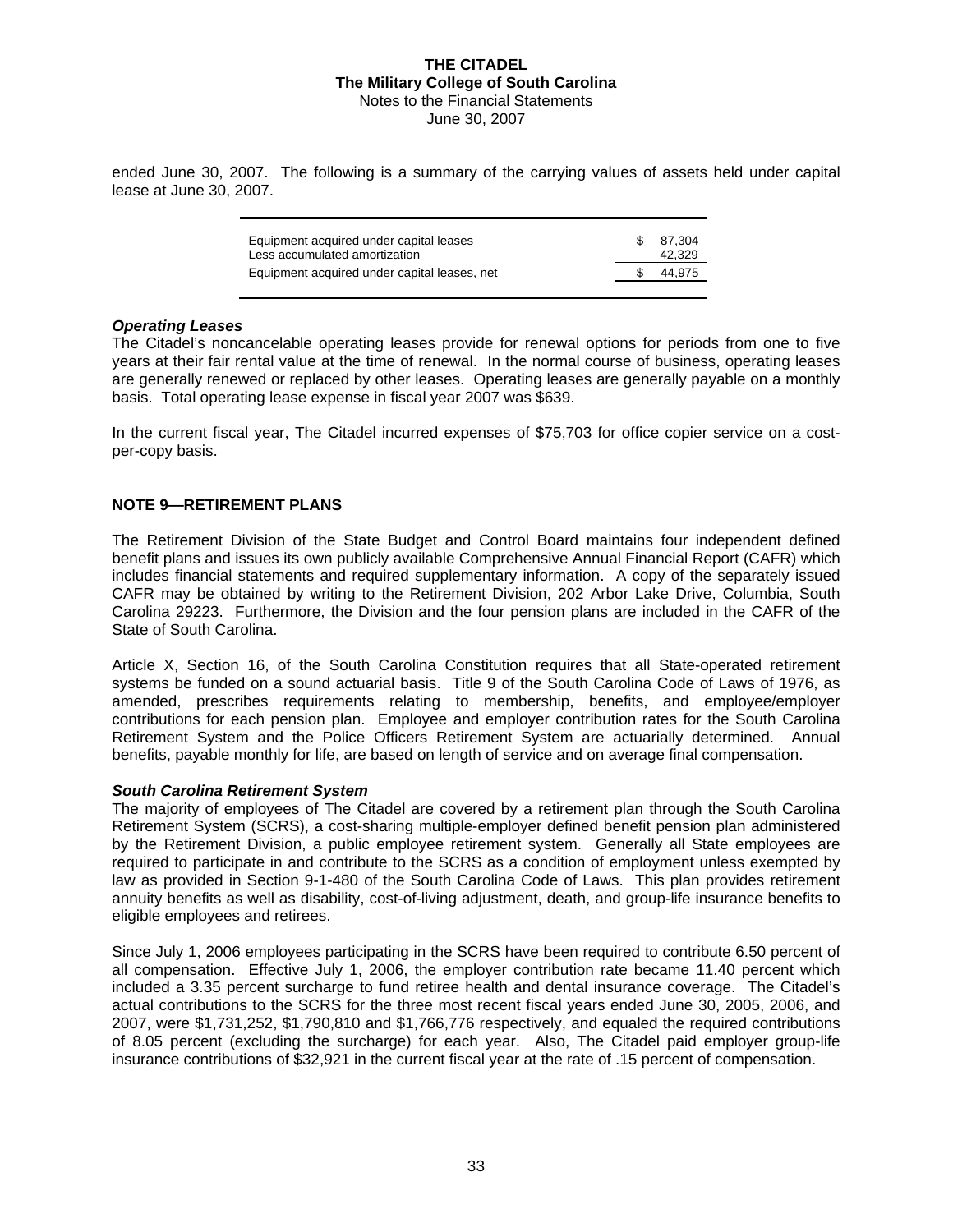#### *Police Officers Retirement System*

The South Carolina Police Officers Retirement System (PORS) is a cost-sharing multiple-employer defined benefit public employee retirement plan administered by the Retirement Division. Generally all full-time employees whose principal duties are the preservation of public order or the protection or prevention and control of property destruction by fire are required to participate in and contribute to the System as a condition of employment. This plan provides annuity benefits as well as disability and grouplife insurance benefits to eligible employees and retirees. In addition, participating employers in the PORS contribute to the accidental death fund which provides annuity benefits to beneficiaries of police officers and firemen killed in the actual performance of their duties. These benefits are independent of any other retirement benefits available to the beneficiary.

Since July 1, 1988, employees participating in the PORS have been required to contribute 6.5 percent of all compensation. Effective July 1, 2006, the employer contribution rate became 13.65 percent which, as for the SCRS, included the 3.35 percent surcharge. The Citadel's actual contributions to the PORS for the years ended June 30, 2005, 2006, and 2007, were \$56,528, \$56,575 and \$58,505 respectively, and equaled the required contributions of 10.3 percent (excluding the surcharge) for each year. Also, The Citadel paid employer group-life insurance contributions of \$1,136 and accidental death insurance contributions of \$1,136 in the current fiscal year for PORS participants. The rate for each of these insurance benefits is .20 percent of compensation.

#### *Optional Retirement Program*

Certain State employees may elect to participate in the Optional Retirement Program (ORP), a defined contribution plan. The ORP was established in 1987 under Title 9, Chapter 17, of the South Carolina Code of Laws. The ORP provides retirement and death benefits through the purchase of individual fixed or variable annuity contracts which are issued to, and become the property of, the participants. The State assumes no liability for this plan other than for payment of contributions to designated insurance companies.

ORP participation is available to all permanent employees of the State's higher education institutions who meet all eligibility requirements for membership in the SCRS. To elect participation in the ORP, eligible employees must irrevocably waive SCRS membership within their first ninety days of employment.

Under State law, contributions to the ORP are required at the same rates as for the SCRS, 8.05 percent plus the retiree surcharge of 3.35 percent from the employer in fiscal year 2007.

Certain of The Citadel's employees have elected to be covered under optional retirement plans. For the fiscal year, total contribution requirements to the ORP were \$694,567 (excluding the surcharge) from The Citadel as employer and \$522,881 from its employees as plan members. In addition, The Citadel paid \$12,942 for group-life insurance coverage for these employees. All amounts were remitted to the Retirement Division of the State Budget and Control Board for distribution to the respective annuity policy providers. The obligation for payment of benefits resides with the insurance companies.

#### *Deferred Compensation Plans*

Several optional deferred compensation plans are available to State employees and employers of its political subdivisions. Certain employees of The Citadel have elected to participate. The multipleemployer plans, created under Internal Revenue Code Sections 457, 401(k), and 403(b), are administered by third parties and are not included in the Comprehensive Annual Financial Report of the State of South Carolina. Compensation deferred under the plans is placed in trust for the contributing employee. The State has no liability for losses under the plans. Employees may withdraw the current value of their contributions when they terminate State employment. Employees may also withdraw contributions prior to termination if they meet requirements specified by the applicable plan.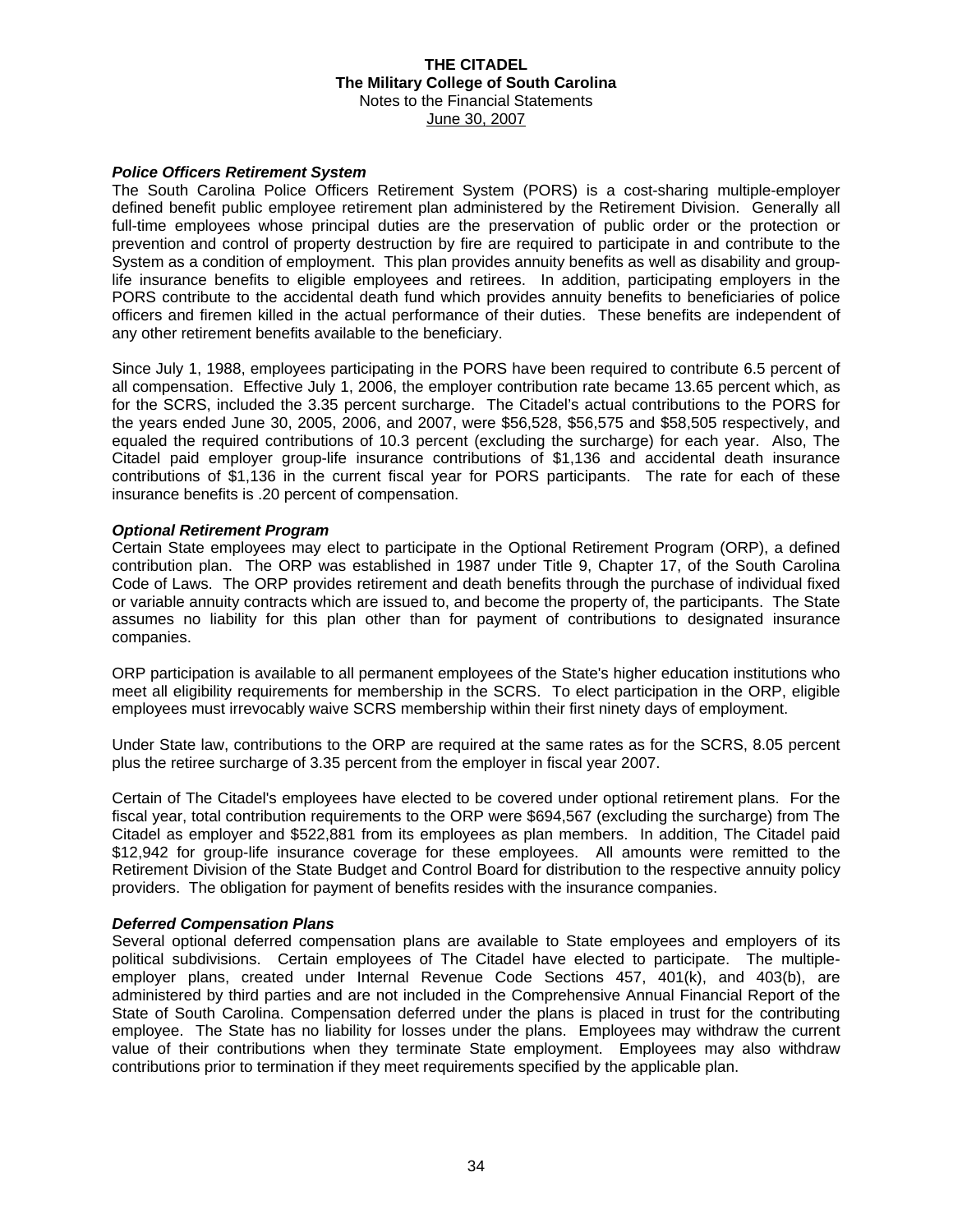#### *Teacher and Employee Retention Incentive*

Effective January 1, 2001, Section 9-1-2210 of the South Carolina Code of Laws allows employees eligible for service retirement to participate in the Teacher and Employee Retention Incentive (TERI) Program. TERI participants may retire and begin accumulating retirement benefits on a deferred basis without terminating employment for up to five years. Upon termination of employment or at the end of the TERI period, whichever is earlier, participants will begin receiving monthly service retirement benefits which will include any cost-of-living adjustments granted during the TERI period.

TERI participants are eligible to receive group life insurance benefits, but are not eligible for disability retirement benefits. Effective July 1, 2006 TERI participants are required to pay the same pre-tax contribution to the SC Retirement System during the TERI period, but they do not earn service credit.

#### **NOTE 10—POSTEMPLOYMENT AND OTHER EMPLOYEE BENEFITS**

In accordance with the South Carolina Code of Laws and the annual Appropriation Act, the State of South Carolina provides certain health care, dental, and life insurance benefits to certain active and retired State employees and certain surviving dependents of retirees. All permanent full-time and certain permanent part-time employees of The Citadel are eligible to receive these benefits. The State provides postemployment health and dental benefits to employees who retire from State service or who terminated with at least 20 years of State service who meet one or more of the eligibility requirements, such as age, length of service, and hire date. Generally those who retire must have at least 10 years of retirement service credit to qualify for these State-funded benefits. Benefits are effective at date of retirement when the employee is eligible for retirement benefits.

These benefits are provided through annual appropriations by the General Assembly to The Citadel for its active employees and to the State Budget and Control Board for all participating State retirees except the portions funded through the pension surcharge and provided from other applicable fund sources of The Citadel for its active employees who are not funded by State General Fund appropriations. The State finances health and dental plan benefits on a pay-as-you-go basis. Currently, approximately 21,400 State retirees meet these eligibility requirements.

The Citadel recorded compensation and benefit expenses for these insurance benefits for active employees in the amount of \$2,247,638 for the year ended June 30, 2007. As discussed in Note 9, The Citadel paid \$1,043,314 applicable to the 3.35 percent surcharge included with the employer contributions for retirement benefits. These amounts were remitted to the South Carolina Retirement Systems for distribution to the Office of Insurance Services for retiree health and dental insurance benefits.

Information regarding the cost of insurance benefits applicable to The Citadel's retirees is not available. By State law, The Citadel has no liability for retirement benefits. Accordingly, the cost of providing these benefits for retirees is not included in the accompanying financial statements.

In addition, the State General Assembly periodically directs the Retirement Systems to pay supplemental (cost-of-living) increases to retirees. Such increases are primarily funded from Systems' earnings; however, a portion of the required amount is appropriated from the State General Fund annually for the SCRS and PORS benefits.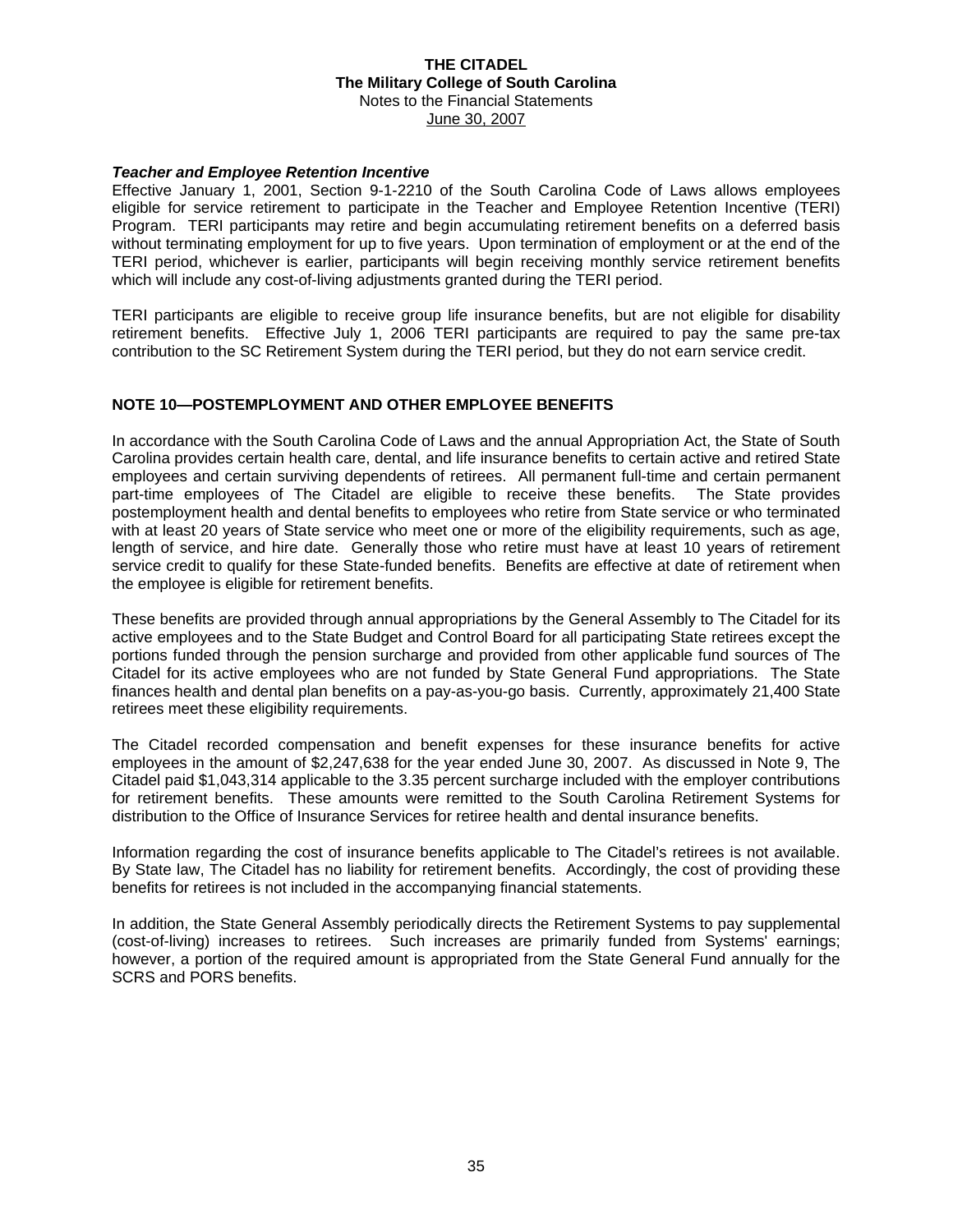#### **NOTE 11—LONG-TERM LIABILITIES**

Long-term liability activity for the year ended June 30, 2007, was as follows:

|                                      |     | July 1, 2006 | <b>Additions</b> |    | <b>Reductions</b> | June 30, 2007    | Due Within<br><b>One Year</b> |
|--------------------------------------|-----|--------------|------------------|----|-------------------|------------------|-------------------------------|
| Bonds and Notes Payable and Capital  |     |              |                  |    |                   |                  |                               |
| Lease Obligations:                   |     |              |                  |    |                   |                  |                               |
| <b>State Institution Bonds</b>       | \$. | 2,390,000    | \$               | \$ | 355,000           | \$<br>2,035,000  | \$<br>165,000                 |
| Less unamortized bond discount       |     | 5,240        |                  |    | 816               | 4,424            | 758                           |
| <b>Total State Institution Bonds</b> |     | 2.384.760    |                  |    | 354.184           | 2,030,576        | 164.242                       |
| Revenue Bonds                        |     | 31,520,000   |                  |    | 1,610,000         | 29,910,000       | 1,680,000                     |
| Athletic Facilities Revenue Bonds    |     | 16,844,270   |                  |    | 690,089           | 16,154,181       | 719,229                       |
| Less deferred loss on refunding      |     | 559.651      |                  |    | 82.911            | 476.740          | 82,911                        |
| Less unamortized bond discount       |     | 411,625      | 1,250            |    | 48,286            | 364,589          | 44,822                        |
| <b>Total Revenue Bonds Payable</b>   |     | 47,392,994   | 1,250            |    | 2,168,892         | 45,222,852       | 2,271,496                     |
| <b>Total Bonds Payable</b>           |     | 49,777,754   | 1,250            |    | 2,523,076         | 47,253,428       | 2,435,738                     |
| Notes Payable                        |     | 97,909       |                  |    | 30,514            | 67,395           | 32,589                        |
| <b>Capital Lease Obligations</b>     |     | 74,391       |                  |    | 17,875            | 56,516           | 21,298                        |
| Total Bonds, Notes & Capital Leases  |     | 49,950,054   | 1,250            |    | 2,571,465         | 47,377,339       | 2,489,625                     |
| <b>Other Liabilities</b>             |     |              |                  |    |                   |                  |                               |
| Retainages Payable                   |     | 594.795      | 20,805           |    | 594.795           | 20.805           | 20.805                        |
| Accrued compensated absences         |     | 2,153,393    | 1,396,536        |    | 1,241,222         | 2,308,707        | 1,241,222                     |
| Federal loan funds                   |     | 470,558      | 6.545            |    |                   | 477.103          |                               |
| Deferred revenue                     |     |              | 6,974,991        |    | 2,005,830         | 4.969.161        | 2,009,161                     |
| Deposits                             |     | 1.811.976    | 1,133,874        |    | 1.273.902         | 1,671,948        | 1,124,104                     |
| Annuities payable                    |     | 26,844       | 7,066            |    | 8,190             | 25,720           | 8,190                         |
| Funds held for others                |     | 134,116      |                  |    | 134,116           |                  |                               |
| <b>Total Other Liabilities</b>       |     | 5,191,682    | 9,539,817        |    | 5,258,055         | 9,473,444        | 4,403,482                     |
| <b>Total Noncurrent Liabilities</b>  |     | 55,141,736   | \$<br>9,538,567  | S  | 7,829,520         | \$<br>56,850,783 | \$<br>6,893,107               |

Additional information regarding Bonds and Notes Payable is included in Note 7. Additional information regarding Capital Lease Obligations is included in Note 8. Additional information regarding Deferred Revenues is included in Note 6.

#### **NOTE 12—CONSTRUCTION COSTS AND COMMITMENTS**

#### **Capitalized**

The Citadel has obtained the necessary funding for the acquisition, construction, renovation, and equipping of certain facilities which will be capitalized in the applicable plant asset categories upon completion. Management estimates that The Citadel has sufficient resources available and/or future resources identified to satisfactorily complete the construction of these projects which are expected to be completed in varying phases over the next five years at an estimated cost of \$19,856,141. Of the total estimated cost, approximately \$17,310,000 is unexpended at June 30, 2007. Of the unexpended balance at June 30, 2007, The Citadel had remaining commitment balances of approximately \$6,900,000 with certain property owners, engineering firms, construction contractors, and vendors related to these projects. During the current year The Citadel capitalized substantially complete and in-use projects in the amount of \$32,062,611.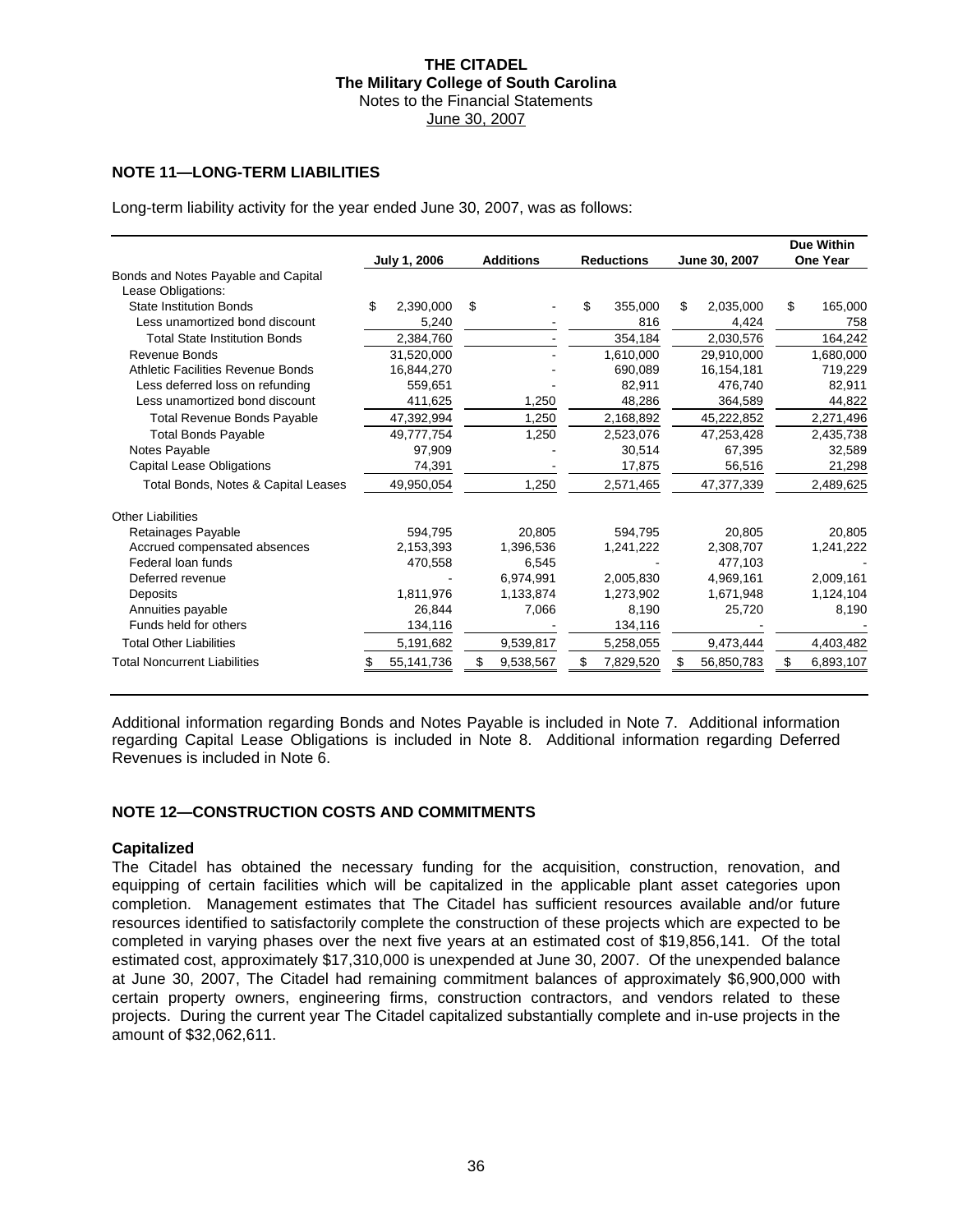Major capital projects at June 30, 2007,which constitute construction in progress that will be capitalized when completed, are listed below.

| <b>Project Title</b>               |     | <b>Estimated Cost</b> |   | Amount<br><b>Expended</b> |
|------------------------------------|-----|-----------------------|---|---------------------------|
| Wilson Field Turf                  |     | 392.858               | S | 153.583                   |
| <b>Charleston Readiness Center</b> |     | 19.463.283            |   | 2.393.984                 |
|                                    | \$. | 19,856,141            |   | 2,547,567                 |

The amount expended includes only capitalized project expenditures and capitalized interest on construction debt for projects that are less than 90% complete and does not include any noncapitalized expenditures.

#### **Non-Capitalized**

At June 30, 2007 The Citadel had in progress other capital projects which are not to be capitalized when complete. These projects are for replacements, repairs, and/or renovations to existing facilities. Estimated costs on these non-capitalized projects total \$7,548,464. This amount includes costs incurred to date of \$4,644,682 and estimated costs to complete of \$2,903,782. The Citadel has remaining commitment balances with certain parties related to these projects of \$1,753,026. Retainages payable on the non-capitalized projects as of June 30, 2007, were \$20,805.

The Citadel anticipates funding these projects out of current resources, current and future bond issues, private gifts, student fees, and state bond proceeds. The State has provided capital reserve funds and research infrastructure bonds to fund improvements and expansion of state facilities. The Citadel is not obligated to repay these funds to the State. Authorized funds can be requested as needed once State authorities have given approval to begin specific projects and project expenditures have been incurred. At June 30, 2007 The Citadel had \$943,203 of authorized research infrastructure bonds and \$755,854 of capital reserve funds remaining.

#### **NOTE 13—DONOR RESTRICTED ENDOWMENTS**

The Citadel Trust manages most donor-restricted endowments. If a donor has not provided specific instructions, State law permits The Citadel Trust Board of Directors to authorize for expenditure the net appreciation (realized and unrealized) of the investments of endowment funds. Any net appreciation that is spent is required to be spent for the purposes for which the endowment was established.

The Citadel Trust chooses to spend only a portion of the investment income (including changes in the value of investments) each year. Under the policy established by the Trust Board of Directors, 5 percent of the average market value of endowment investments at the end of the previous twelve quarters has been authorized for expenditure. The remaining amount, if any, is retained to be used in future years when the amount computed using the spending policy exceeds the investment income. At June 30, 2007, net appreciation of \$4,813,945 is available to be spent, of which \$4,741,321 is restricted to specific purposes.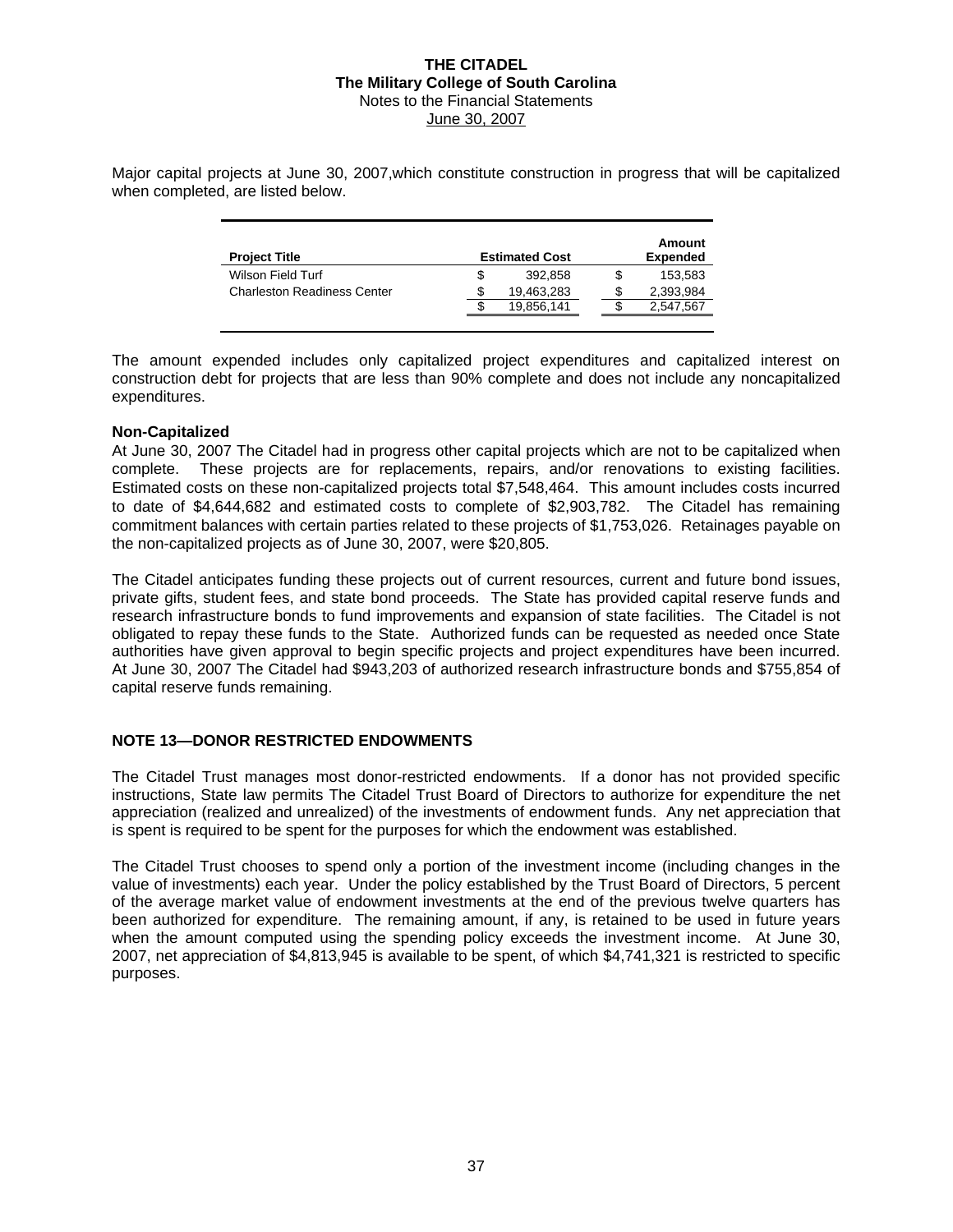#### **NOTE 14—SPLIT INTEREST AGREEMENTS**

In December 1993 a benefactor established a charitable remainder uni-trust, consisting of publicly traded common stock valued at \$60,000,000, to which The Citadel Trust, Inc., is entitled to one-third of the remaining assets upon the benefactor's death. During fiscal year 2003 the above donor distributed approximately \$1 million of stock from this charitable remainder uni-trust to each of the three beneficiaries. Annually the uni-trust is to pay to the benefactor 6% of the net fair market value of the assets in the charitable remainder trust, valued as of the first day of each taxable year of such trust. If income from these assets is insufficient to pay this amount, it will be paid from principal. The uni-trust is irrevocable and is not managed by The Citadel or The Citadel Trust. Since the ultimate amount received cannot be reasonably estimated and the eligibility requirement for the gift has not been met, these unitrust assets are not included in these financial statements.

During fiscal year 1999 another donor established a charitable remainder trust (CRT), consisting of assets valued at less than \$600,000, to which the Trust is entitled to all of the remaining assets upon the death of the CRT beneficiaries. The pledge for the CRT is restricted for scholarships. The CRT is irrevocable and is not managed by The Citadel or The Citadel Trust. Since the ultimate amount received cannot be reasonably estimated and the eligibility requirement for this gift has not been met, these trust assets are not included in these financial statements.

During fiscal year 2000 a donor established a charitable gift annuity that provides for fixed payments to the donor for his lifetime. At the termination of the agreement the remaining assets of the gift annuity will become available to The Citadel Trust for general institutional purposes. This annuity fund is held and separately managed by The Citadel Trust. At the end of each fiscal year an adjustment is made between the liability and the nonexpendable net asset value to record the actuarial gain or loss due to the recomputation of the present value of the liability based on the revised life expectancy of the donor. At June 30, the present value of the annuity payable was \$25,720.

#### **NOTE 15—BLENDED COMPONENT UNITS**

**The Citadel**  The Citadel Trust **Due from**  1,826,155 **The Citadel Trust**  The Citadel **Due to**   $$ 1.826.155$ 

The following is a summary of the receivables and payables between The Citadel and its blended component unit at June 30, 2007:

#### **NOTE 16—DISCRETELY PRESENTED COMPONENT UNITS**

Certain separately chartered legal entities whose activities are related to those of The Citadel exist primarily to provide financial assistance and other support to the College and its educational program. They include The Citadel Foundation (TCF) and The Citadel Brigadier Foundation (TCBF). Because the activities and resources of these entities are for the sole benefit of The Citadel, they are considered component units of the College and are discretely presented in The Citadel's financial statements as nongovernmental reporting entities. Following is a more detailed discussion of each of these entities and a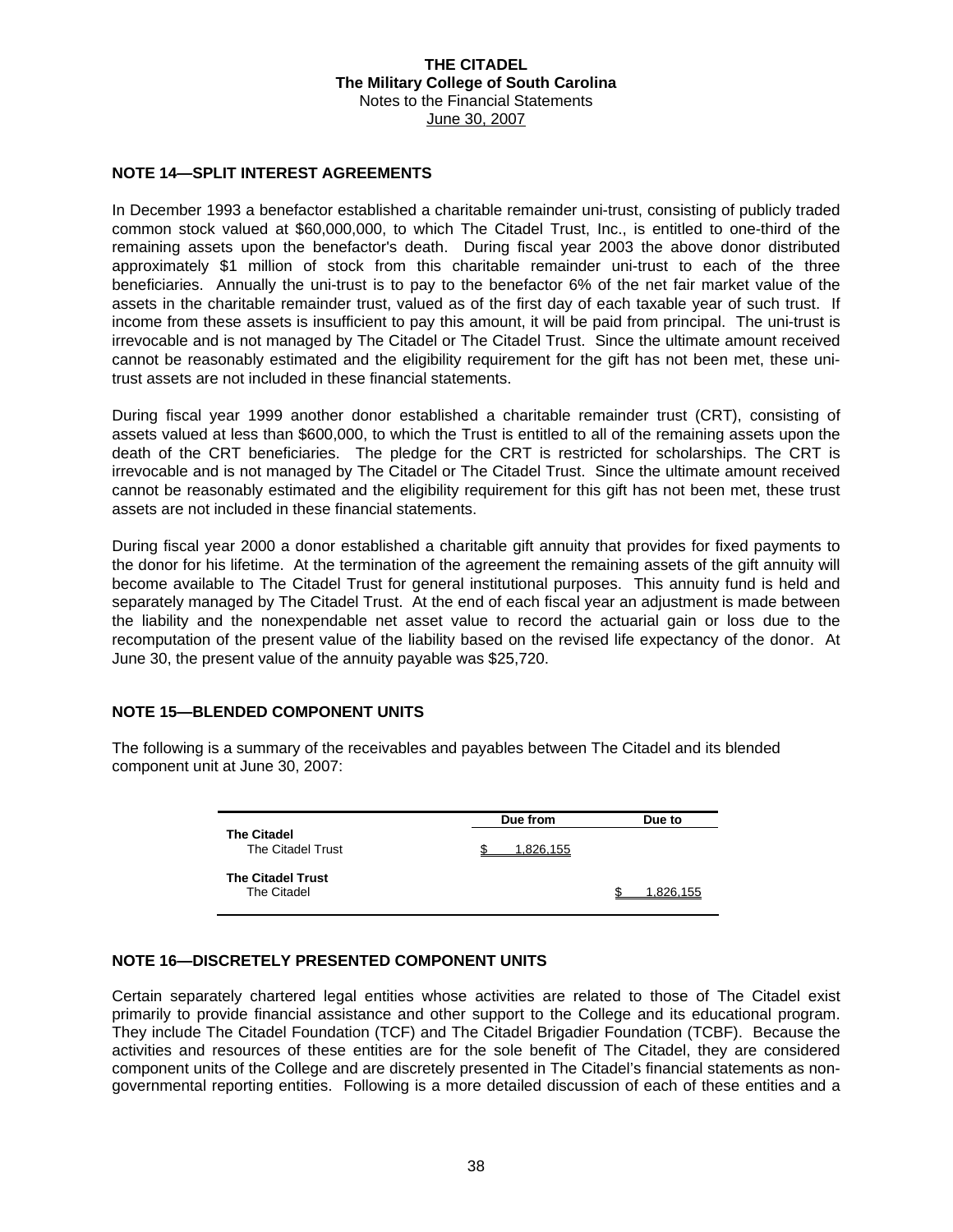summary of the significant transactions between these entities and The Citadel for the year ended June 30, 2007.

#### *The Citadel Foundation* **(TCF)**

The Citadel Foundation was established in 1961 as The Citadel Development Foundation, a separately chartered corporation. The Foundation's original goal was to support academic programs at The Citadel. In August 2000, The Citadel Development Foundation amended its charter to establish The Citadel Foundation as the College's official fundraising entity. TCF handles all gifts to the Foundation; gifts to restricted accounts, programs, and activities at the College; and gifts to The Citadel Brigadier Foundation and The Citadel Alumni Association for their specific activities and programs. TCF is governed by a board comprised of directors of the former Citadel Development Foundation, plus three other ex-officio members: the chairman of The Citadel Board of Visitors, the president of The Citadel, and a representative from The Citadel Brigadier Foundation.

For the fiscal year ended June 30, 2007, TCF received current year contributions of \$4,445,639 on behalf of The Citadel and The Citadel Trust -- \$2,972,290 of this total was recorded as gifts, \$1,435,844 was recorded as additions to permanent endowments, and \$37,505 was recorded as capital gifts in nonoperating revenues. The Citadel Trust paid TCF a fee of \$285,818 for its fundraising services.

In addition, The Citadel and The Citadel Trust recorded non-governmental grants of \$4,543,339 and capital grants of \$2,050,796 from TCF for the fiscal year ended June 30, 2007. These funds were used to support scholarships and various academic programs and construction projects at the College.

TCF reimburses The Citadel for certain expenses incurred on behalf of TCF. The reimbursement totaled \$81,193 for the year ended June 30, 2007.

The amount due from TCF varies during the fiscal year based on amounts due for grants and expenses incurred on behalf of TCF and contributions collected by TCF on behalf of The Citadel. TCF's balance sheet dated December 31, 2006, shows a grant payable to The Citadel of \$3,489,666. The amount due to The Citadel from TCF at June 30, 2007, is \$100,061.

#### *The Citadel Brigadier Foundation* **(TCBF)**

The Citadel Brigadier Foundation is a separately chartered corporation organized exclusively to receive and manage private funds for support of athletic programs at The Citadel. A board elected by members of TCBF governs the organization. The Citadel Athletic Director is an ex-officio member of the TCBF Board of Directors. Funds raised by TCBF are used to provide scholarships for varsity athletes at The Citadel.

The Citadel recorded non-governmental grants of \$1,198,237 and capital grants of \$480,000 from TCBF in the fiscal year ended June 30, 2007. These grants were used to support athletic scholarships and construction projects at the College.

TCBF reimburses The Citadel for certain expenses incurred on behalf of TCBF. The reimbursement totaled \$335,559 for the year ended June 30, 2007. TCBF did not owe The Citadel at June 30, 2007.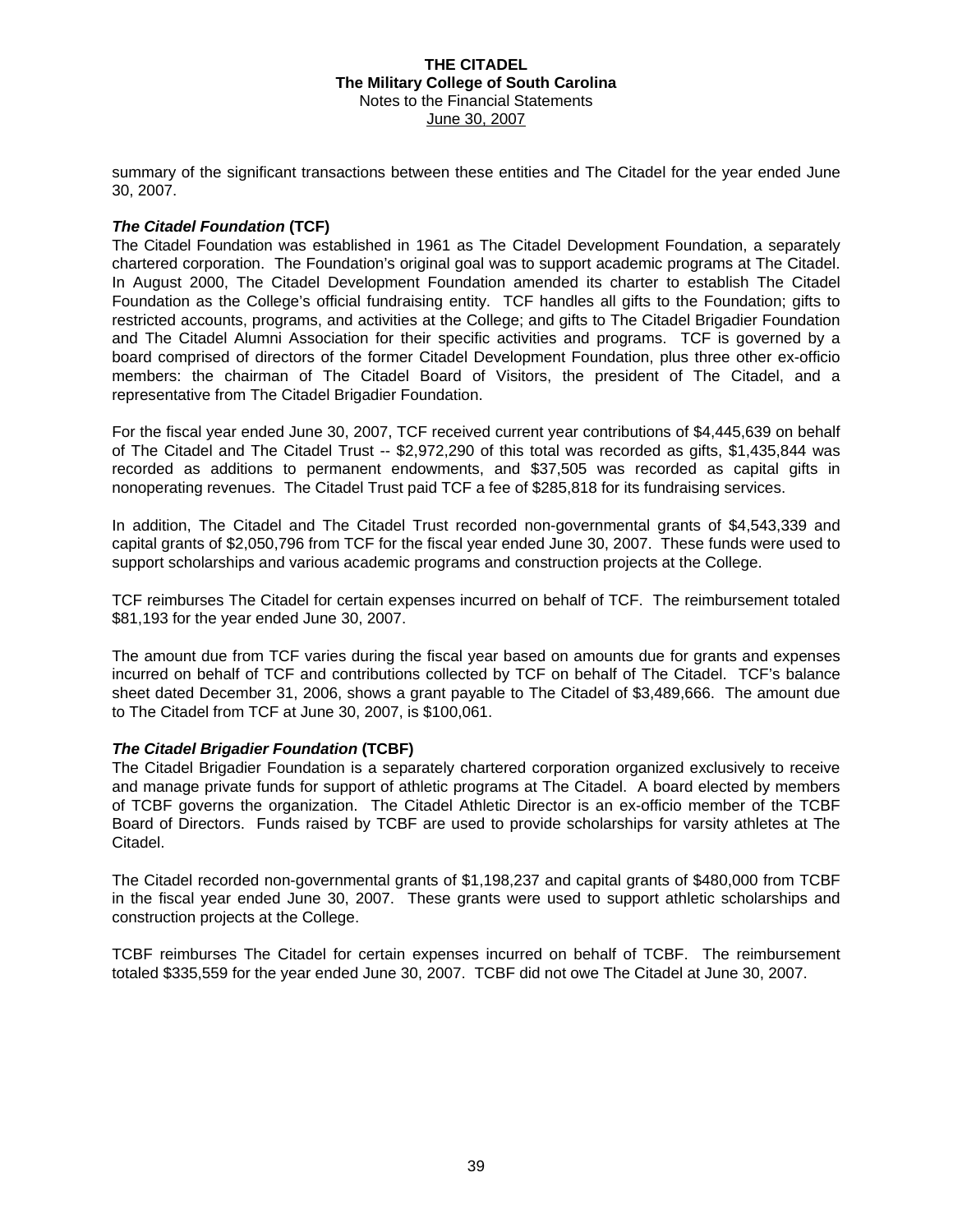#### **NOTE 17 – RELATED PARTIES**

**Citadel Alumni Association** (CAA**)** is a separately chartered corporation organized exclusively to promote alumni activities at The Citadel. CAA's activities are governed by its Board of Directors. CAA net assets totaled \$4,510,437 at December 31, 2006.

The activities of CAA are not included in The Citadel's financial statements. However, The Citadel's statements include transactions between the College and the CAA. Following is a summary of the significant transactions between The Citadel and CAA for the year ended June 30, 2007.

The College shares the costs of operating the newly renovated John Monroe Holliday Alumni Center building with CAA. Expenses related to routine operations of the alumni center are allocated based on the joint use of the building by Citadel staff who function as both the College Alumni Office and the Alumni Association Office. All expenses related to income production are borne by the CAA. CAA prepares an annual accounting of the net income of rental activities each May. After covering CAA income producing costs, any amount remaining is split on the same basis as building operating expenses. For the year ended June 30, 2007, The Citadel's share of John Monroe Holliday Alumni operating profits was \$72,000 and is recorded as other nonoperating revenue.

In addition, The Citadel recorded a capital grant of \$120,000 from CAA for the fiscal year ended June 30, 2007. This grant was used to support construction projects at the College.

CAA reimburses The Citadel for certain expenses incurred on behalf of CAA. The reimbursement totaled \$483,203 for the year ended June 30, 2007.

#### **NOTE 18 – TRANSACTIONS WITH STATE ENTITIES**

The Citadel is granted an annual appropriation for operating purposes as authorized by the General Assembly of the State of South Carolina. State appropriations are recognized as revenue when received and available. Amounts that are not expended by fiscal year-end lapse and are required to be returned to the General Fund of the State unless the College receives authorization from the General Assembly to carry the funds over to the next year.

The original appropriation is The Citadel's base budget amount presented in the General Funds column of Section 5C, Part IA, of the 2006-07 Appropriation Act. The following is a reconciliation of the original appropriation as enacted by the General Assembly to state appropriations revenue reported in the financial statements for the fiscal year ended June 30, 2007:

| \$14,754,261 |
|--------------|
| 141.326      |
|              |
| 530.922      |
|              |
| 19.811       |
| 494.047      |
| 85,000       |
| 6.025.367    |
|              |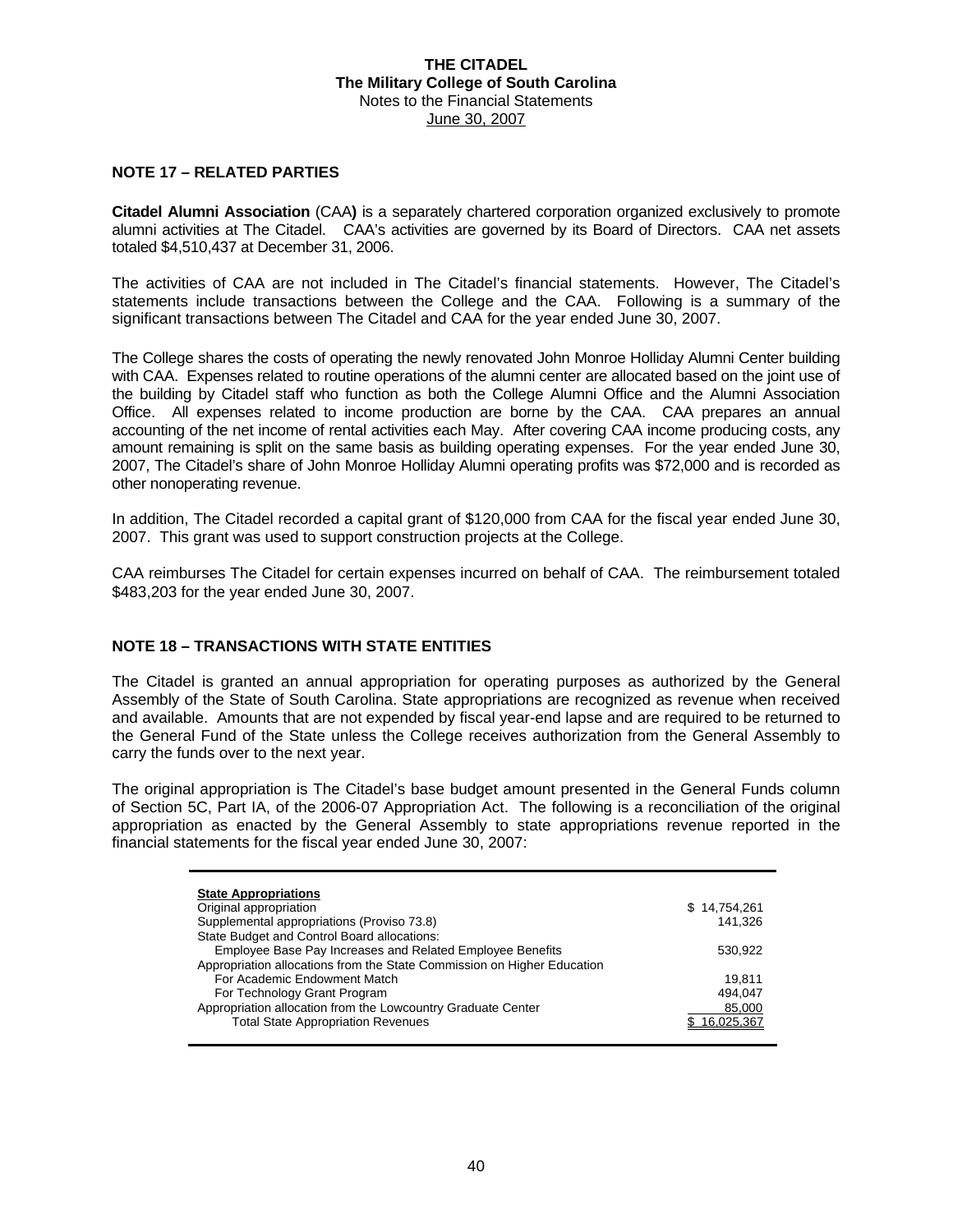The following is a reconciliation of state capital appropriations The Citadel received during the fiscal year ended June 30,2007:

| <b>State Capital Appropriations</b>                                                                                                                                                           | Capital<br>Reserve<br>Fund<br><b>Proceeds</b> | Research<br>Infrastructure<br>Bond<br><b>Proceeds</b> | Total                       |
|-----------------------------------------------------------------------------------------------------------------------------------------------------------------------------------------------|-----------------------------------------------|-------------------------------------------------------|-----------------------------|
| Proceeds drawn during the current fiscal year<br>Plus: Expenses incurred but not drawn during the current fiscal year<br>Less: Proceeds drawn but not expended during the current fiscal year | 401.920<br>SS<br>342.226                      | 1.002.455<br>S.<br>20.088                             | 1.404.375<br>SS.<br>362.314 |
| <b>Total State Bond Proceeds</b>                                                                                                                                                              | 744,146                                       | 1,022,543                                             | 766.689. ا                  |

The Citadel received substantial funding from the Commission on Higher Education (CHE) for scholarships on behalf of students that is accounted for as operating State grants and contracts. Additional amounts received from CHE are accounted for as nonoperating revenue. The Citadel also receives State funds from various other State agencies for public service projects. The following is a summary of amounts received from State agencies for scholarships, sponsored research and public service projects for the fiscal year ended June 30, 2007:

|                 | Nonoperating<br>Revenue |        |  |
|-----------------|-------------------------|--------|--|
|                 |                         |        |  |
| \$<br>1,422,499 | \$                      |        |  |
| 137,350         |                         |        |  |
| 220.434         |                         |        |  |
| 128,525         |                         |        |  |
|                 |                         | 9,803  |  |
|                 |                         | 30,000 |  |
|                 |                         | 2,000  |  |
| 10,722          |                         | 3,000  |  |
| 1,919,530       |                         | 44,803 |  |
|                 | Operating<br>Revenue    |        |  |

The Citadel provided no significant services free of charge to any State agency during the fiscal year. Services received at no cost from State agencies include maintenance of certain accounting records by the Comptroller General; banking, bond trustee and investment services from the State Treasurer; legal services from the Attorney General; and grants services from the Governor's Office.

Other services received at no cost from the various offices of the State Budget and Control Board include pension plan administration, insurance plans administration, audit services, personnel management, assistance in the preparation of the State Budget, review and approval of certain budget amendments, procurement services, and other centralized functions.

The Citadel had financial transactions with various State agencies during the fiscal year. Significant payments were made to divisions of the State Budget and Control Board for pension and insurance plans, employee and employer contributions, insurance coverage, office supplies, and interagency mail. Significant payments were also made for unemployment and workers′ compensation coverage for employees to the Employment Security Commission and State Accident Fund. The amounts of 2007 expenditures applicable to related transactions with State entities are not readily available.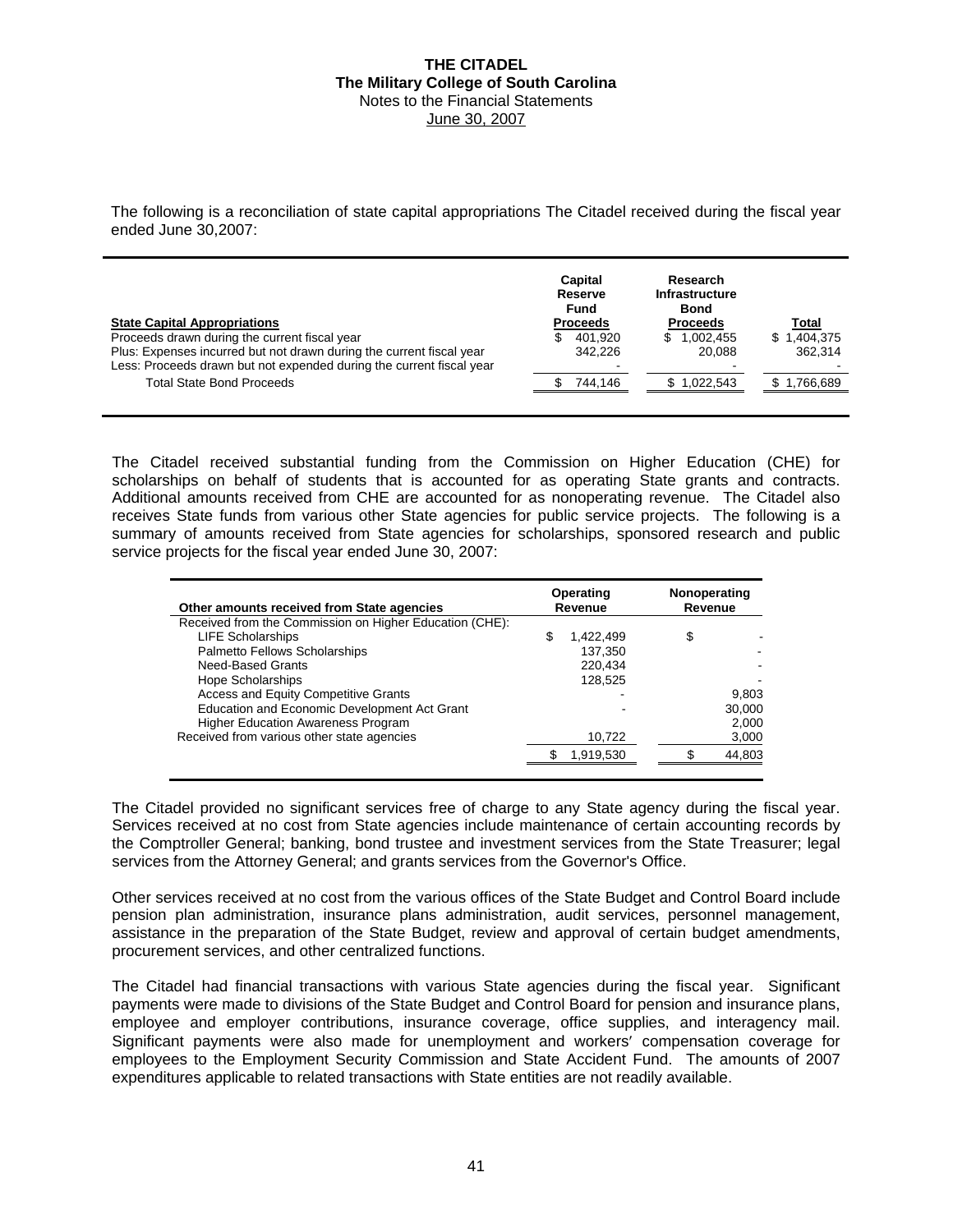The Citadel and the South Carolina National Guard (SCNG) are working together to construct a joint National Guard Readiness Center/ Press Box/Skybox facility at Johnson Hagood Football Stadium. The Citadel is leasing the land to the National Guard for 25 years and the National Guard is constructing the facility. The Citadel will capitalize the entire facility once it is completed. The estimated cost of the completed facility will be approximately \$25 million. The National Guard is funding \$10 million of the project total and The Citadel is funding the remainder. The Citadel issued \$8,680,000 in athletic facility taxable revenue bonds in June 2006 that combined with gifts provided \$9 million for The Citadel's share of the construction costs. The first phase of the \$19 million project will construct the National Guard Readiness Center, joint use space, and a press box, with a shell for skyboxes. Management anticipates issuing a \$6 million revenue bond in the fall of 2007 to fund the build out and furnishing of the sky boxes. Skybox rentals, stadium rentals, and club seat income will be pledged to pay the debt service on this anticipated revenue bond.

#### **NOTE 19—RISK MANAGEMENT**

The Citadel is exposed to various risks of loss and maintains State or commercial insurance coverage for each of those risks. Management believes such coverage is sufficient to preclude any significant uninsured losses for the covered risks. Settlement claims have not exceeded this coverage in any of the past three years.

The State of South Carolina believes it is more economical to manage certain risks internally and set aside assets for claim settlement. Several State funds accumulate assets and the State itself assumes substantially all the risk for the following claims of covered employees:

Unemployment compensation benefits Worker's compensation benefits for job-related illnesses or injuries Health and dental insurance benefits Long-term disability and group-life insurance benefits

Employees elect health insurance coverage through either a health maintenance organization or through the State's self-insured plan.

The Citadel and other entities pay premiums to the State's Insurance Reserve Fund (IRF), which issues policies, accumulates assets to cover the risk of loss, and pays claims incurred for covered losses relating to the following activities:

Theft, damage to, or destruction of assets Real property, its contents, and other equipment Motor vehicles and watercraft **Torts** Natural disasters Medical malpractice claims against the Infirmary

The IRF is a self-insurer and purchases reinsurance to obtain certain services and to limit losses in certain areas. The IRF's rates are determined actuarially.

The Citadel obtains coverage through a commercial insurer for employee fidelity bond insurance for all employees for losses arising from theft or misappropriation.

In management's opinion, claims losses in excess of insurance coverage, if any, are unlikely and, if incurred, would be insignificant to the College's financial position. Furthermore, there is no evidence of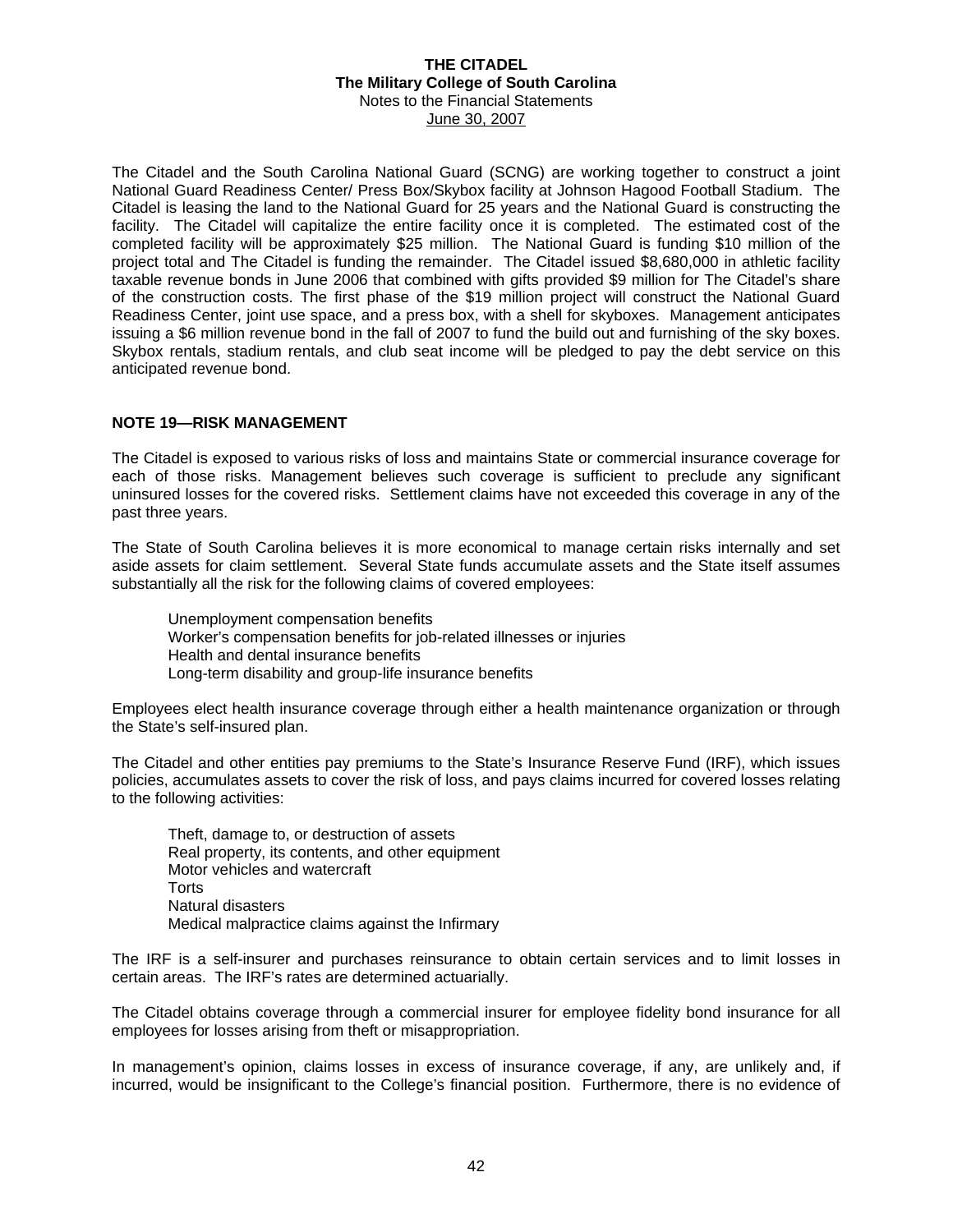asset impairment or other information to indicate that a loss expenditure and liability should be recorded at year-end. Therefore, no loss accrual has been recorded for underinsured and uninsured losses.

#### **NOTE 20—CONTINGENCIES AND LITIGATION**

The Citadel currently has one lawsuit pending. It is a function of the normal course of business and if lost, does not represent a material impact to the College's financial statements.

The Citadel participates in certain Federal programs. These programs are subject to financial and compliance audits by the grantor or its representatives. Such audits could lead to requests for reimbursement to the grantor agency for expenditures disallowed under terms of the grant. Management believes disallowances, if any, will not be material.

#### **NOTE 21—OPERATING EXPENSES BY FUNCTION**

Operating expenses by functional classification for the year ended June 30, 2007, are summarized as follows:

|                                 | Compensation<br>and Benefits | Supplies<br>and Services | <b>Utilities</b>         | Scholarships<br>and Fellowships | Depreciation | Total        |
|---------------------------------|------------------------------|--------------------------|--------------------------|---------------------------------|--------------|--------------|
| Instruction                     | \$18,528,238                 | \$<br>1,244,328          | \$                       | \$<br>121,426                   | \$           | \$19,893,992 |
| Research                        | 75.436                       | 342,838                  | $\overline{\phantom{a}}$ |                                 |              | 418,274      |
| <b>Public Service</b>           | 422.469                      | 638,570                  | ٠                        | 29.124                          | ۰            | 1.090.163    |
| Academic Support                | 4.216.474                    | 2.066.514                |                          | 19.192                          |              | 6,302,180    |
| <b>Student Services</b>         | 4,134,047                    | 1,781,622                | 21,726                   | 27,443                          |              | 5,964,838    |
| <b>Institutional Support</b>    | 5,567,141                    | 1,576,546                | $\overline{a}$           | 3,440                           | ٠            | 7,147,127    |
| Operations & Maint. of Plant    | 3.739.288                    | 4,925,085                | 1,890,557                |                                 | ٠            | 10,554,930   |
| Scholarships & Fellowships      | 53.756                       | 116.133                  | -                        | 2.401.731                       |              | 2.571.620    |
| <b>Auxiliary Enterprises</b>    | 6,758,672                    | 15,838,143               | 1,119,259                |                                 |              | 23,716,074   |
| Depreciation                    |                              |                          |                          |                                 | 4,457,776    | 4,457,776    |
| <b>Total Operating Expenses</b> | \$43.495.521                 | \$28.529.779             | \$ 3.031.542             | 2.602.356                       | \$4.457.776  | \$82.116.974 |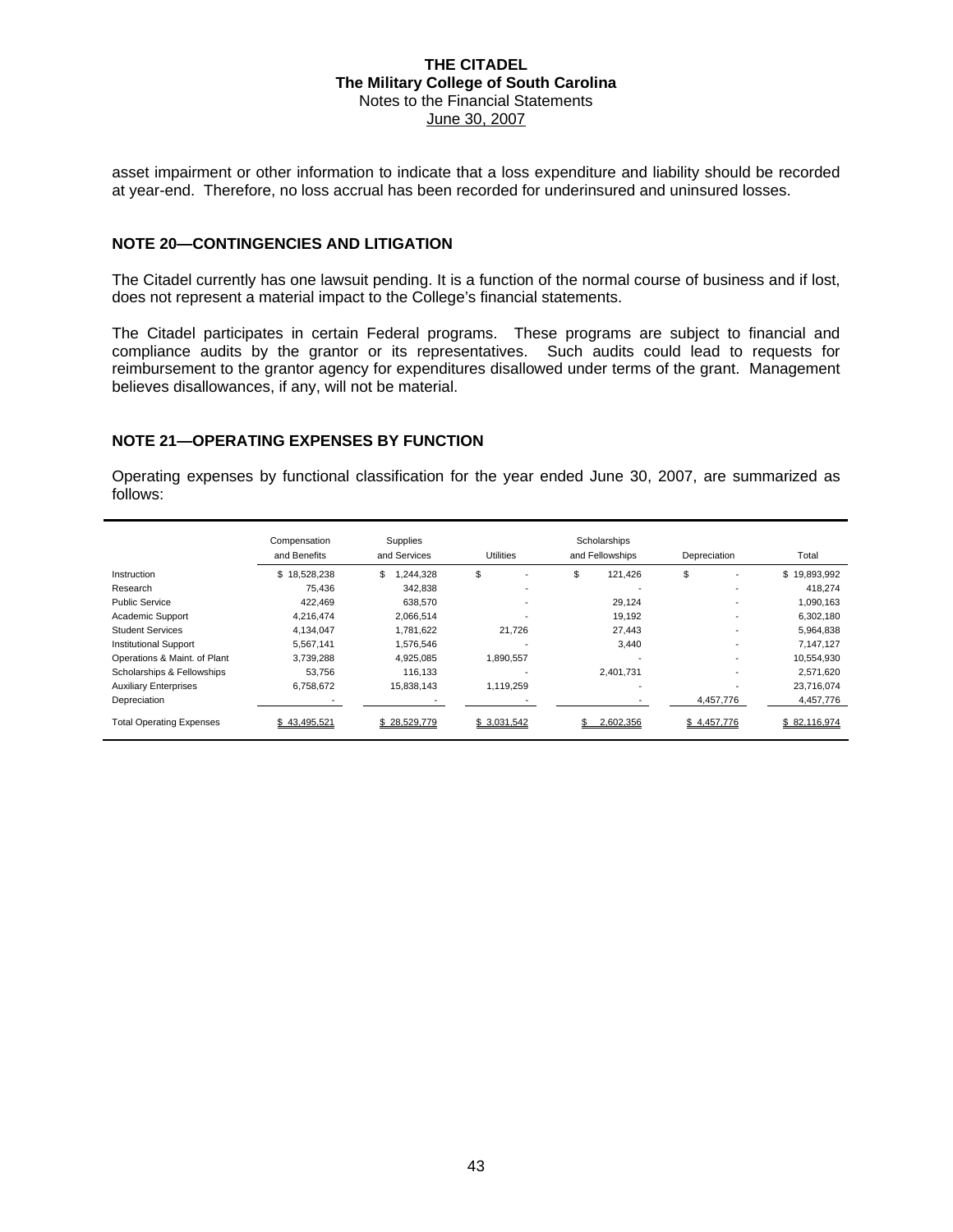#### **NOTE 22—INFORMATION FOR INCLUSION IN THE STATE GOVERNMENT-WIDE STATEMENT OF ACTIVITIES**

The Citadel's transactions are reported in the Higher Education Fund, an enterprise fund, of the State of South Carolina. The following is information needed to present the College's business-type activities in the State's government-wide Statement of Activities.

| <b>The Citadel</b>                    | 2007           | 2006         | Increase/<br>(Decrease) |
|---------------------------------------|----------------|--------------|-------------------------|
| Charges for services                  | \$53,849,480   | \$50,080,634 | \$.<br>3,768,846        |
| Operating grants and contributions    | 8,241,899      | 7,223,660    | 1,018,239               |
| Capital grants and contributions      | 2,742,869      | 4,165,944    | (1,423,075)             |
| Less expenses                         | 84,216,181     | 78,509,891   | 5,706,290               |
| Net program revenue (expense)         | (19, 381, 933) | (17,039,653) | (2,342,280)             |
| General revenues:<br>Transfers:       |                |              |                         |
| State appropriations                  | 16,025,367     | 15,859,567   | 165,800                 |
| State capital appropriations          | 744.146        |              | 744,146                 |
| Capital improvement bond proceeds     |                | 488.927      | (488,927)               |
| Research infrastructure bond proceeds | 1,022,543      | 657,406      | 365,137                 |
| Transfers from The Citadel Trust      | 4,188,416      | 3,185,277    | 1,003,139               |
| Total general revenue and transfers   | 21,980,472     | 20,191,177   | 1,789,295               |
| Change in net assets                  | 2,598,539      | 3,151,524    | (552, 985)              |
| Net assets - beginning                | 94,104,107     | 90,952,583   | 3,151,524               |
| Net assets - ending                   | \$96.702.646   | \$94,104,107 | 2.598.539               |

| <b>The Citadel Trust</b>              | 2007         | 2006            | Increase/<br>(Decrease) |
|---------------------------------------|--------------|-----------------|-------------------------|
| Operating grants and contributions    | \$12,374,078 | \$<br>7,695,948 | \$<br>4,678,130         |
| Capital grants and contributions      |              | 40.000          | (40,000)                |
| Less expenses                         | 129,102      | 129,134         | (32)                    |
| Net program revenue (expense)         | 12,244,976   | 7,606,814       | 4,638,162               |
| General revenues:                     |              |                 |                         |
| Contributions to permanent endowments | 1.435.844    | 822.547         | 613.297                 |
| Transfers:                            |              |                 |                         |
| <b>Transfers to The Citadel</b>       | (4,188,416)  | (3, 185, 277)   | (1,003,139)             |
| Total general revenue and transfers   | (2,752,572)  | (2,362,730)     | (389, 842)              |
| Change in net assets                  | 9,492,404    | 5,244,084       | 4,248,320               |
| Net assets - beginning                | 63,159,733   | 57,915,649      | 5,244,084               |
| Net assets - ending                   | 72,652,137   | 63,159,733<br>S | 9,492,404               |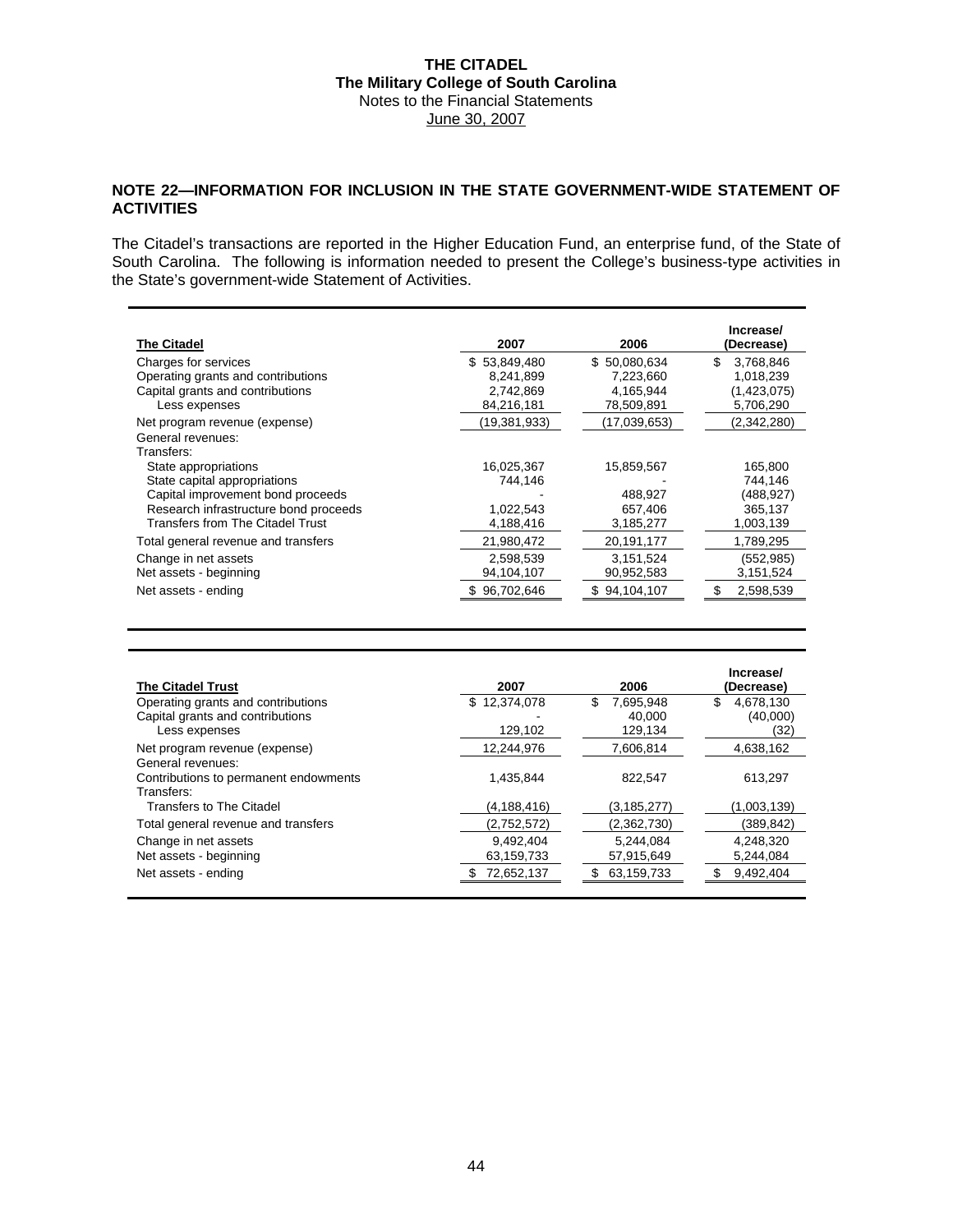#### **The Military College of South Carolina Schedule of Expenditures of Federal Awards For the Year Ended June 30, 2007**

|                                                           | Federal<br>Pass-Through<br><b>CFDA</b><br>Grantor's<br><b>Number</b><br><b>Number</b> |                      |                                     |
|-----------------------------------------------------------|---------------------------------------------------------------------------------------|----------------------|-------------------------------------|
| <b>Federal Grantor/Program Title</b>                      |                                                                                       |                      | <b>Total</b><br><b>Expenditures</b> |
|                                                           |                                                                                       |                      |                                     |
| <b>Federal Supplemental Educational Opportunity Grant</b> | 84.007                                                                                | P007A043769          | 95,415                              |
| <b>Federal Work Study</b>                                 | 84.033                                                                                | P033A043769          | 32.256                              |
| Federal Perkins Loan Program                              | 84.038                                                                                | P038A73769           | 3,521                               |
| Federal Pell Grant Program                                | 84.063                                                                                | P063P060375          | 875,701                             |
| <b>Academic Competitive Grants</b>                        | 84.375                                                                                | P375A060375          | 61,659                              |
| <b>National Smart Grants</b>                              | 84.376                                                                                | P376S060375          | 19,198                              |
| William D. Ford Direct Loan Program                       | 84.268                                                                                | None                 | 16,973,561                          |
| Total U. S. Department of Education                       |                                                                                       |                      | 18.061.311                          |
| U.S. Department of Commerce                               |                                                                                       |                      |                                     |
| Passed through SC Sea Grant Consortium:                   |                                                                                       |                      |                                     |
| <b>Coastal Stormwater Pond Sediments</b>                  | 11.419                                                                                | NA05NOS4191093       | 9,820                               |
| Passed through SC Department of Natural Resources         |                                                                                       |                      |                                     |
| Edisto Beach Causeway                                     | 11.463                                                                                | NA03N0S4630167       | 6,917                               |
| Sweetgrass Research Program                               | 99.999                                                                                | None                 | 142                                 |
| Total U. S. Department of Commerce                        |                                                                                       |                      | 16,879                              |
| Passed through Clemson University                         |                                                                                       |                      |                                     |
| <b>Clemson Research</b>                                   | 20.205                                                                                | 886-7557-223-2004587 | 4,760                               |
| <b>NASA</b>                                               |                                                                                       |                      |                                     |
| Passed through The College of Charleston:                 |                                                                                       |                      |                                     |
| SC Space Grant Consortium                                 | 43.001                                                                                | <b>NNG05G168G</b>    | 1.909                               |
| <b>Total NASA</b>                                         |                                                                                       |                      | 1.909                               |
| National Science Foundation                               |                                                                                       |                      |                                     |
| Passed through The College of Charleston:                 |                                                                                       |                      |                                     |
| Automatic Telescope                                       | 47.049                                                                                | AST-0507381          | 21.288                              |
| <b>CCD Spectrophotometer</b>                              | 47.049                                                                                | AST-0115612          | 54,564                              |
| Hypercapnic Hypoxia Impacts Shrimp Immune Defenses        | 47.074                                                                                | MCB-0421929          | 47,244                              |
| Passed through The Colorado School of Mines               |                                                                                       |                      |                                     |
| Professional Ethics and Engineering                       | 47.076                                                                                | <b>CCLI-ND</b>       | 476                                 |
| <b>Total National Science Foundation</b>                  |                                                                                       |                      | 123,572                             |
| U.S. Department of Education                              |                                                                                       |                      |                                     |
| Gaining Early Awareness and Readiness for                 | 84.334A                                                                               | P334A050032          | 223,431                             |
| Undergraduate Programs                                    |                                                                                       |                      |                                     |
| Passed through The SC Commission on Higher                |                                                                                       |                      |                                     |
| Education                                                 |                                                                                       |                      |                                     |
| Gaining Early Awareness and Readiness for                 |                                                                                       |                      |                                     |
| Undergraduate Programs                                    | 84.334A                                                                               | P334A990172          | 9,471                               |
| Passed through the National Writing Project Corp.         |                                                                                       |                      |                                     |
| <b>National Writing Project</b>                           | 84.928A                                                                               |                      | 22,533                              |
| Total U.S. Department of Education                        |                                                                                       |                      | 255,435                             |
| <b>Total Federal Assistance Expended</b>                  |                                                                                       |                      | 18,463,866<br>S.                    |

See accompanying Notes to the Schedule of Expenditures of Federal Awards.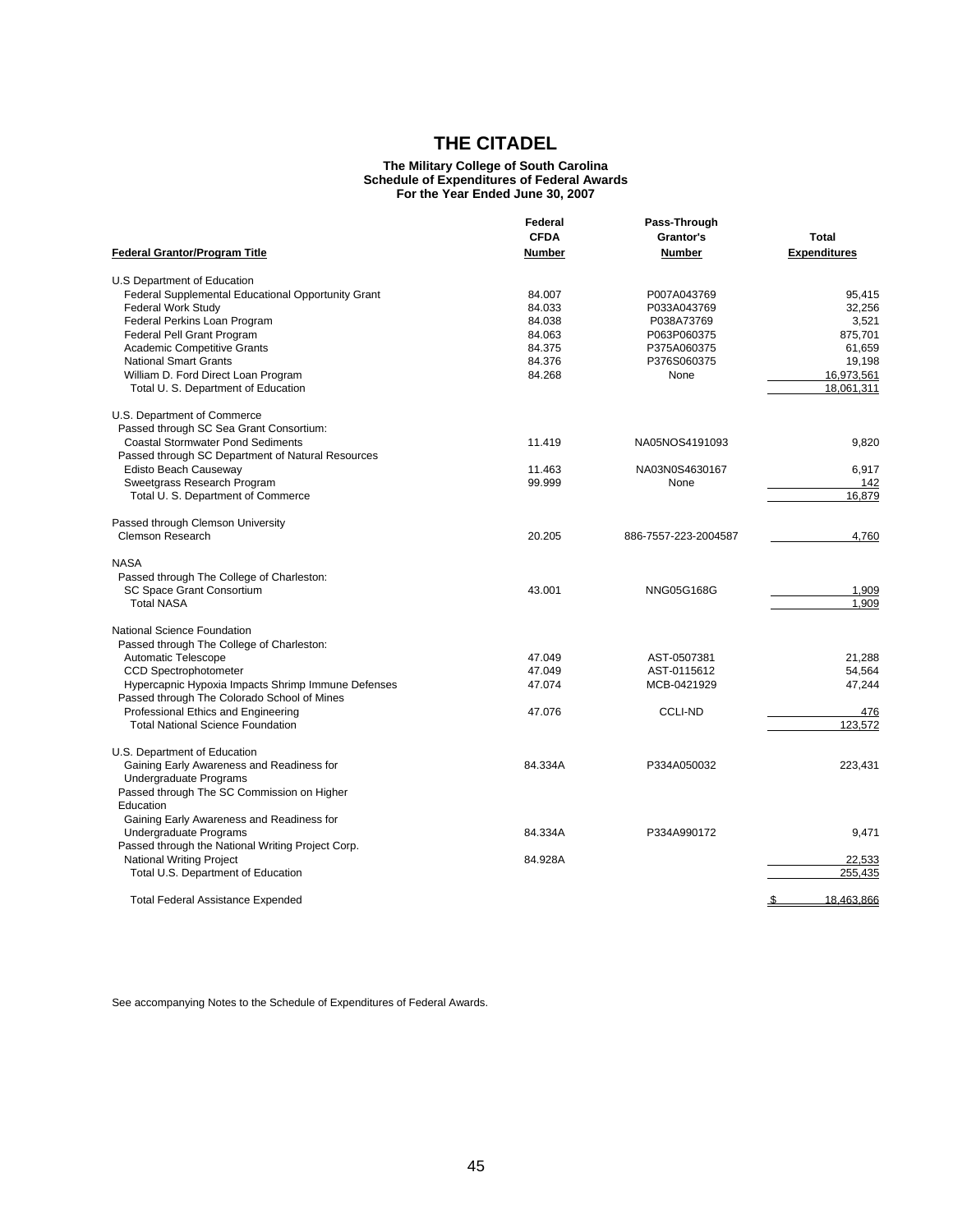#### **THE CITADEL The Military College of South Carolina** Notes to the Schedule of Expenditures of Federal Awards For the Year Ended June 30, 2007

#### **Note 1 - Basis of Presentation**

The accompanying schedule of federal awards includes the federal grant activity of The Citadel and is presented on the modified accrual basis of accounting. The information in this schedule is presented in accordance with the requirements of OMB Circular A-133, *Audits of States, Local Governments, and Non-Profit Organizations*. Therefore, some amounts presented in this schedule may differ from amounts presented in, or used in the preparation of, the basic financial statements.

#### **Note 2 - Loans Outstanding**

The Federal Perkins Loan Program (CFDA Number 84.038) is administered directly by The Citadel and balances and transactions relating to the program are included in the loan fund of The Citadel's financial statements. The balance of loans outstanding under the Federal Perkins Loan Program was \$680,784 as of June 30, 2007.

The Federal Direct Student Loan program provides loan capital directly from the federal government (rather than through private lenders) to vocational, undergraduate, and graduate students and their parents. The loans are made directly from the federal government; therefore there is no loan balance recorded at the university level.

#### **Note 3 - Matching**

Under the Federal Work Study program, The Citadel matched \$2,716 for the year ended June 30, 2007 in addition to the federal share of expenditures in the accompanying schedule of expenditures of federal awards.

Under the Federal Supplemental Education Opportunity Grant program, The Citadel matched \$31,805 for the year ended June 30, 2007 in addition to the federal share of expenditures in the accompanying schedule of expenditures of federal awards.

#### **Note 4 - Subrecipients**

Of the federal expenditures presented in the schedule of expenditures of federal awards, The Citadel provided no federal awards to subrecipients.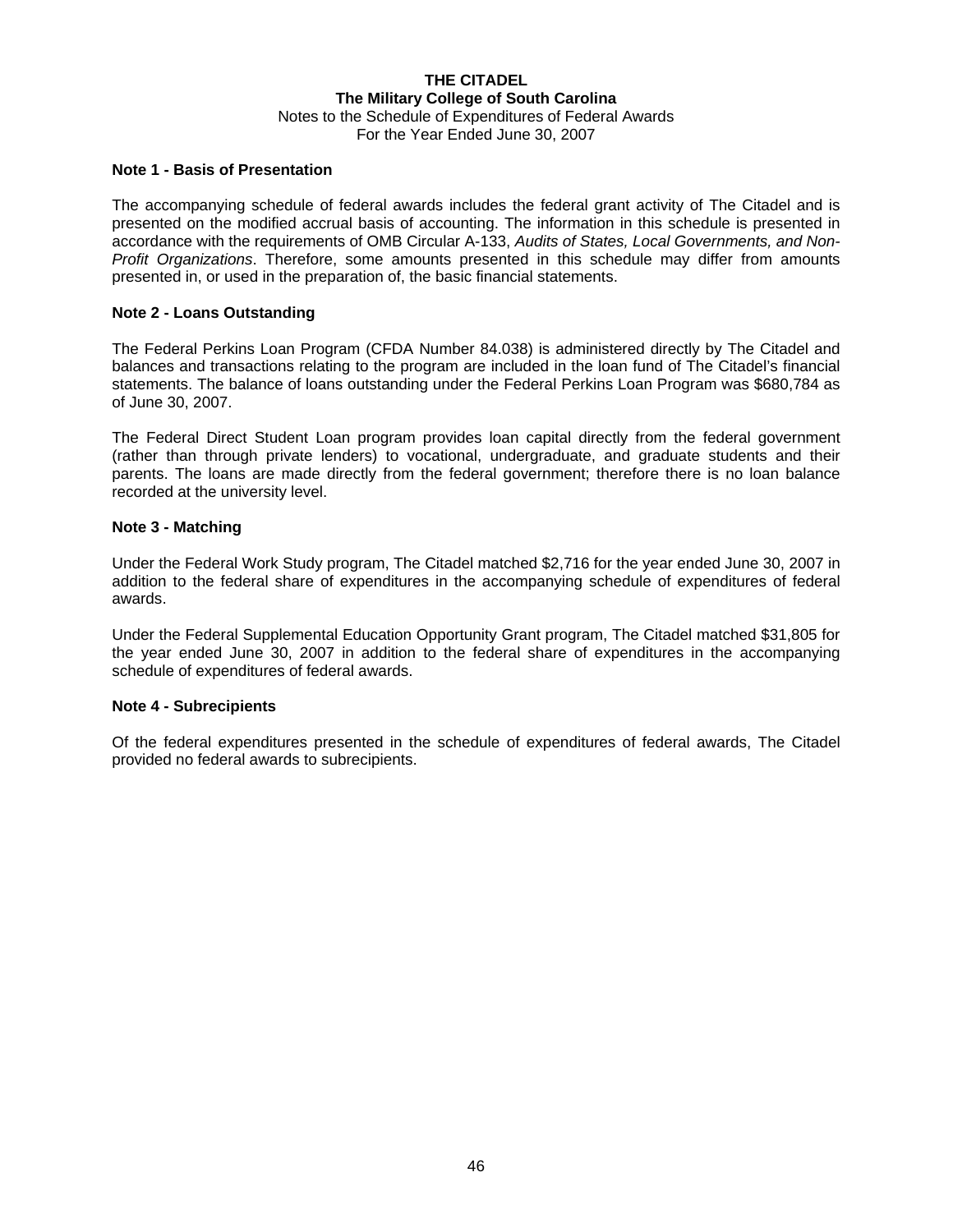

The Professional Building 340 Main Street, P. O. Box 429 Greenwood, SC 29648

Phone 864.229.4951 Fax 864.229.7822

#### **REPORT ON INTERNAL CONTROL OVER FINANCIAL REPORTING AND ON COMPLIANCE AND OTHER MATTERS BASED ON AN AUDIT OF FINANCIAL STATEMENTS PERFORMED IN ACCORDANCE WITH**  *GOVERNMENT AUDITING STANDARDS*

The Office of the State Auditor and Members of the Board of Visitors The Citadel, The Military College of South Carolina Charleston, South Carolina

 We have audited the financial statements of the business-type activities and the aggregate discretely presented component units of The Citadel, The Military College of South Carolina (The Citadel) as of and for the year ended June 30, 2007, which collectively comprise The Citadel's basic financial statements and have issued our report thereon dated September 21, 2007. Our report was modified to include a reference to other auditors. We conducted our audit in accordance with auditing standards generally accepted in the United States of America and the standards applicable to financial audits contained in *Government Auditing Standards*, issued by the Comptroller General of the United States. Other auditors audited the financial statements of The Citadel Trust, as described in our report on The Citadel's financial statements. This report does not include the results of the other auditors' testing of internal control over financial reporting or compliance and other matters that are reported on separately by those auditors. Other auditors audited the financial statements of The Citadel Foundation and The Citadel Brigadier Foundation, as described in our report on The Citadel's financial statements. The financial statements of The Citadel Foundation and The Citadel Brigadier Foundation were not audited in accordance with *Government Auditing Standards.* 

#### **Internal control over financial reporting**

In planning and performing our audit, we considered The Citadel's internal control over financial reporting as a basis for designing our auditing procedures for the purpose of expressing our opinion on the financial statements, but not for the purposes of expressing an opinion on the effectiveness of The Citadel's internal control over financial reporting. Accordingly, we do not express an opinion on the effectiveness of The Citadel's internal control over financial reporting.

A control deficiency exists when the design or operation of a control does not allow management or employees, in the normal course of performing their assigned functions, to prevent or detect misstatements on a timely basis. A significant deficiency is a control deficiency, or combination of control deficiencies, that adversely affects the entity's ability to initiate, authorize, record, process, or report financial data reliably in accordance with generally accepted accounting principles such that there is more than a remote likelihood that a misstatement of the entity's financial statements that is more than inconsequential will not be prevented or detected by the entity's internal control.

A material weakness is a significant deficiency, or combination of significant deficiencies, that results in more than a remote likelihood that a material misstatement of the financial statements will not be prevented or detected by the entity's internal control.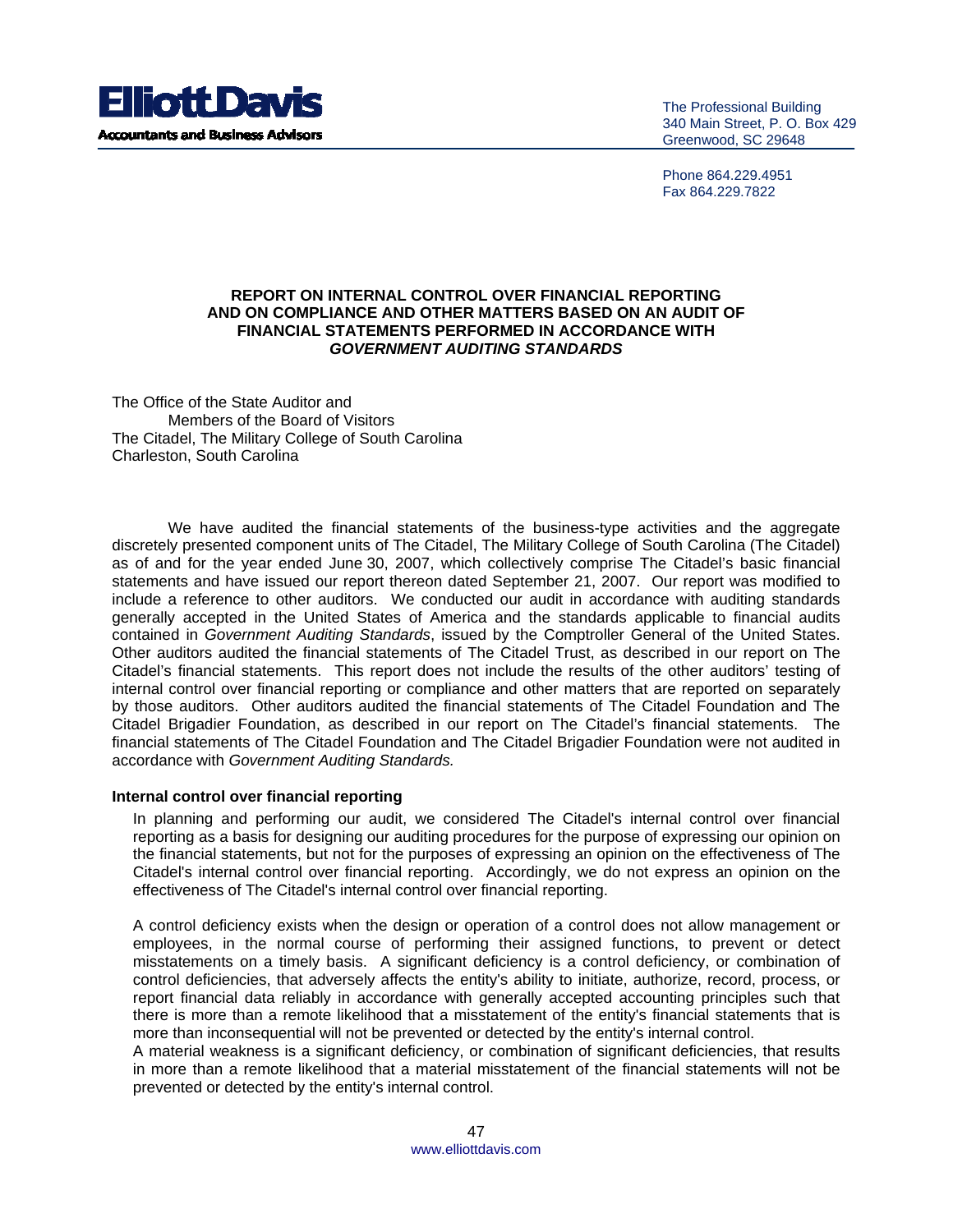Our consideration of internal control over financial reporting was for the limited purpose described in the first paragraph of this section and would not necessarily identify all deficiencies in internal control that might be significant deficiencies or material weaknesses. We did not identify any deficiencies in internal control over financial reporting that we consider to be material weaknesses, as defined above.

#### *Compliance and other matters*

As part of obtaining reasonable assurance about whether The Citadel's financial statements are free of material misstatement, we performed tests of its compliance with certain provisions of laws, regulations, contracts and grant agreements, noncompliance with which could have a direct and material effect on the determination of financial statement amounts. However, providing an opinion on compliance with those provisions was not an objective of our audit and, accordingly, we do not express such an opinion. The results of our tests disclosed no instances of noncompliance or other matters that are required to be reported under *Government Auditing Standards.* 

 We noted certain matters that we reported to management of The Citadel in a separate letter dated September 21, 2007.

This report is intended solely for the information and use of the audit committee, management, and the federal awarding agencies and pass-through entities of The Citadel and is not intended to be and should not be used by anyone other than those specified parties.

Elliate Davis, LLC

Greenwood, South Carolina September 21, 2007